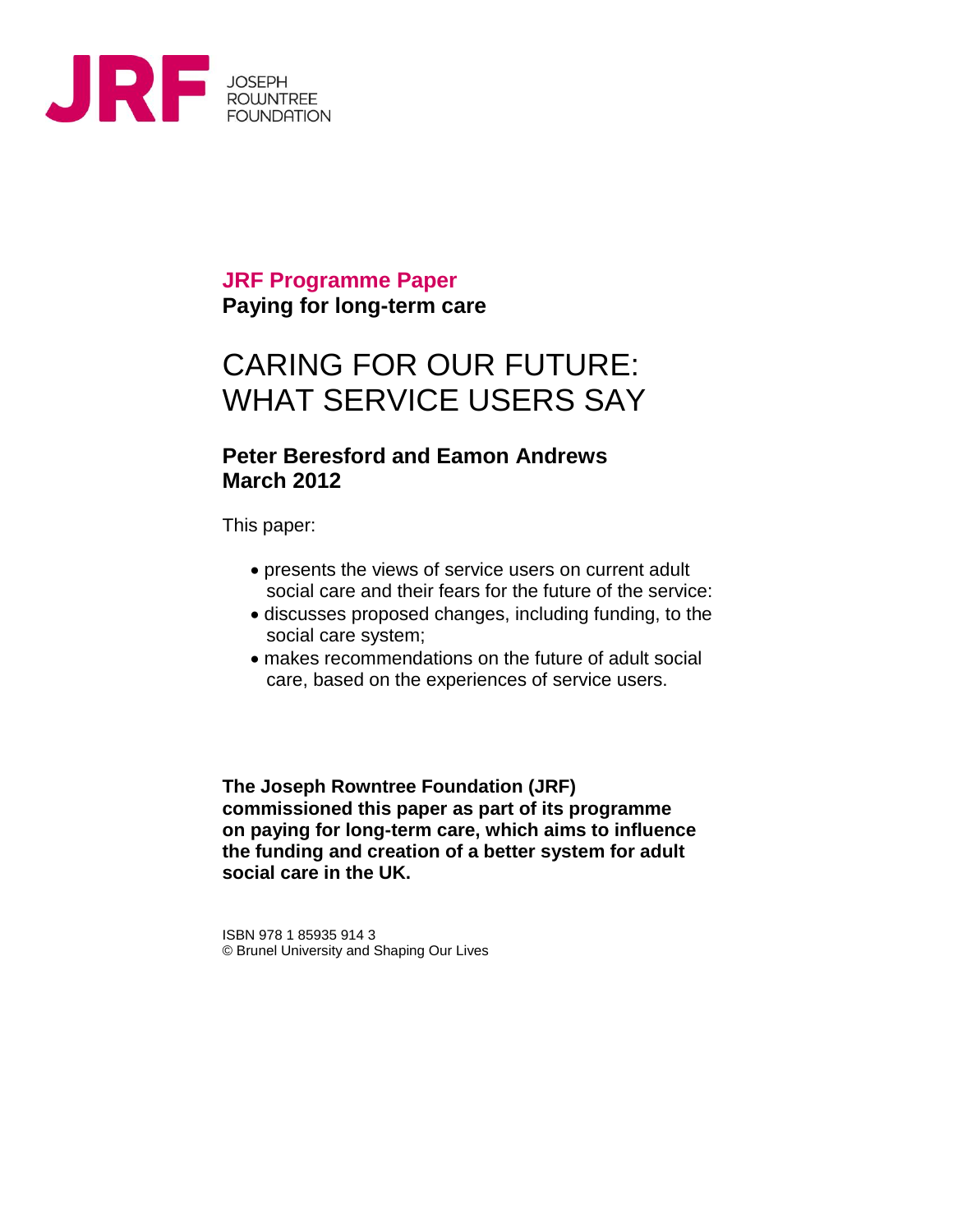### **Contents**

|                   | Summary                                                                                | Page<br>3 |
|-------------------|----------------------------------------------------------------------------------------|-----------|
| <b>Section 1</b>  | Introduction                                                                           | 6         |
| <b>Section 2</b>  | Quality of support and workforce                                                       | 12        |
| <b>Section 3</b>  | Personalisation, choice and control                                                    | 17        |
| <b>Section 4</b>  | Prevention and early intervention                                                      | 26        |
| <b>Section 5</b>  | Health and social care integration                                                     | 30        |
| <b>Section 6</b>  | An increased role of the financial/private<br>sector in social care?                   | 38        |
| <b>Section 7</b>  | Making change in the funding system: the<br>rejection of funding from general taxation | 42        |
| <b>Section 8</b>  | Cuts in public service                                                                 | 48        |
| <b>Section 9</b>  | Social care and welfare reform                                                         | 51        |
| <b>Section 10</b> | User involvement                                                                       | 55        |
| <b>Section 11</b> | Service users – some key concerns                                                      | 58        |
| <b>Section 12</b> | Conclusion                                                                             | 61        |
| <b>Section 13</b> | Recommendations                                                                        | 65        |
| <b>Section 14</b> | References                                                                             | 67        |
|                   | Acknowledgements and about the authors                                                 | 69        |
|                   | Appendix 1: Make-up of consultees                                                      | 70        |
|                   | Appendix 2: Consultation schedule                                                      | 72        |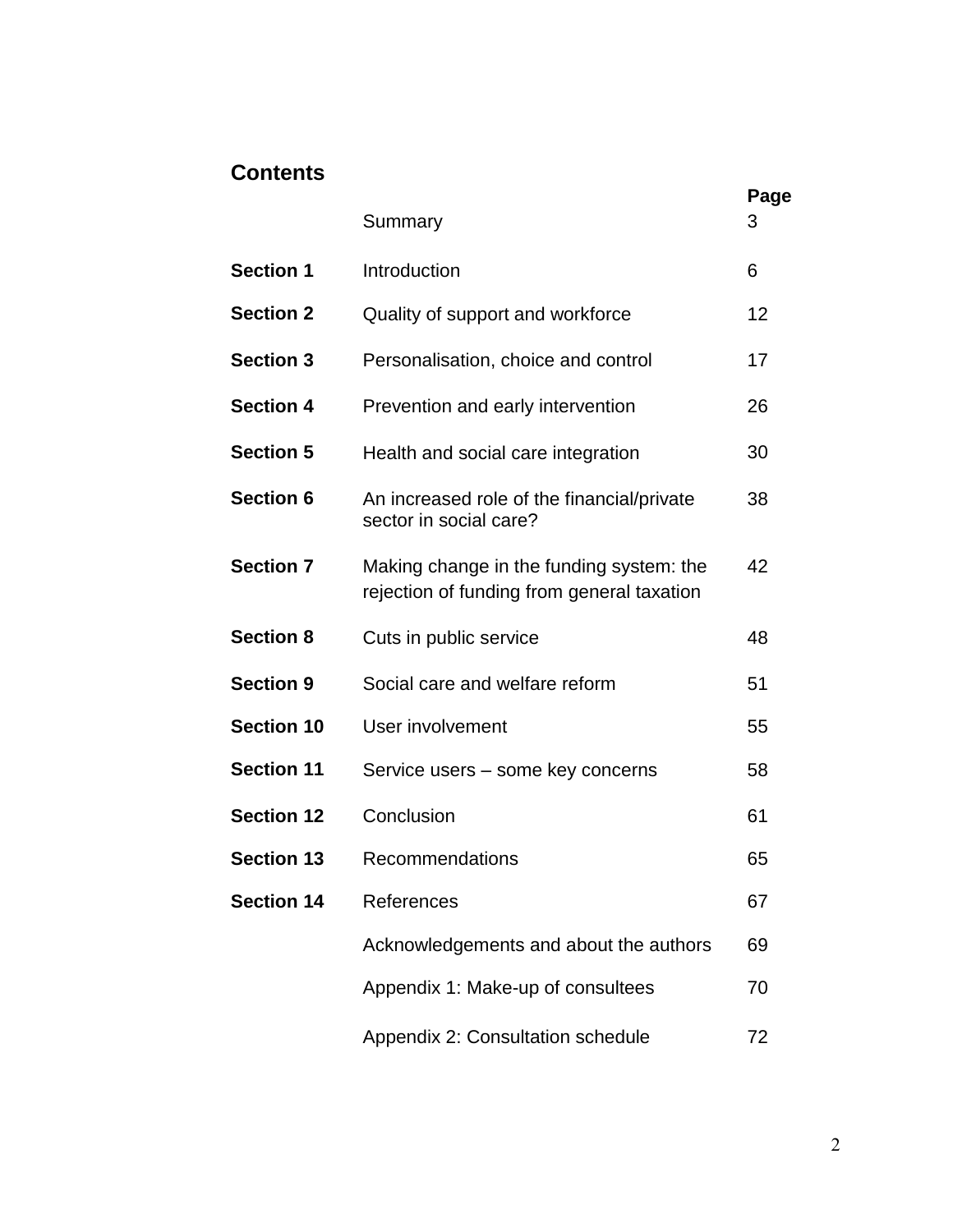## **Summary**

### **Consulting service users on social care reform**

There are growing concerns among disabled people and other social care service users that their voices are not being heard at a time when major reforms in social policy are taking place which are particularly impacting on them.

This report shares the results of a consultation, held in November 2011, on social care reform. The consultation was carried out by Shaping Our Lives, in association with the Centre for Citizen Participation at Brunel University, and supported by Joseph Rowntree Foundation (JRF) in line with JRF's commitment to ensuring the voices of service users are heard in national debates about policies that affect their lives. It is important not to over-claim from the views of 27 people, but they do represent a diverse range of independent adult social care service users from different areas in England. The consultation was structured around the six strands of the Coalition Government's Social Care Engagement Exercise. People were also asked to identify other issues important to them; they said:

- Funding
- Damaging effects of public spending cuts
- Hostility towards disabled people
- Fears for the future
- User involvement.

#### **The quality of support and the workforce**

Services users in this consultation valued the commitment of many workers, but generally felt the social care workforce is patchy, under pressure, and unsuited to delivering quality support. **They recommended better training, support and supervision; better terms, conditions and career progression; more support for the role of personal assistants; effective user involvement; and social work based on a social model of disability.**

#### **Personalisation, choice and control**

Service users raised concerns about personalisation and personal budgets. They felt these were being derailed by public spending cuts, poor preparation and inadequate support infrastructure. Some described a mismatch between the current social care market and person-centred support. **They recommended effective user**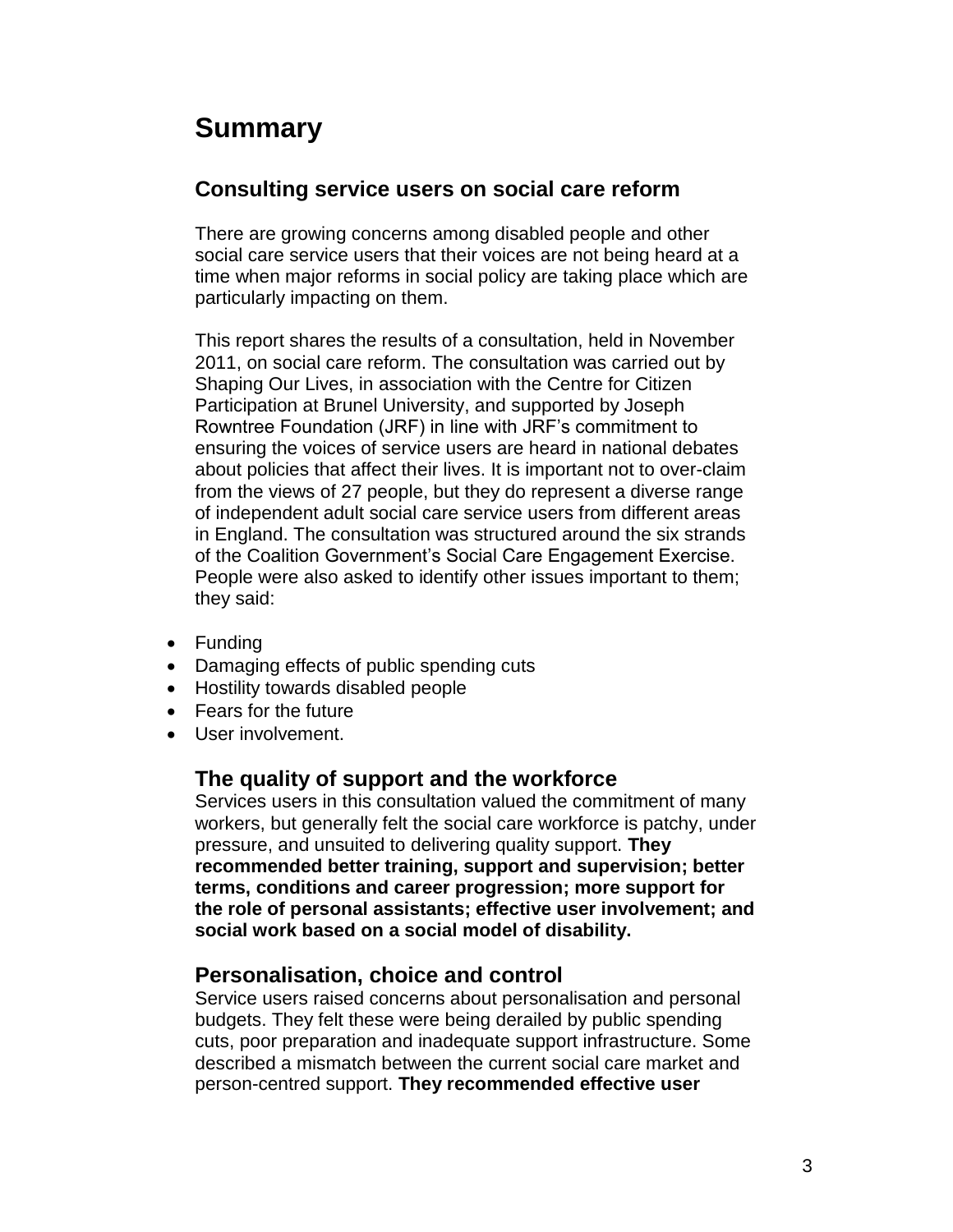**involvement and more support for user-led organisations as service providers.**

#### **Prevention and early intervention**

Underfunding, rationing policies, means testing and needs-testing were all seen as blocks to prevention and early intervention. Many felt this resulted in higher human and financial costs, as people were left to deteriorate. **They recommended 'that little bit of help' as a cost-effective and rights-based way to meet people's needs.** 

#### **Health, social care and wider integration**

Most respondents felt the lack of integration between health and social care creates serious difficulties. Some wanted full unification, including funding. Concerns included: whether integration might result in a narrow, medical approach; whether structural reorganisation would deliver; and whether focusing on health and social care was too narrow. **They recommended seeing integration as a wider issue, including housing, education, equipment services, transport and leisure.**

### **Increasing the role of the private/financial sector in social care**

Many respondents were strongly opposed to increasing the role of the private sector in social care, especially financial services but also care services. The private sector's profit focus was felt to be at odds with a focus on quality care. Some cited unfavourable treatment of disabled people as a bad risk for insurers. **They recommended a continuing leadership role for government and adequate funding of care.**

### **Reforming social care funding**

Only a couple of respondents felt the Dilnot recommendations (ruling out fund through general taxation) were a pragmatic although not ideal solution. Almost all the other service users we consulted strongly rejected the Dilnot recommendations as unfair, unsustainable, flawed and ignoring service users' views. **They recommended social care should be publicly funded and accessed in the same way as the NHS, through general taxation.**

#### **Cuts in public services, welfare reform and hostility**

Everyone in the consultation reported the damaging effects of public spending cuts on themselves and other disabled people and service users, as services and support became restricted. They felt the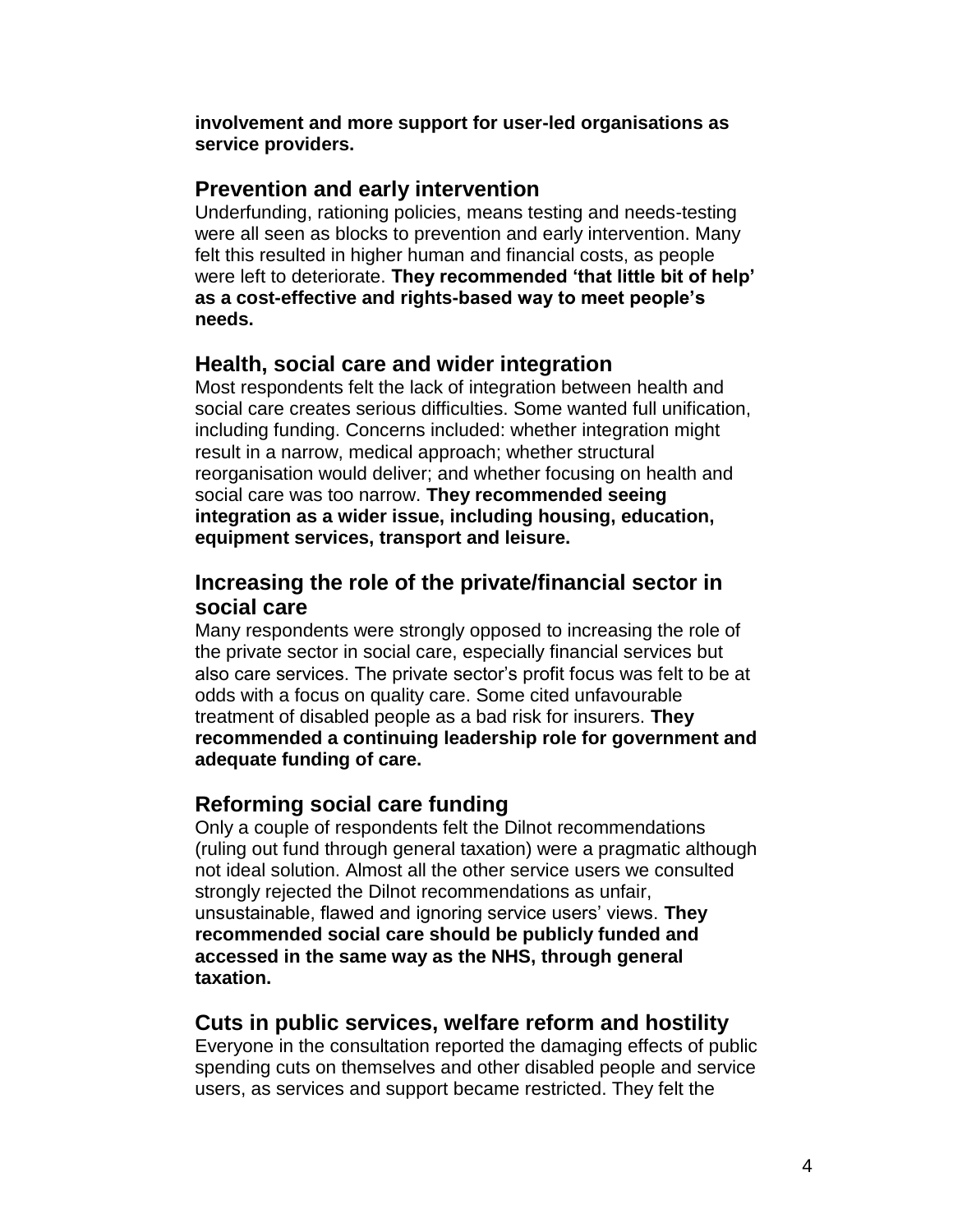debates about welfare reform are having a corrosive effect, stereotyping people as 'scroungers' or 'a drain on society'. **This was resulting in anxiety, despair, feeling scared, insecure and vulnerable, even suicidal.** 

#### **User involvement and user-led organisations**

Throughout the consultation, service users raised the issue of improving user involvement in social care. Many were worried about the effect of spending cuts in undermining user involvement and the capacity of user-led organisations at a time of growing need and crisis. **They recommended effective user involvement should be seen as a central part of transforming all areas of adult social care.** 

Shaping Our Lives submitted a full report of the consultation to the Department of Health in November 2011.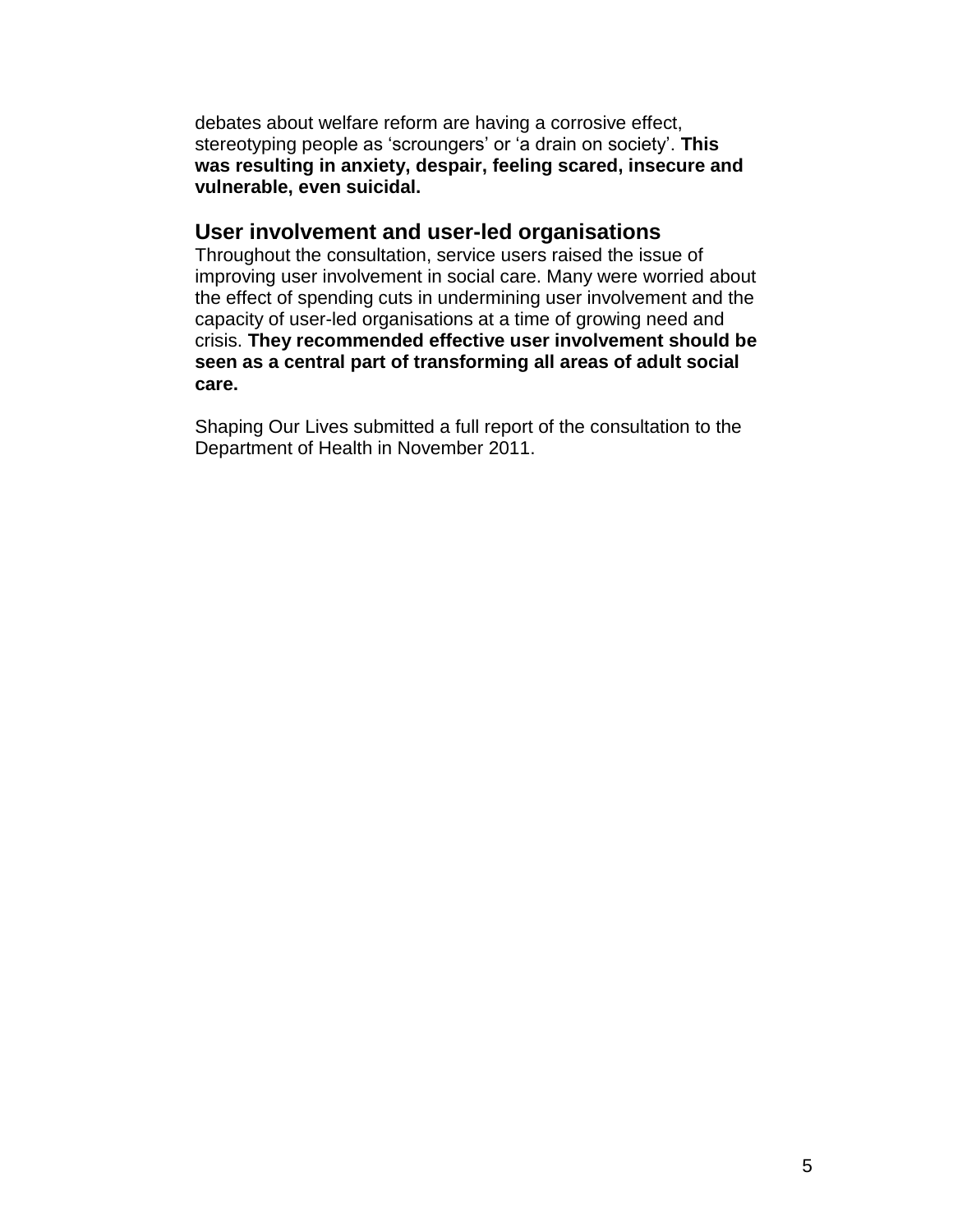## **Introduction**

The Coalition Government has embarked upon a radical and farreaching programme of welfare, health and social care reform (Davison and Rutherford, 2012). Both official and other spokespersons have described its proposals for health and social care reform as the biggest since the creation of the NHS. Yet there is an increasing sense among disabled people and other service users that their voices are being lost in this storm of change. The authors of the report, Responsible Reform (also known as the 'Spartacus Report'), a group of 'sick and disabled people', wrote

*Our input and opinions have all too often been ignored when, in fact, only sick and disabled people can know exactly how disability affects them. A return to a model that takes even more control out of our hands can only ever be regressive.*

*This report aims to give a voice to the millions of sick and disabled people who rely on effective support to live productive lives. It aims to present a strong evidence base on which to build effective reform* (Diary Of A Benefit Scrounger *et al.,* 2012).

This is also the aim of our report, which sets out the findings from a consultation with 27 disabled people and service users carried out towards the end of 2011 to feed into the government's own consultation about the future of social care.

While the service users consulted here are a relatively small number, they include people from a very wide range of circumstances and experience and living in different parts of England. It is important that their views are heard, especially since the reforms taking place are particularly affecting them and the official rhetoric emphasises the importance of listening to service users and putting the service user at the centre. This is reflected in the Coalition slogan for the NHS, 'nothing about me without me'.

#### **The wider context: adult social care in England**

Adult social care is at a time of major change and difficulty. There has long been recognition, extending to government, politicians and policy-makers, that the present system is defective, inadequate and untenable. Most recently, the Health Select Committee Enquiry Report on Social Care (February 2012) concluded that existing social care arrangements were confusing, fragmented and wasteful (House of Commons Health Committee, 2012). It stated: 'The Committee is clear that a new offer needs to be made to older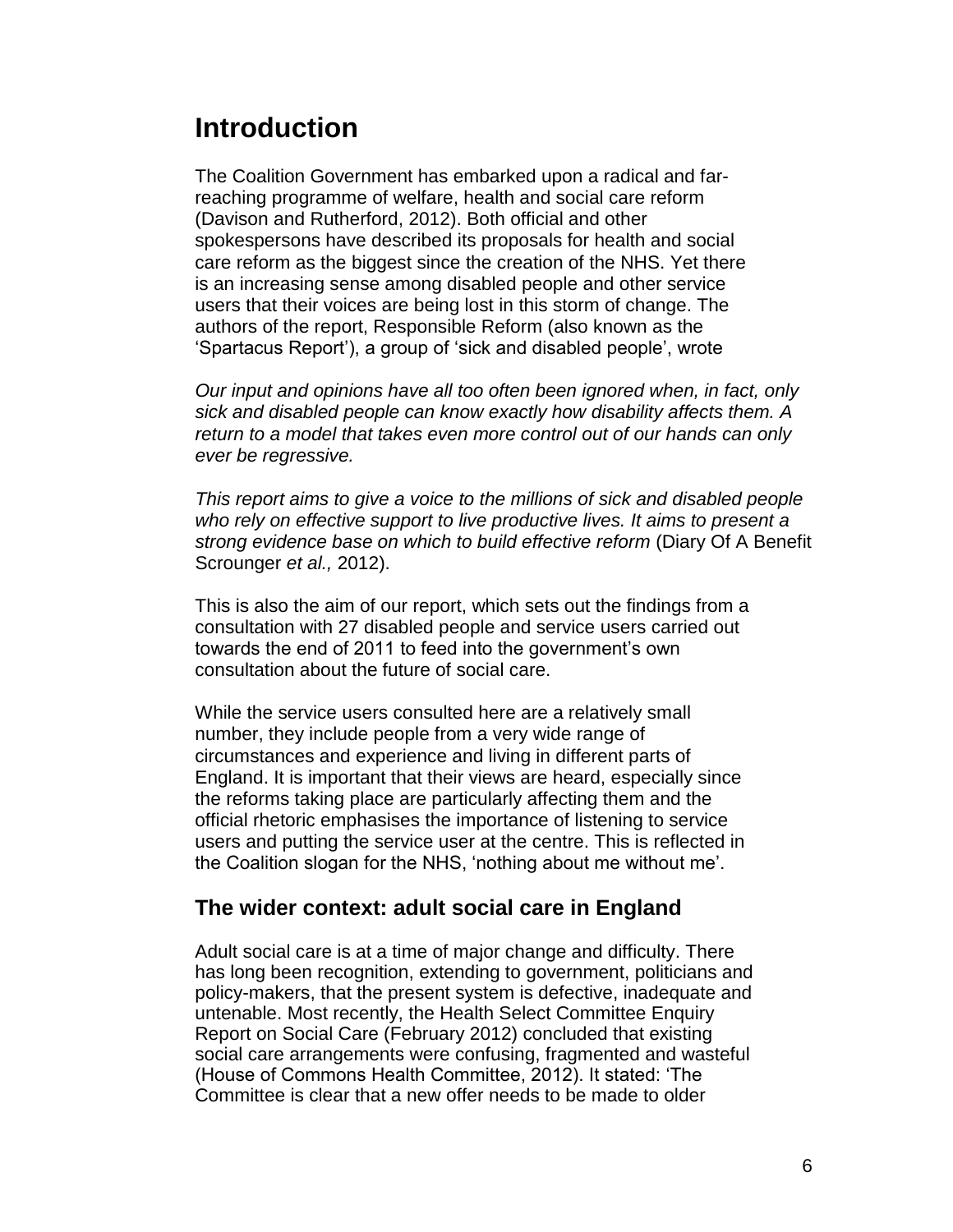people' (op. cit., 2012, pp9–10). However, the committee did not seek verbal evidence from a single service user or service user organisation.

Adult social care has long been recognised as facing major problems of inadequate funding and inadequate and sometimes inappropriate services. However, the difficulties facing it have been brought into even sharper relief by the severe cuts that are currently being made in public services under the rationale of reducing the public deficit. These have significant consequences both for specific social care provision, upon which service users are reliant, but also upon more general public services on which they tend to have greater reliance than other members of the population. At the same time, while the prospects of increasing expenditure in social care are generally seen to be greatly curtailed, the problems associated with social care have emerged with even greater force recently. These include:

- Problems in the reliability of service providers, highlighted by the collapse of the private equity company Southern Cross that provided for more than 30,000 people, and the increasing loss and insecurity of social care service provision more generally.
- High-profile cases of abuse and neglect, epitomised by the Winterbourne View hospital scandal in Bristol.
- Reports of widespread poor conditions and treatment for older people in NHS hospitals in Care Quality Commission and other reports.
- The tightening of eligibility criteria significantly reducing the number of people with support-needs able to access local authority support
- A Care Quality Commission report finding up 25 per cent of domiciliary care provision was not up to standard.
- An Equalities and Human Rights Commission report highlighting the denial of human rights of many people receiving domiciliary care.

Thus while government spokespersons frequently speak of the 'many examples of good practice' in adult social care and highlight the increasing numbers of service users now accessing personal budgets as part of the government's policy of 'transformation' to personalisation, a picture is also reported of conditions in social care that for some service users are extremely poor and hazardous.

Past and present governments have been exploring major reform for social care. The present Coalition Government plans to publish a white paper setting out proposals for reform in Spring 2012. The aim of this is to draw together proposals for change that relate to the funding, legislation and provision of social care. These will build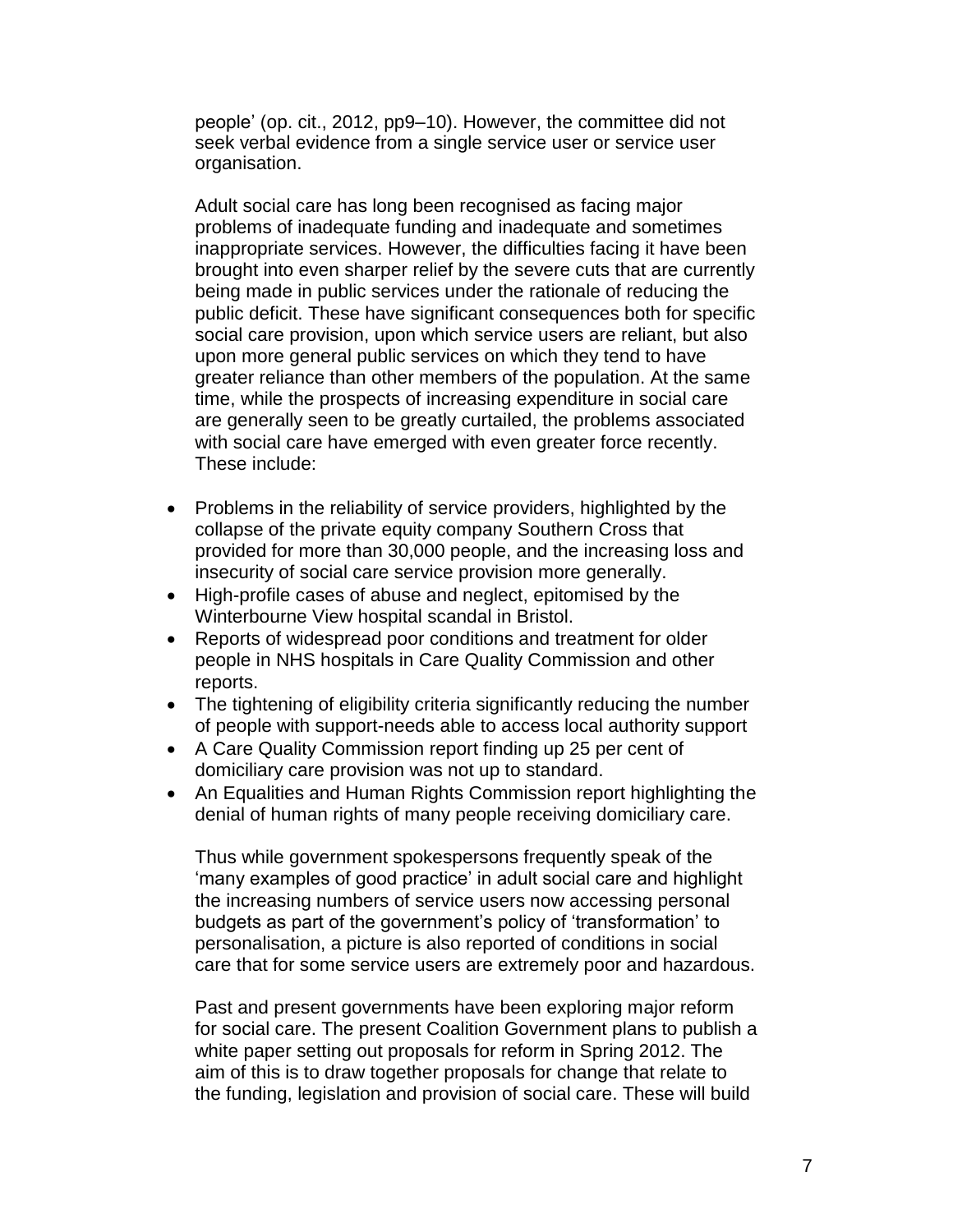on the findings and recommendations of the Dilnot Commission on the funding of social care (Department of Health, 2011a); the Law Commission proposals for law reform (Law Commission, 2011) and policy developments for the 'personalisation' of social care, with increasing reliance on personal budgets – see for example Putting People First (HM Government, 2007) and more recently in Thinking Local, Acting Personal (PPI Consortium, 2011).

Although each of these developments has been accompanied by its own round of public consultation, the government also decided to undertake an additional consultation in preparing the white paper. It has called this Caring For Our Future: Shared ambitions for care and support (Department of Health, 2011). Given the scale of changes taking place, it is especially important to ensure that the direct voices of a wide range service users can be heard – and disappointing that more has not been done by the Department of Health, the Health Select Committee or others to seek directly the views of social care service users and user-led organisations.

Current concern has been with establishing a system of adult social care that is both sustainable in the long term and will achieve some significant consensus of support. This sits uncomfortably with economic and other pressures that are currently reducing resources for social care and related public services. Given that the political concern is to set in train legislation for social care which is intended to have a substantial shelf life, the present government consultation has to be seen as having a long-term rather than short-term purpose and the feedback that it receives as being of value and relevance in shaping longer term solutions for adult social care.

This report's first purpose was to feed into the 'Caring for our Future' consultation, offering the viewpoints of a range of service users, and seeking to inform longer-term solutions for adult social care. The aim has not only been to make it possible to provide independent evidence from as diverse a group of service users as possible, but also to include the perspectives of service users who are networked and in touch with others and therefore able to speak not only from their own experience, but also with familiarity of the broader picture as it is being experienced by many more. It also adds to the significant body of evidence about service users' views about social care recently provided by the four-year Standards We Expect project supported by the Joseph Rowntree Foundation (Beresford *et al*., 2011).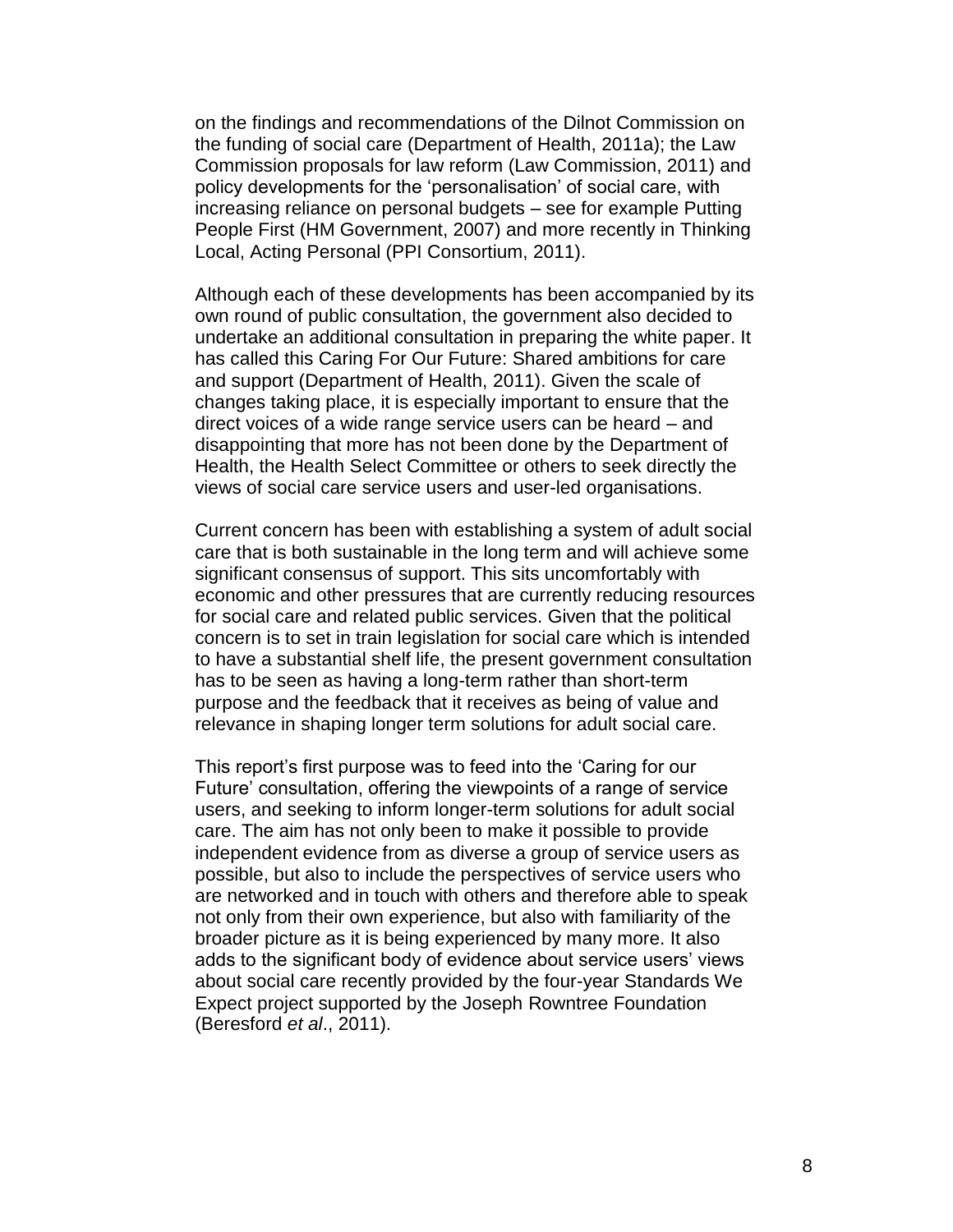### **Brief note on the 2011 government consultation on 'Caring for the Future'**

The government describes the consultation as:

'an engagement with people who use care and support services, carers, local councils, care providers, and the voluntary sector about the priorities for improving care and support. [It] is an opportunity to bring together the Law Commission and the Commission on Funding of Care and Support with the Government's Vision for Adult Social Care, and to discuss with stakeholders what the priorities for reform should be. This could include help getting out of the bed, cooking meals or getting out of the house – the day-to-day activities many of us take for granted but that some people find more difficult. It might include emotional support at times of difficulty or stress. This help is what we call care and support. Care and support is something that affects us all.' (Department of Health 2011b, p2)

The consultation identified six areas for which it particularly wanted feedback. These were:

- **Quality**: how could we improve the quality of care and how could we develop the future workforce to do this?
- **Personalisation**: how could we give people more choice and control over the care and support they use, and help them to make informed decisions? Shaping local care services: how could we ensure there is a wide range of organisations that provide innovative and responsive care services and that respond to people's needs and choices?
- **Prevention**: how could we support more effective prevention and early intervention to keep people independent and in good health for as long as possible?
- **Integration**: how could we build better connections locally between the NHS and other care services?
- The **role of the financial services**: what role could the financial services sector play in supporting care users, carers and their families?
- **Making changes to the funding system** for care and support, as discussed in the Commission on Funding of Care and Support's report, would impact on all aspects of the care and support system.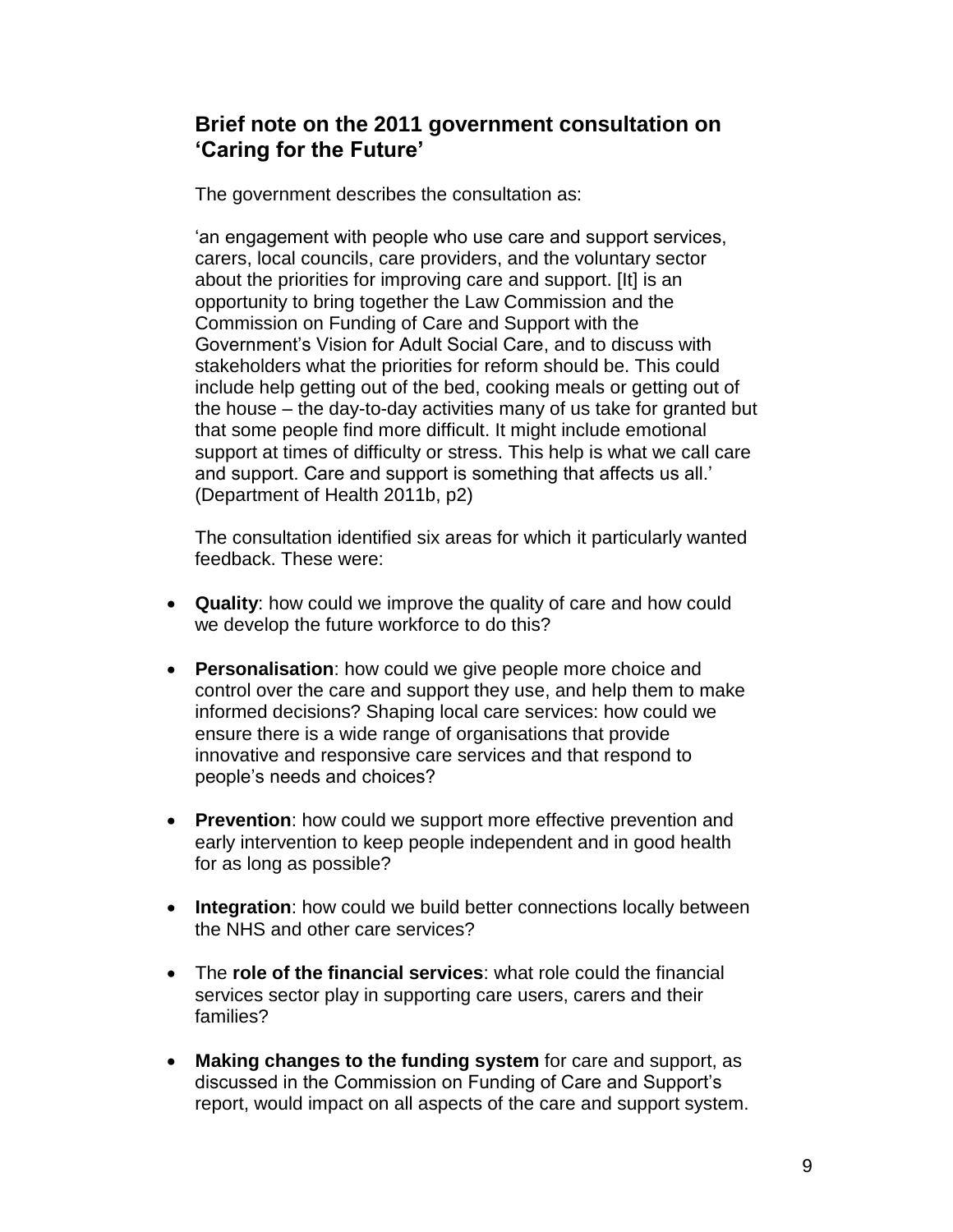So we also want to consider the implications of the Commission's recommendations as part of these discussions.

Six 'key leaders from the care and support community' were selected to help lead discussion over these six key areas. One came from a carers' organisation. There was a representative from the private insurance industry, and from the Association of Directors of Adult Social Services. There was not one service user or representative of a service user-led organisation. This, despite the government's frequent mention of 'user-led services', 'choice and control' and 'co-production' with service users.

Similarly a 'reference group' was also established for each 'workstream' to reflect the broad set of interests in social care reform [\(http://caringforourfuture.dh.gov.uk/2011/10/04/reference](http://caringforourfuture.dh.gov.uk/2011/10/04/reference-group-members/#div)[group-members/#div\)](http://caringforourfuture.dh.gov.uk/2011/10/04/reference-group-members/#div). Yet of 44 people listed as making up these reference groups, only one was identified as a service user.

#### **Consultation by Shaping Our Lives**

The consultation reported here was carried out by Shaping Our Lives in association with the Centre for Citizen Participation at Brunel University and supported by the Joseph Rowntree Foundation.

This report draws upon a small-scale national survey of social care service users in England, supported by the Joseph Rowntree Foundation. The survey was based on the six areas of inquiry set out in the Department of Health consultation to maximise its helpfulness. It also addressed other issues that service users and their organisations repeatedly highlight, for example, benefits and welfare reform. This survey also built on an earlier consultation which was also carried out with support from the Joseph Rowntree Foundation that focused particularly on what service users had to say about the future funding of social care (Beresford, 2010). There was some significant overlap of participants between the two studies. On this occasion, however, constraints set by the timescale of the government's consultation and increasing concerns among service users about retaining anonymity has meant that the studies have been carried out in different ways. The first one brought together some service users for a group discussion and interviewed others. In this case all participants have been interviewed individually, some through telephone, but most through electronic interviews.

The service users included in this consultation were diverse in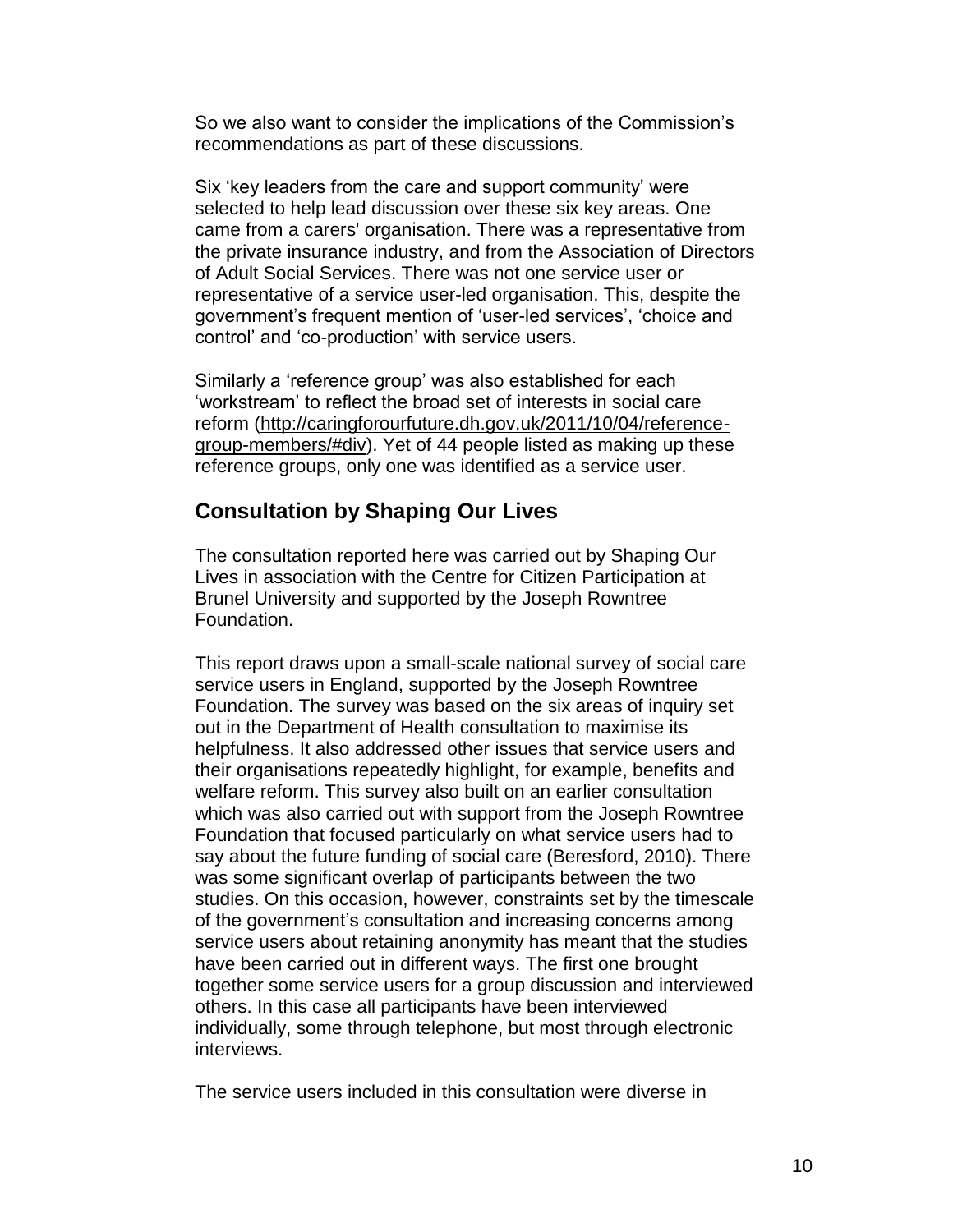terms both of the nature of their service use and conditions/impairments and according to equality issues (see Appendix 1). Many were also strongly networked with other service users and locally involved in policy and practice issues.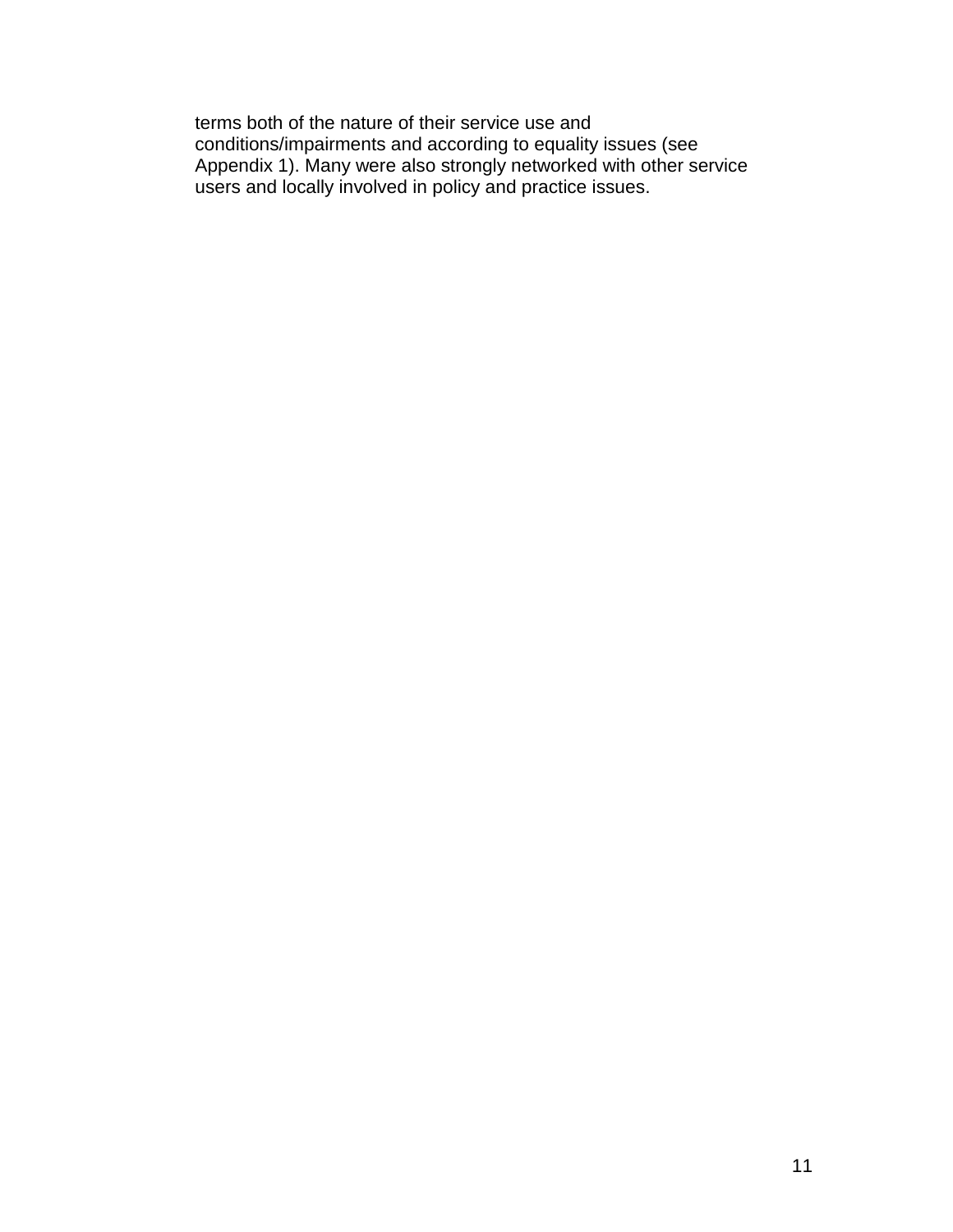## **Quality of support and the workforce**

The first question that the Department of Health asked in its consultation concerned quality. It asked, 'How could we improve the quality of care and how could we develop the future workforce to do this?' In our consultation, we did not ask a specific question about improving the quality of care and support, although service users taking part had many comments to make about this. We focused on the workforce, asking people if they thought the present workforce was suitable for ensuring good quality support, and if not what changes were needed in it to improve the quality of support service users receive.

Most service users who participated in the consultation felt that the workforce was not suitable to provide good quality support. Two thought it was, one 'guardedly' and another said that they didn't know. Some participants presented a mixed picture, anxious to give credit to the efforts and commitment of some workers often under difficult circumstances:

*I think in fairness this is a mixed picture. Better training and management of staff would certainly help, as well as raising the status and rewards of social care staff, particularly home care and residential staff who tend to be a very neglected, over-worked and under-valued group of workers who do an incredibly important job.* 

*It can be good in certain circumstances, for example, where people have control through a direct payment.*

*Where care support is provided through direct payment or individual budget, under the control of the benefiting person, with choice of action paramount, experience is generally positive. The major flaw in this mode is the low monetary rates allowed to purchase appropriate help.* 

However some service users who took part interpreted this in terms of the continuing 'patchiness' of the workforce:

*No, the workforce is definitely not suitably and adequately able to provide good quality support for service users. There is a tremendous variation from area to area around the country and there is not consistency to ensure the availability of good quality support everywhere. In this country there are pockets of exceptionally good practice and others where the services provided are appallingly bad. There needs to be more robust regulation and inspection as well as a portability which empowers the individual to*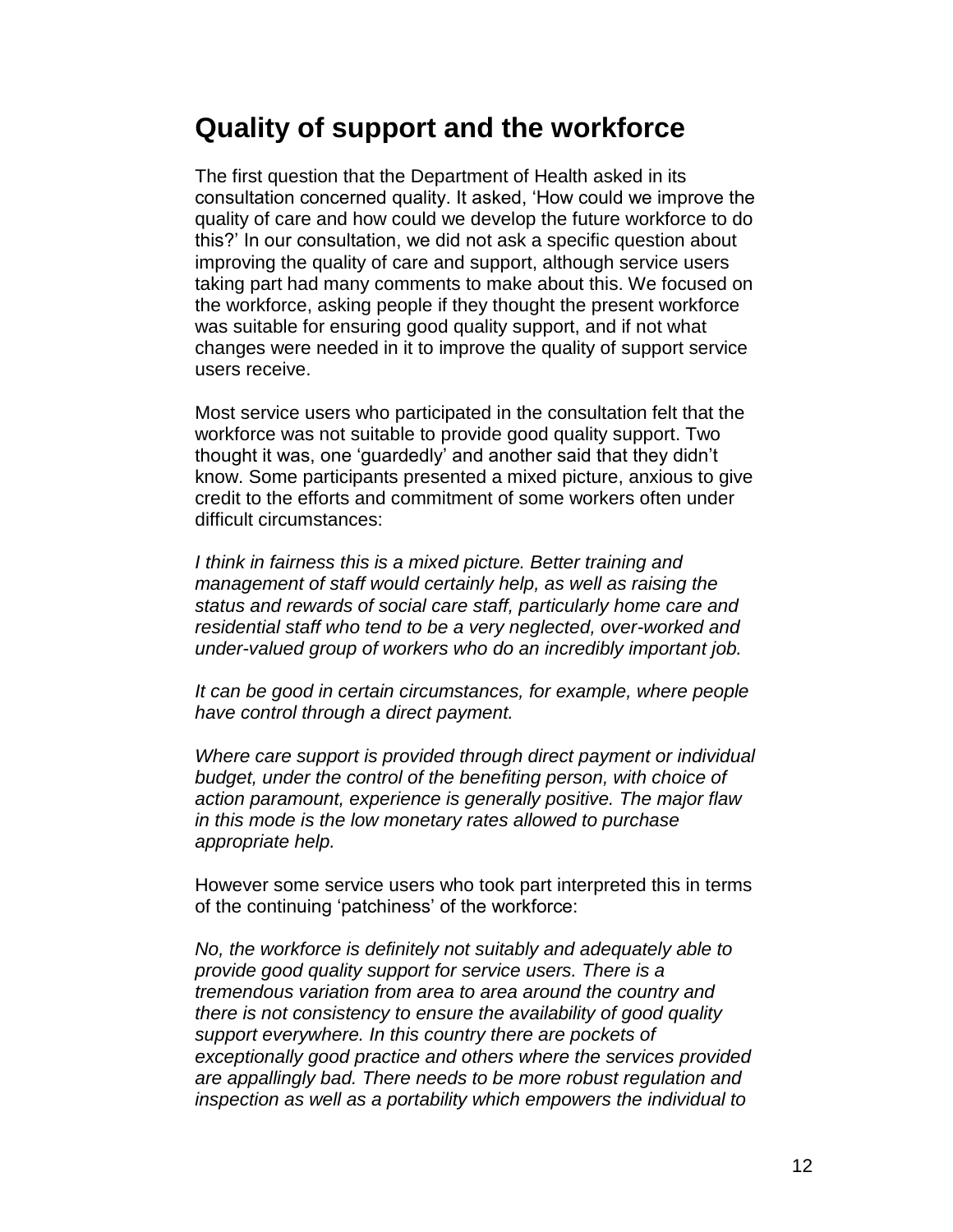*take their support package with them if they move, if not a guarantee to have the same level of service wherever they are. This would be very difficult to achieve due to the cultural and geographical differences.*

*No, from personal/family experience.*

There was a clear desire among respondents to highlight the efforts and commitment of workers. At the same time they emphasised the problems of the workforce's poor terms and conditions and poor or inadequate training:

*No. I'm not saying they're not capable, I'm saying they're overstretched and underfunded.*

*No, the current workforce is underpaid and poorly trained, especially in terms of an understanding of the social model of disability and the concept of independent living.*

*Whilst there are many dedicated and well trained staff delivering mental health services there are also too many exceptions to this. Too many BME [black and minority ethnic] and other minority mental health service users experience worse treatment and discrimination. In addition cuts to local authority and NHS budgets is creating negative pressure on the quality of the staff delivering care.*

*How can we expect good service from such a badly paid poorly supported workforce? Low rates of retention and under recruitment show this. It abuses workers.*

*I needed a personal assistant and advertised through my local care provider. They sent me a list of 'suitable' people to interview. One of the candidates was a young lady… who I had known when in hospital and knew how potentially disturbed and violent she could be. The care providers who recommended her had no idea of her background and her care manager was pushing her to get work. She was not a suitable person to be working with vulnerable, disabled people in my opinion.*

*Agency staff are expensive even though they are poorly paid by their employer. Often they are poorly motivated displaying the outdated health model of care in 'knowing what's good for you'. This attitudinal bias, at odds with the social model of care, results in a loss of control by the client; sadly it remains commonplace.*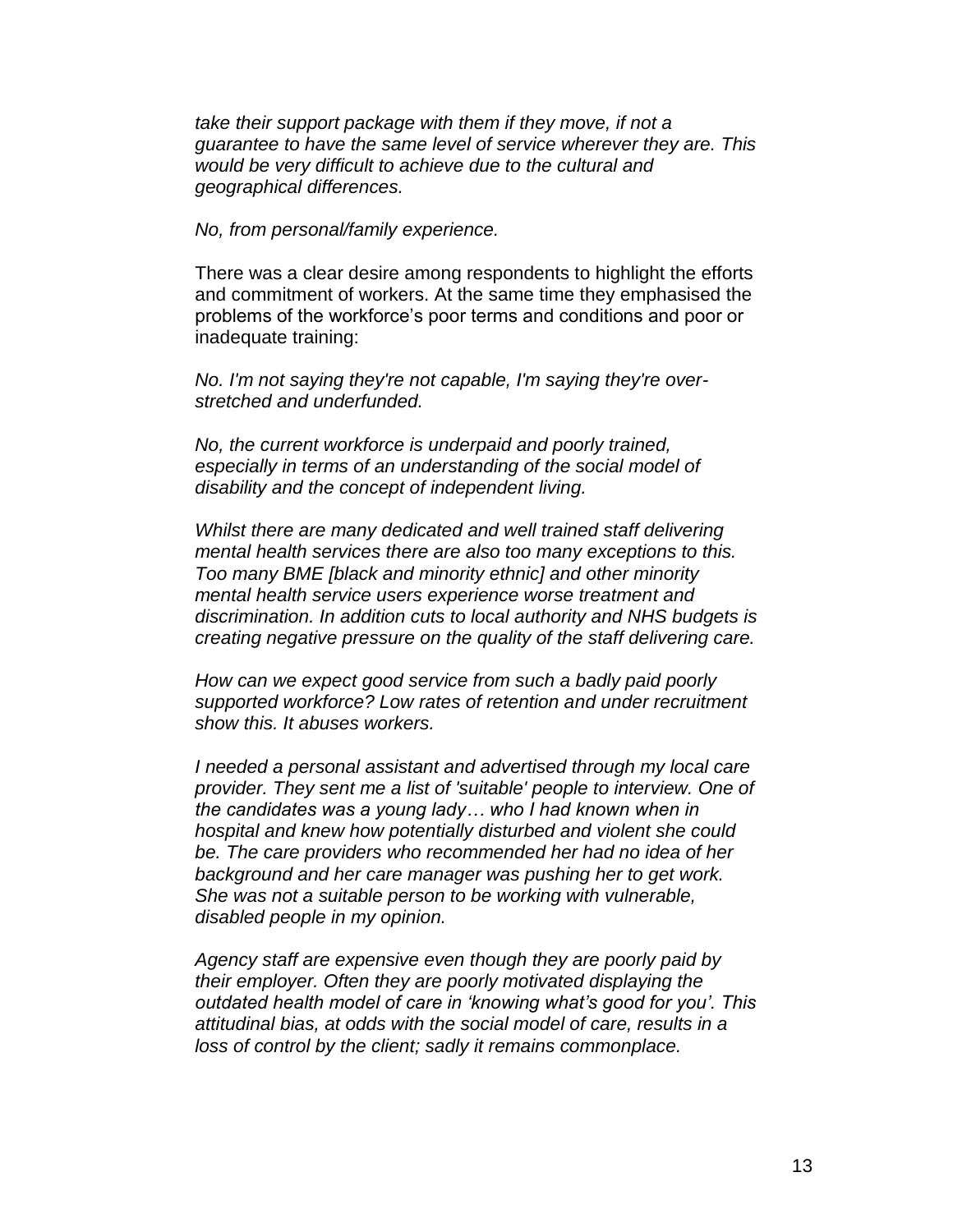Some service users connected the limitations of the workforce directly with broader policy:

*How many inquiries, scandals etc., do we need before people get the message about how vulnerable people are not being cared for because of the attitude being fostered by government that vulnerable people are a burden to society?*

*Anyone can be a care/support worker, no training required.*

*Relatively low pay, few career prospects and lack of status, and high turnover all have a negative influence on maintaining a highquality workforce.* 

*Whilst many workers do provide an excellent service to their users, particularly workers who are employed through direct payments, there is evidence that some workers find it hard to adapt to the more flexible personalised way of delivering support to disabled people. Emphasis from government and statutory bodies focus on regulation and training which in my experience often has little bearing on quality of support. Indeed the recent abuse scandals occurred what there was regulation and training. The incidence of abuse of direct payments users is significantly lower even though many local authorities consider PAs [personal assistants] to be unregulated and not trained.*

#### **Improving the workforce**

Service users' proposals for improving the social care workforce follow logically from their concerns about its shortcomings. They saw a clear need to improve the terms, conditions and training of social care workers:

*Better training, better wages, hope for future so people want to do it.*

*Better rates of pay, wider awareness amongst society of the value that social care workers provide in enabling Disabled and Older people to live the lives they want, more flexible and personalised training opportunities for staff that promote the empowerment of service users.*

*More staff and more money*.

Service users involved in the consultation stressed the need for social care workers to be *valued* more: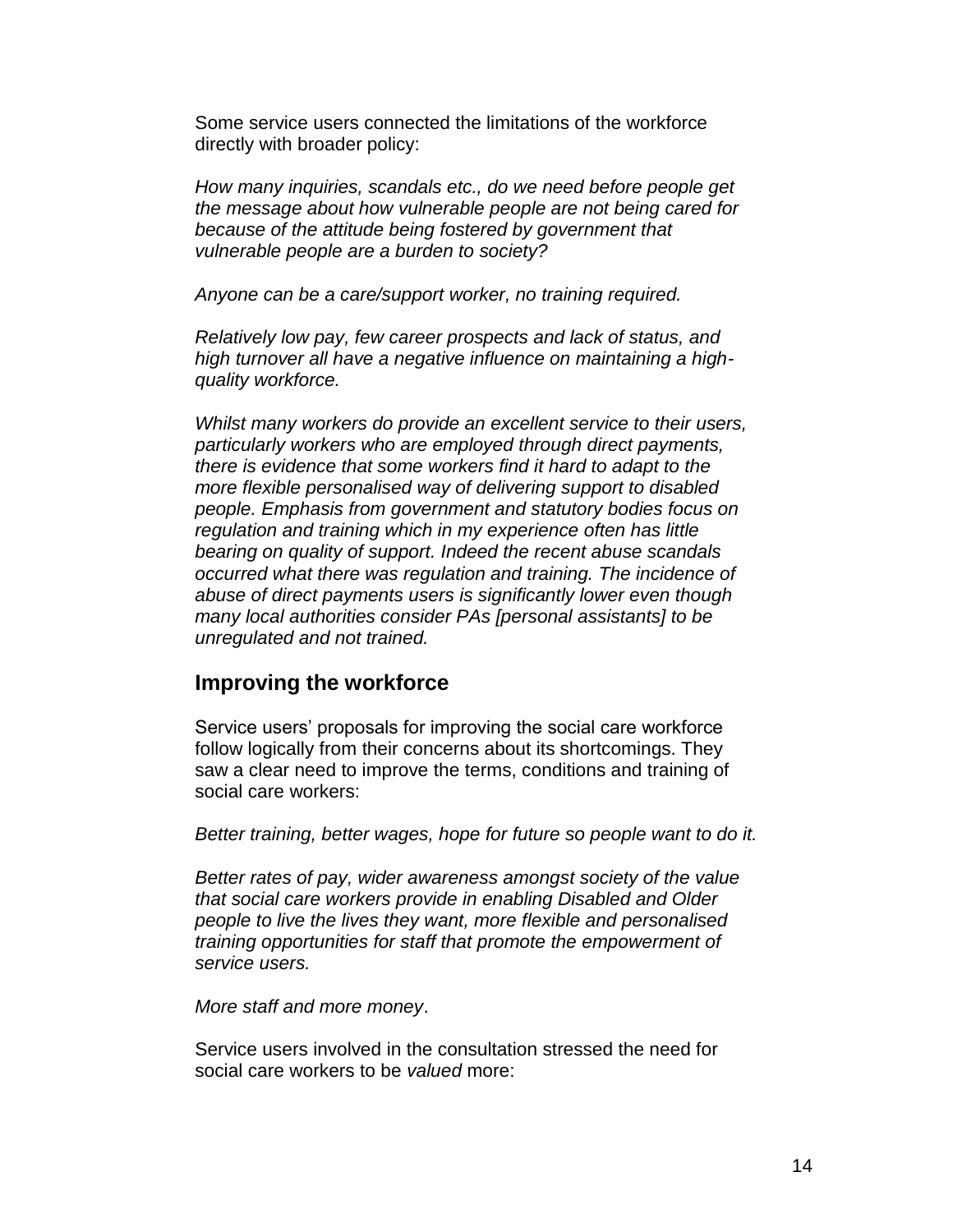*We know that what is needed are better terms and conditions, better pay, more valuing, better and more training and supervision.*

*The workforce could be improved by valuing and supporting them properly. They work very hard in often unpleasant jobs, unsociable hours with huge responsibility for very low pay and little society recognition. It's regarded – falsely – as an unskilled job. All this must be remedied to improve the perception of the job and the selfworth of social care workers.*

*The care plans set up by social service departments are unrealistic – requiring paid carers to travel long distances which then means they are only making 15-minute calls which in turn means they provide minimal care. Social interaction is completely missing. Care workers are themselves 'blowing the whistle' on standards of care. Service users are often afraid to speak out and many people do not have family to speak up for them.*

Particular importance was attached to training that supporting person-centred working and which was based on a social model of disability approach:

*More training needs to be given to ensure that people, regardless of their background, receive the best care. More needs to be done to support people in the community to achieve their ambitions, rather than contain them in inappropriate, and expensive, settings.*

*An education process that puts the social model of care at the heart of the care service. And this education should be mandatory on all providers across all levels including the policy makers and administrators, with compulsory refresher courses at bi-yearly intervals. Service users should be engaged in developing and delivering the training scheme.*

*People who work in services need to understand that disabled people are the experts in their own lives. Training staff to know what's best for people is anathema to that philosophy. Training for the social care workforce should be about independent living and led by user-led organisations, not by the care industry protecting the interests of service providers.*

*Social care staff need to have a value base which is based on empathy, rapport and the right attitude in order to work with service users appropriately. Relationship-building is all important to the tasks which are carried out.*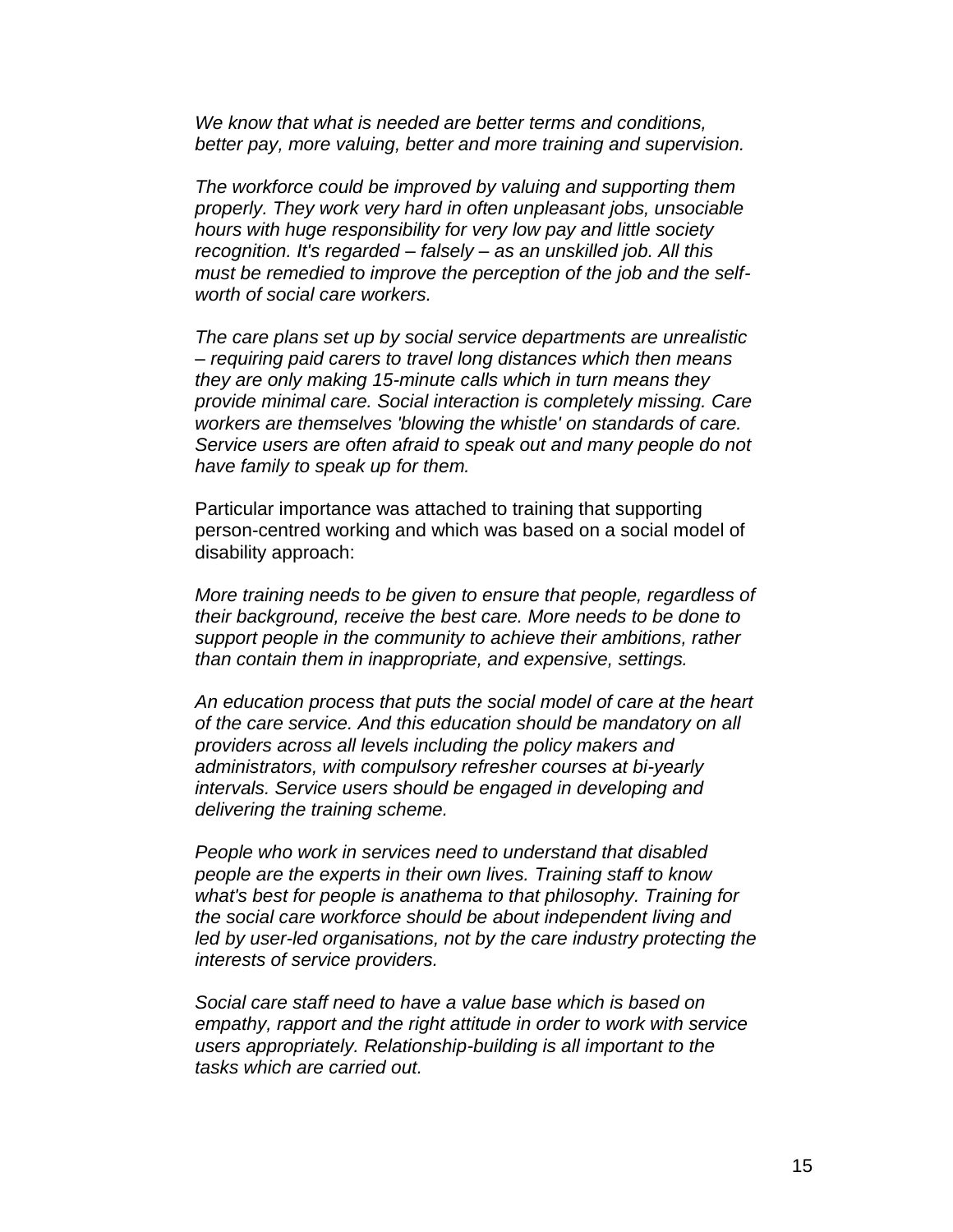Service users made the case for careers to be developed in social care:

*The workforce needs a proper career structure with good training, pay and prospects. Support workers/carers need comprehensive training in both practical skills needed for care and support and in an understanding the social model and independent living to underpin the practical.*

*There needs to be proper, nationally-available training for personal assistants, delivered at least in part by disabled people experienced in employing PAs [personal assistants] and by experienced PA's, and this training should be seen as essential training for people working in this area. This is particularly important given the roll-out of personal budgets, as many more people will, we hope, be offered the opportunity to employ their own PAs.*

Participants stressed the shared interests of workers and service users – and the importance of both being taken better account of.

*The most fundamental change that is required urgently is for the autonomy of both service users and caring professionals to be emphasised over the corporate profit directives that impose sanctions upon people not wanting to be conscripted into being elements of a 'reserve army of labour' – whether the role of the conscripted be that of a sick or disabled person driven into work that is beyond their competence and/or sense of vocation, or a care worker recruit facing lack of training support and remuneration.*

At the heart of achieving improvement, in this as in other areas, service users saw greater user involvement:

*CILs [centres for independent living] should be involved more in mandatory staff training.*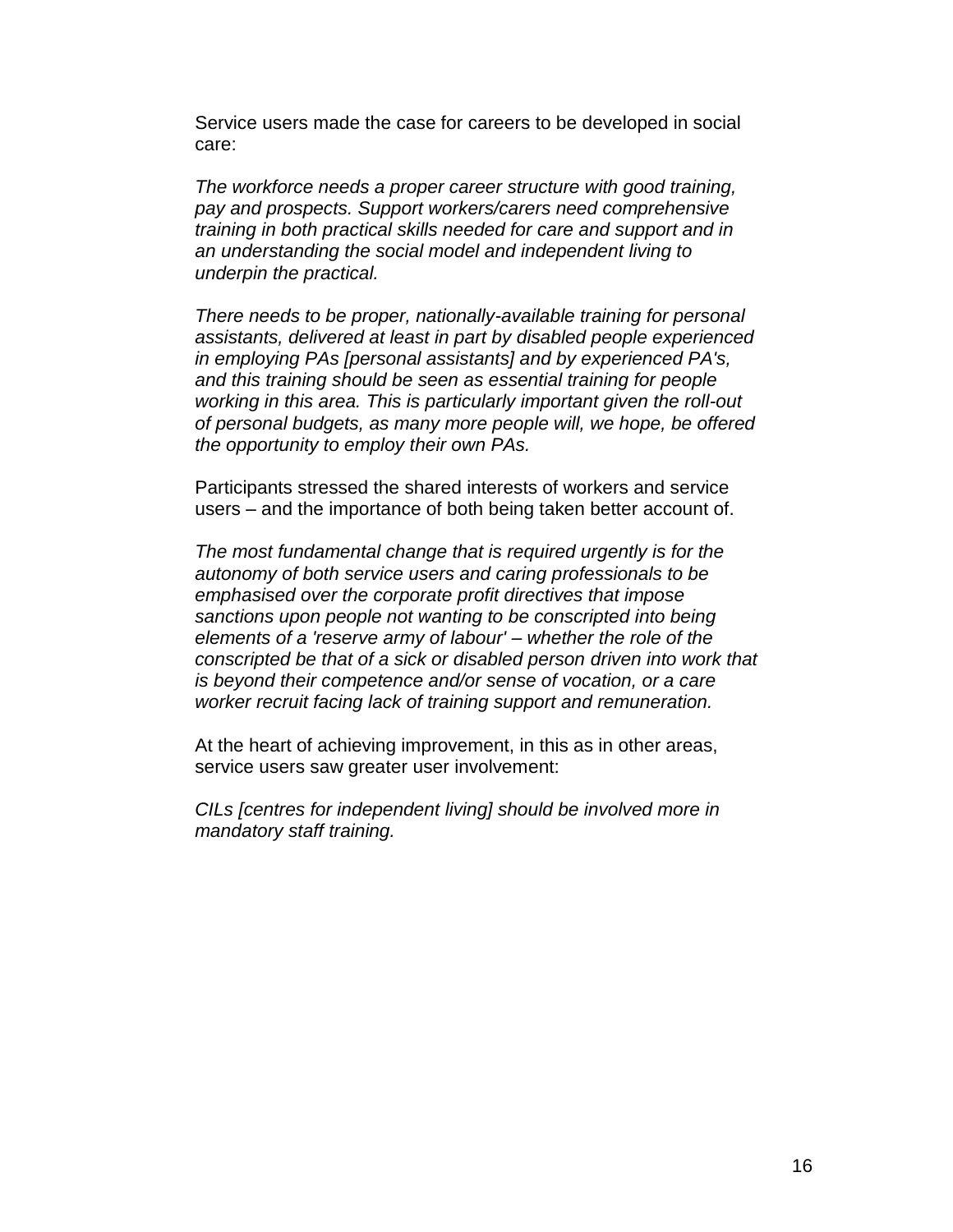## **Personalisation, choice and control**

We did not ask service users any specific questions about personalisation, choice and control, or about personal budgets, direct payments and self-directed support. Nonetheless, they did raise these subjects in their comments and responses. As might be expected, there was a strong commitment to choice and control among the service users with whom we consulted. A significant proportion of them were in receipt of personal budgets and direct payments.

The Government has committed itself to ensuring that, by Spring 2013, every service user should have the offer of a personal budget. However, the service users consulted here raised serious concerns about the progress and direction of personalisation. Some highlighted problems which were emerging as government sought to take forward personalisation at a time of severe spending restrictions:

*Local authority departments responsible for delivering social services have hastily undergone restructuring to meet the demands of loss of finance imposed by the government. Well established and understood processes by both provider and recipient have been replaced with poorly understood practices by all parties. This causes confusion, distress and needless anxiety to the vulnerable seeking help.*

One older woman spelled out how she felt personalisation policy had been taken forward without sufficient care and preparation.

*Personal budgets should not have been rolled out before there was adequate universal understanding and training for statutory, voluntary sector and disability organisations' understanding and when the marketplace was not fit for purpose.*

*Proper individual budgets could help integrated working between health and social care services with the person at the centre choosing their providers. However, the Resource Allocation System [RAS] limits the opportunity for people having real choice, control and independence.*

Other service users who took part highlighted the difficulties there still are accessing and running direct payments. We know that while there has been a large increase in the number of service users identified as having personal budgets, the number accessing direct payments – which are most associated with increased choice and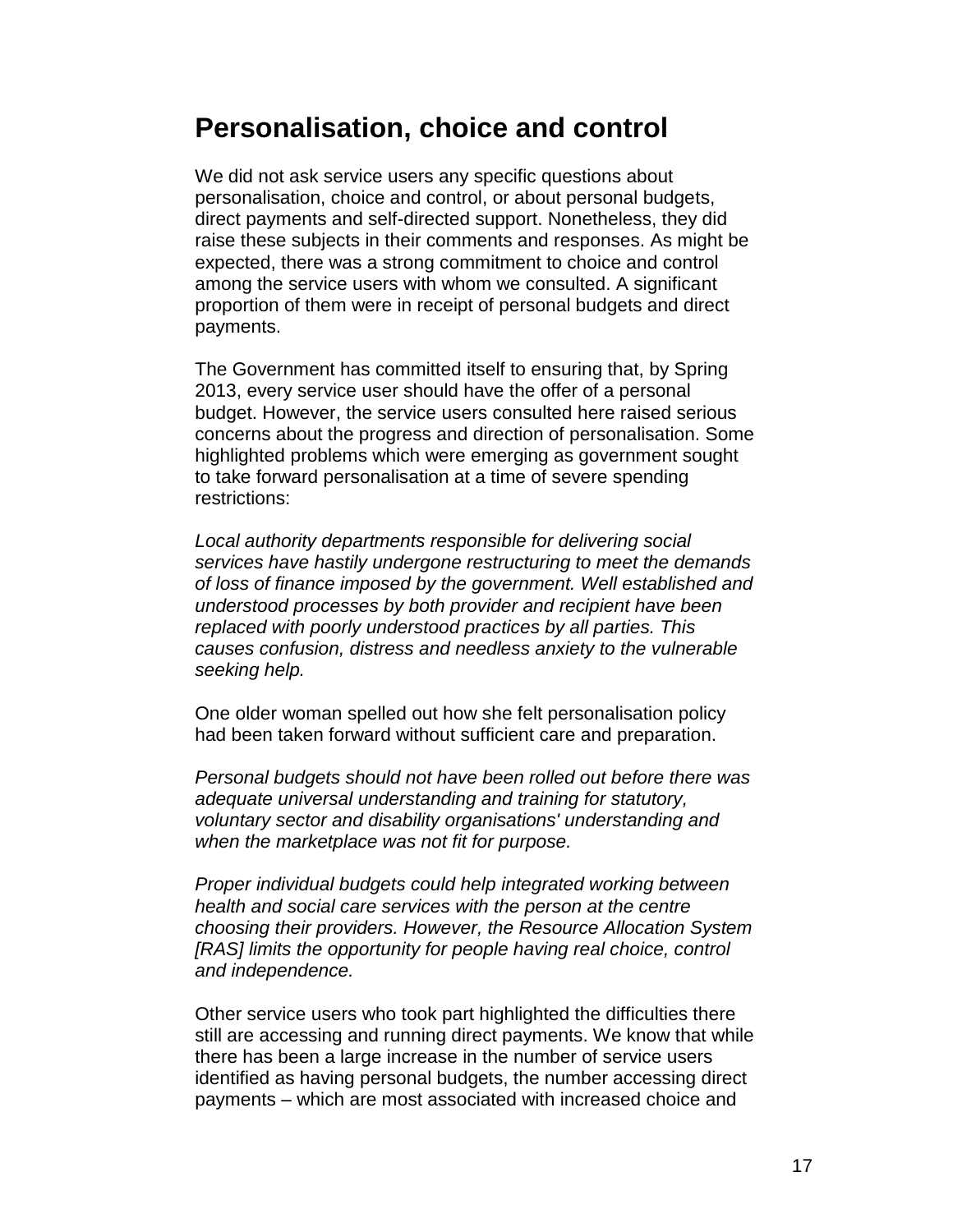control and improved quality of life – has increased much more slowly. Direct payments were still seen as an option that was not generally readily available:

*Direct payments are hard to get but being supported to buy your own care package that suits you should be the way forward.*

*There needs to be in-depth training provided to the workforce in self-directed support and the roll-out of personalisation, and this training should be under the leadership and control of service users and carers. There would also need to be regular monitoring and evaluation of the workforce. The status of the workforce and the important work they are doing should also be raised so that the value of the support which is being provided is appreciated, understood and funded appropriately. There needs to be a cultural change to change the mindset of many of the social care workforce. We now have a different approach with the introduction of direct payments, personal budgets, etc., where it is not a question of fitting the service user into a service box but adapting the service to the very needs of the individual who is receiving the service. This is too much of a quantum leap for many of the workforce. It needs to be drummed in from the outset. Strong messages need to be put across. The workforce is there to support, empower and liberate service users, not to intervene and restrict users. There needs to be a balanced approach about risk-taking, health and safety and safeguarding issues which do not impinge upon or violate the rights of the individual.*

*[What's still needed is] quick access to direct payments and peerled advice on how to use them.*

The social care market was also seen as still running far behind enabling real choice and control for service users:

*Despite the rhetoric of personalisation and service directed support these services are not available to all. The market dictates its own needs and these are not always corresponding to the individual needs and wants of an individual, as the market in financially driven. It lacks the qualitative perspective of good quality, flexibility, service users satisfaction, control and choice. The markets are more interested in finance and profit than in services and individuals. I think there is a big dilemma here and the big lack of understanding.*

*I think that there are not enough incentives currently available to assist disabled employers to find employees [personal assistants] who are suitable to cater for specific individual needs.*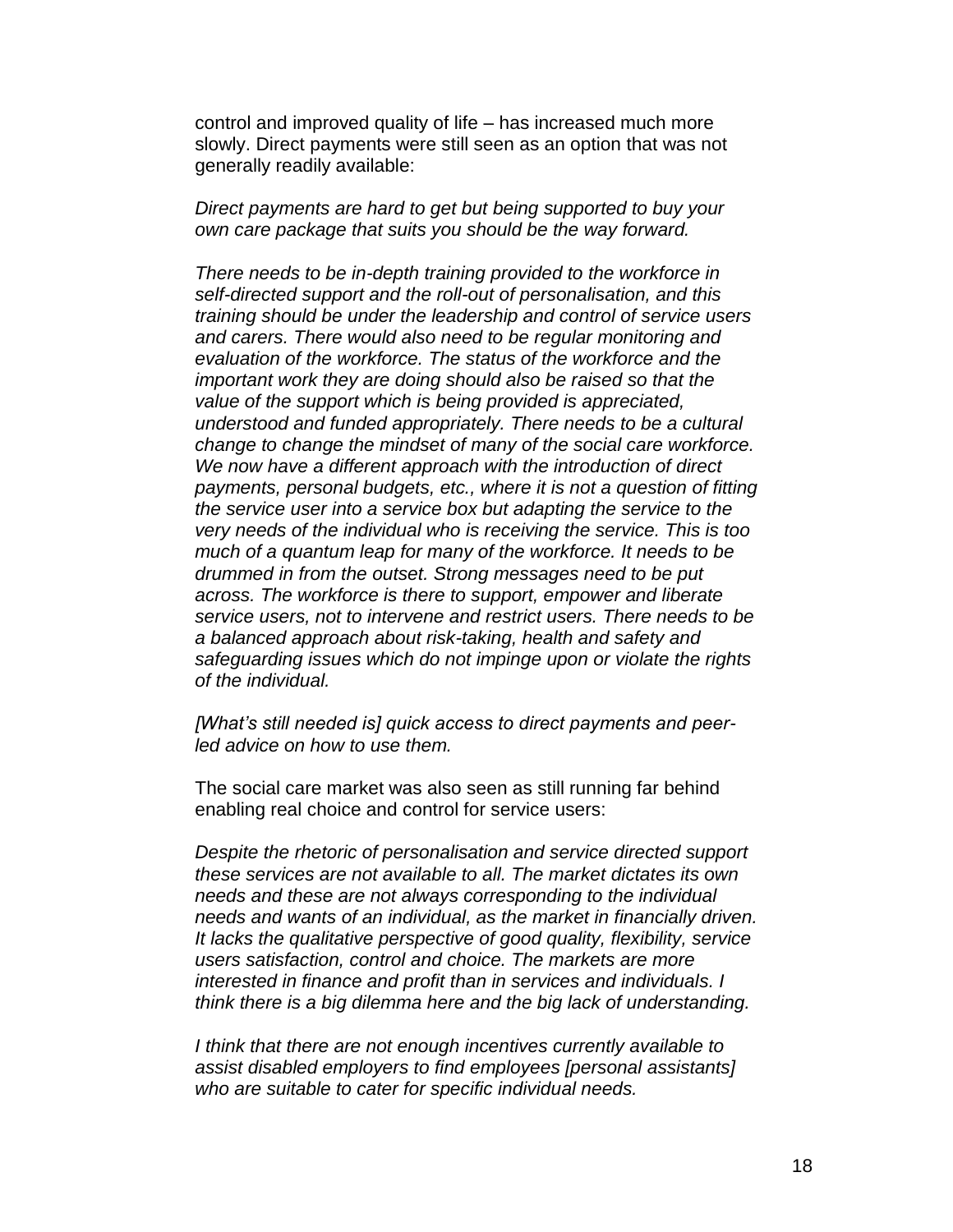Cuts in both public services and welfare benefits were also seen as having damaging effects on personalisation and its progress.

*On a simple, more practical level, lots of people are getting the amount of respite care paid for them being substantially reduced. This isn't just bad for their informal carers, it is bad for the disabled people themselves, who need and deserve breaks from their everyday routine and care structures. It is getting more and more difficult to get funding for respite care.*

*I'd say the cuts, or the prospect of them, are stifling innovation in the public sector in terms of social care provision. Things are going backwards rather than forwards.*

*The changes occurring that impinge upon the process of hurrying up the target of getting 30% of services users receiving personal budgets is becoming disasterous. Direct payments, if built upon, would have produced far better outcomes. What is happening is that personal budget holders are being isolated out – it is an individual model, whereas direct payments produced a collective model. On their introduction people came together, supported each other through peer support, advocacy, and a whole range of knowlege-gathering and sharing experience. Personal budgets are producing many issues that even care managers and others do not know how to manage. This, together with the huge change in financial contributions policies, is pushing people out of the social care system, or leaving people to struggle on small amounts of personal budget money that does not enable them to meet their needs. Much of what is happening is because disabled people's organisations do not have the capacity to bring people together to discuss issues and build knowledge, etc. Only the success stories are being highlighted through media outputs.*

*Whilst personalisation is a welcome concept, it is now being seen as a convenient cover to justify cuts. In order for personalisation to truly work, we need a cultural shift from social services staff. With an increasingly demoralised workforce that will be difficult to achieve.*

*The [welfare] reforms and the processes on moving people into employment (what jobs? I say) are completely moving away from policy regarding more choice, control and Independence for disabled people and service users.*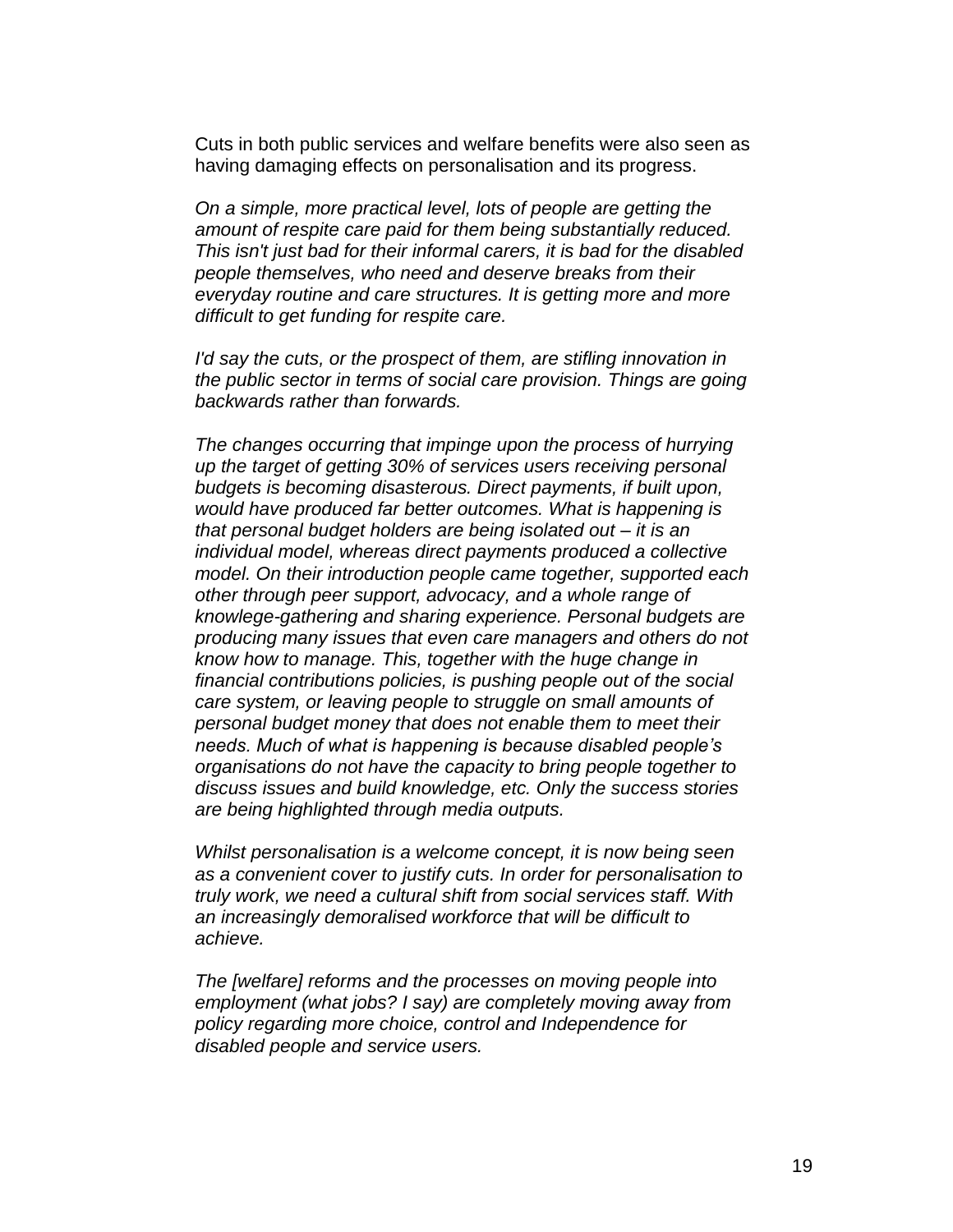*We have no money to do anything nice like a coffee in a bar. We are heading towards sordid poverty as the effects of the cuts take set.*

#### **The social care market**

Moves to personalisation, self-directed support, personal budgets and direct payments have highlighted the need for development in the social care market, to ensure that the kinds of services and supports that service users themselves might want and prefer are more readily available. We did therefore ask them questions about this.

To check out developments from service users' perspectives, we asked them:

#### **Do you feel the kind of services and supports you would like to have are readily available in the market?**

At least one participant felt uncomfortable with this market-based way of thinking about support services:

*[Services and support] should be made readily available as a public service… not in any 'market'. Human health is not a commercial commodity.*

Only two people thought that the services they wanted were available, but even their answers were qualified:

*Yes, to a limited extent.*

*Yes, in [the city where I live, where there is a strong and longstanding disabled people's organisation]. We seem to have a flexible diverse workforce to recruit PAs [personal assistants] from. Many community facilities are relatively accessible although poor public transport can be a barrier.*

While a few others thought the services might be there, they did not feel they were readily available to them or others, either because they weren't easy to find or because they were too expensive:

*Yes, the services are there, but the information and help needed to access them are not.*

*Maybe, if you have loads of money and an advocate who knows. but not really. it's still mainly the same old thing and what's good is*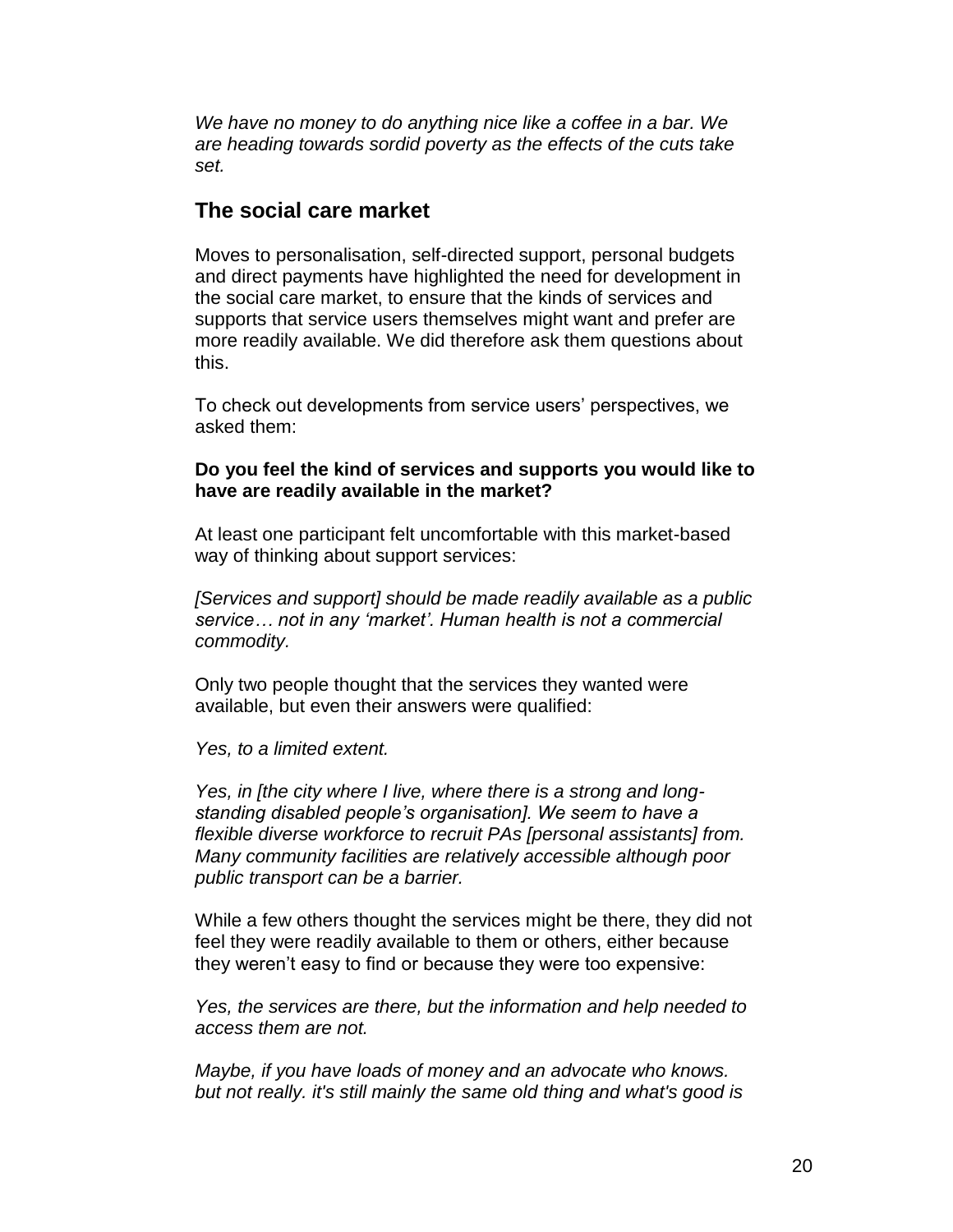*only there if you've got the cash. Things just aren't reliable. You don't know what you are getting.*

*They may be in the market, but I cannot afford to pay for them - in my case, [I need] help to keep well in work.*

With a handful of exceptions, people do not see the kind of support they want as forthcoming or available to them on the market at present. They did not see the market as appropriately developed:

*As the market has shown little ability to understand the need, how can they be expected to provide? For example, a visually impaired person in my authority wishing to use shop-ability, where adequate provision is made for the less mobile, but little thought given to supporting people with sensory loss.* 

*No they are not! People have to wait far to long for care packages to be provided leaving them at unacceptable risk services can often be unreliable inconsistent and of poor quality.*

*Not yet. I would like to see more smaller consortia of disabled people coming together to commission services. Also I would like to see more user-led initiatives to recruit and train personal assistants.*

As one residential care service user said:

*No. Individualised budgets/direct payments only work when the market is there such that people can buy the sort of services that they require. There are nowhere near enough supported living services etc., such that many people are left in inaccessible houses, having the minimum of care at fixed times to the home care's convenience, or being forced into poor quality or inappropriate residential care.*

Some service users who participated in the consultation saw the situation getting worse rather than better, with the major cuts currently being made in social care and other public services:

*Note also that the 'cuts' and privatisation agendas are distorting the functions of social care. … It is potentially disastrous for local authorities to put services for vulnerable adults out to tender on the basis of the cheapest provider gets the commission, leaving vulnerable service users even more vulnerable, their feelings in matters that directly impact their lives completely disregarded.*

*No – because of the cuts.*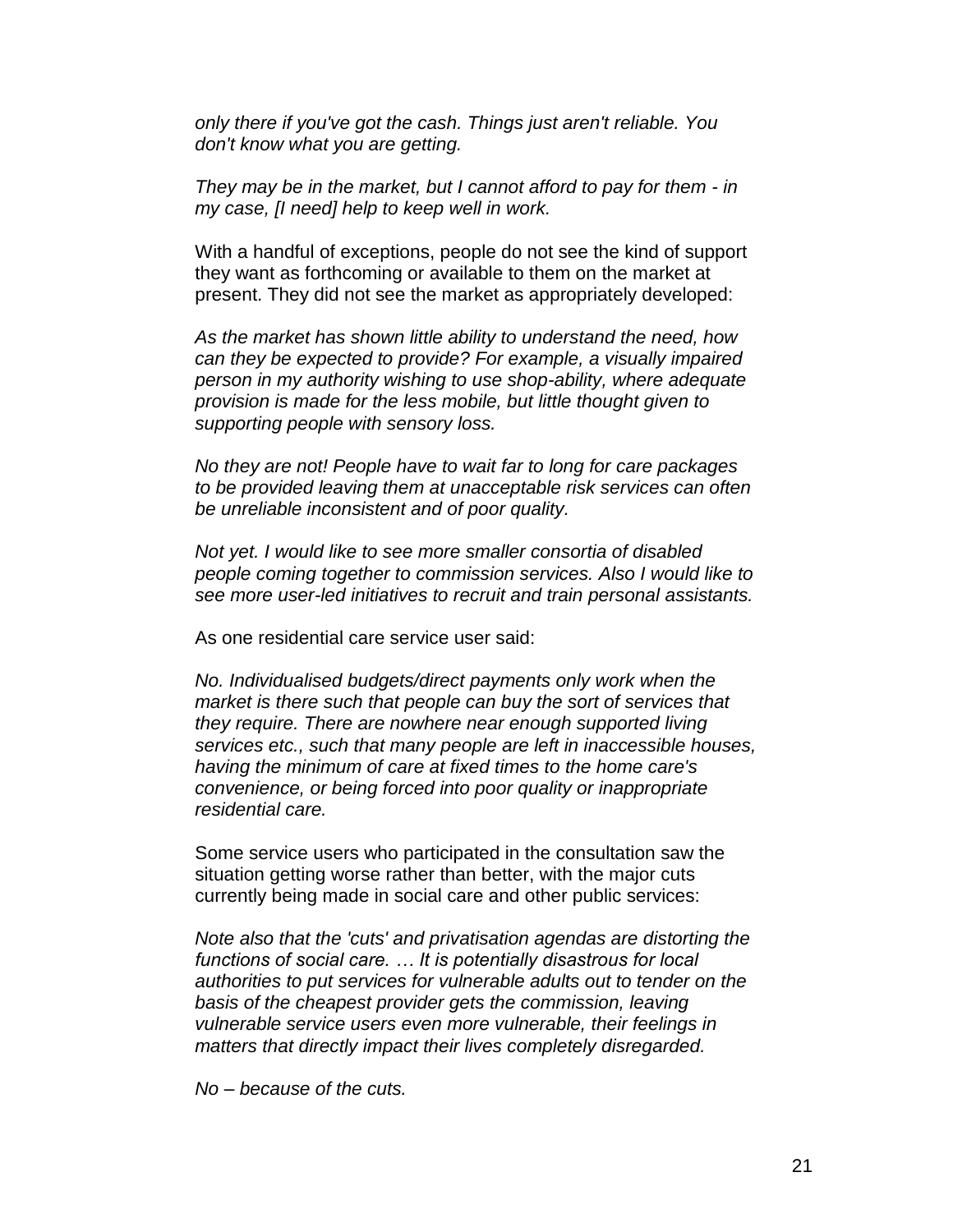#### **Improving services and support for the future**

We also asked service users what they thought would help ensure a better and wider range of services and supports being available. Again service users made connections with broader issues. Some once again highlighted the importance of better funding for social care as key to such improvement:

*However, unless more money is put into social care we are all going to end up institutionalised.*

*Proper and serious funding and the involvement of client groups. After all we know our needs, even the most vulnerable.*

Some highlighted the importance of increased user involvement to make this possible:

*Listening to service users/more user involvement.*

*There needs to be more involvement at the outset by service users in the early planning and design stages in order to develop a wider*  range and perspective of different services and support which will *reflect the diversity of the different communities. This process needs to be fully inclusive and accessible to all. There needs to be a systemic approach in this and it means real involvement, coproduction and planning and not consultation or preplanning before the disabled individual or service user.*

*There needs to be role models around training people to do the jobs in an accessible way. Get disabled people involved in training. There should be a direct link to an advocacy agent in every town so that problems don't become a crisis.*

Others stressed the importance of changed attitudes and values in social care and the need for fundamental culture change:

*Different attitude. Old and disabled people are seen as having less worth.*

*A better understanding among all providers, including private providers, of mainstream services, of the needs of disabled and older people.*

*There's no quick fix. I get very angry about this. There needs to be a change in mindset and priorities at the top and at every level*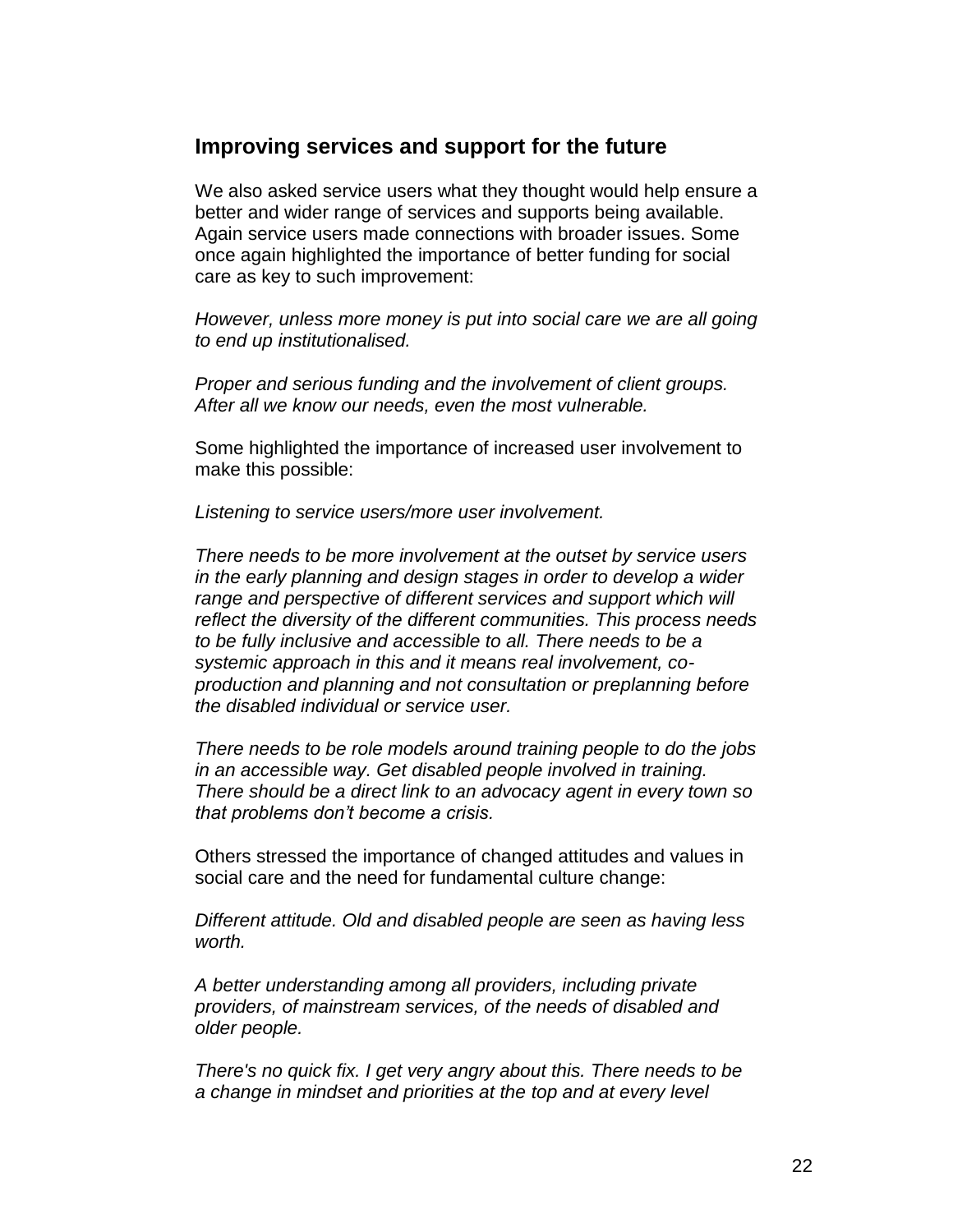*throughout the political system in this country. A mindset change to rights, not charity, to recognising the inherent worth of every person (not burdens/layabouts) and that what they are asking for (or what they've been trained by the system not to ask for!) is completely reasonable. I talk about 'Careland'. If you move into care or become a service user, suddenly you are expected to be happy with a different standard of living than every other citizen. Suddenly things that would be considered totally unacceptable in everyday life are considered perfectly acceptable and routine, at least by the establishments that provide the support. This must be challenged at every level.*

*Avoid stereotypical assumptions. Listen more.*

A few respondents articulated the view that better services would come if the private sector played a less important role:

*Less influence for private sector*

*Essentially, clamp down on influence of private sector lobbyists, and allow service users greater access to self-advocacy skills.* 

And some argued that a greater emphasis needed to be placed on prevention and earlier intervention to improve provision:

*A change in attitude, that prevention is better than cure. I feel my physical care needs are well catered for but my mental health needs are woefully inadequate. All the services that help prevent relapse have been closed for economic reasons - a false economy, certainly in my case as my admission rate has soared since these services have been closed. There is no accounting for the social exclusion and isolation I suffer, but then there is no-one to tell about that.*

Two participants identified specific services which they thought needed to be more readily available:

*What is needed is a service that will manage someone's personal budget[PB]/direct payment for them, as I do for a neighbour who uses a personal budget. Such a service needs to hold their PB in a bank account, keep the timesheets and records, pay the invoices etc. This is a different service from a payroll provider, to which I also contract the payroll for my neighbour's PA [personal assistant]. A service which manages a person's personal budget/direct payment for them, as I do for my neighbour, would enable many more older people and others to experience the choice and control that direct*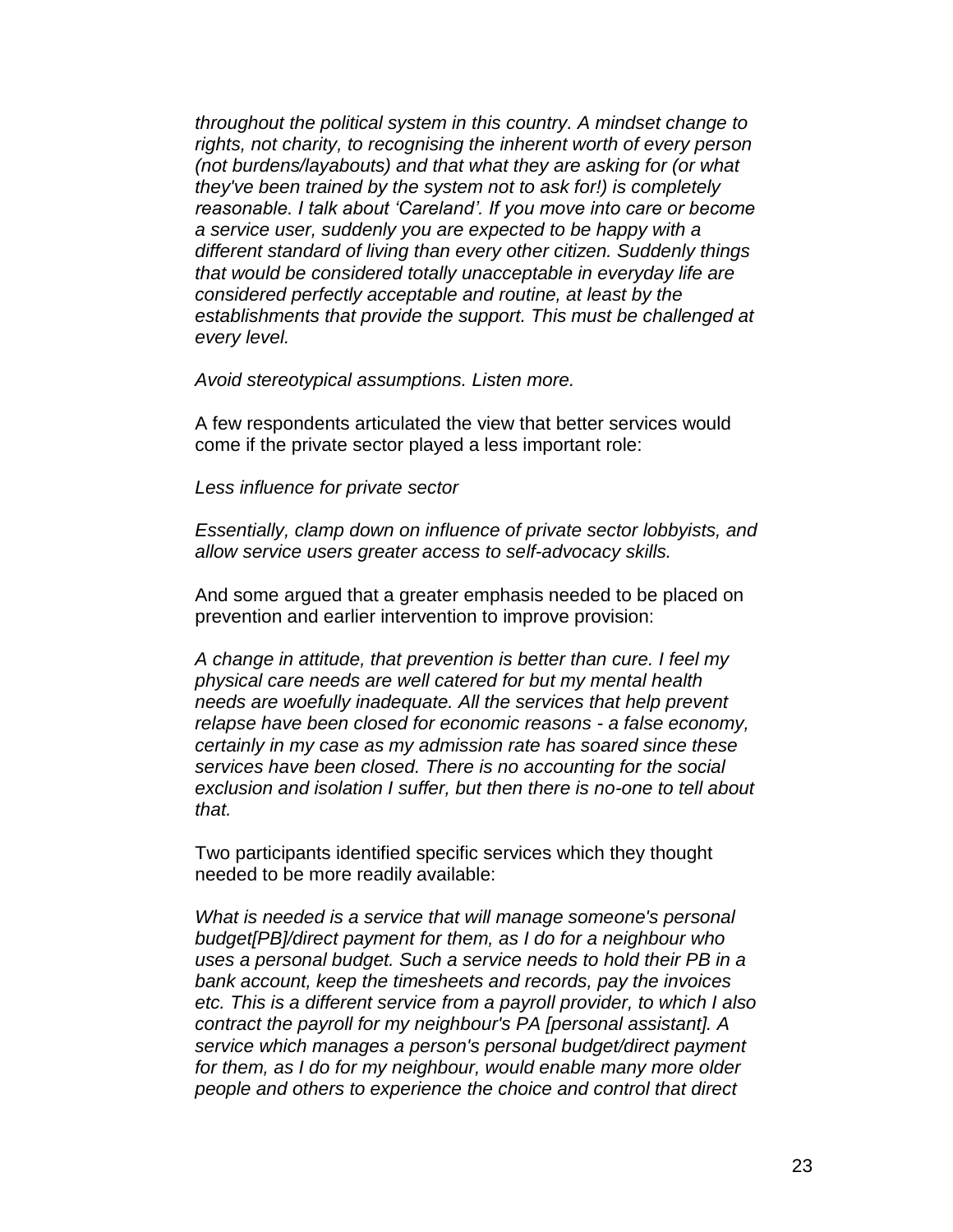*payments can provide, even if they can't take on managing the admin and the money.*

*I'd like to see more gyms suitable for people with disabilities.*

One service user felt that the state had to take a lead if the social care market was to improve:

*Investment by the public authorities in a foundation layer of services that people can rely on to fall back on while sustainable markets are shaped that better reflect what people want. good quality information directories of services, including disabled people offering the skills they have gained from running their own packages, such as help with support planning. Sharing of ideas born of service users' experiences in different ways to use personal budgets.*

However, the single factor that was most often mentioned as making possible better services and support was ensuring that user-led and disabled people-led organisations were in a position to take on a greater role as service providers. Such user-led services were thus seen as a key route to improved provision for the future. Unfortunately while successive governments have highlighted their commitment to a plurality of service supply, user-led initiatives – coops, social enterprises and small firms – have not been enabled to develop a larger role in social care service provision:

*The better funding of user-controlled organisations who can come up with creative and workable solutions that are user led outcome based. We need more brokerage, advocacy and general DP [direct payments] support from ULOs [user-led organisations] in personalisation work.*

*Active encouragement and support for disabled people in particular to roll out services to meet the needs of service users who have personal budgets/direct payments. This would essentially be the same support services as are needed by start-up businesses but would include support to identify and meet the needs of social care service users.*

*By providing easier tendering services so that DP/ULOs [disabled people's/user led organisations] could bid.* 

*Asking service users and listening to what they say. supporting their groups and organisations and other local not-for-profit ones who*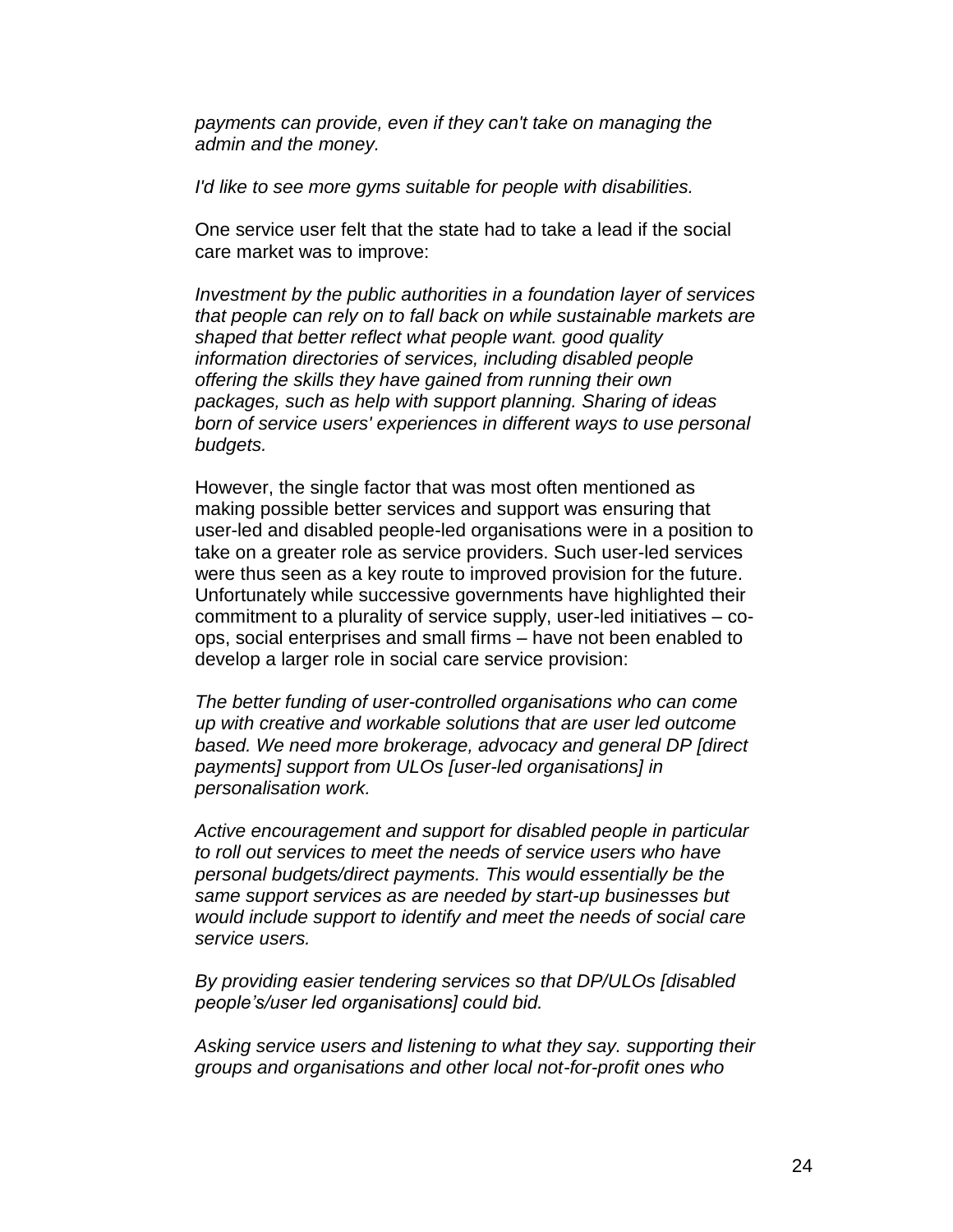*might really care and be interested and aren't just interested in the money.*

*To ensure that ULOs [user led organisations] etc., can improve the market they need to be supported, happening now.*

*How much disabled people's and older people's organisations need secure funding in order to …develop the market place in this new age of austerity. Many of our organisations are struggling for survival and others who have some monies need time to develop the range of knowledge and skills required in what has become an extremely complex and diverse society.*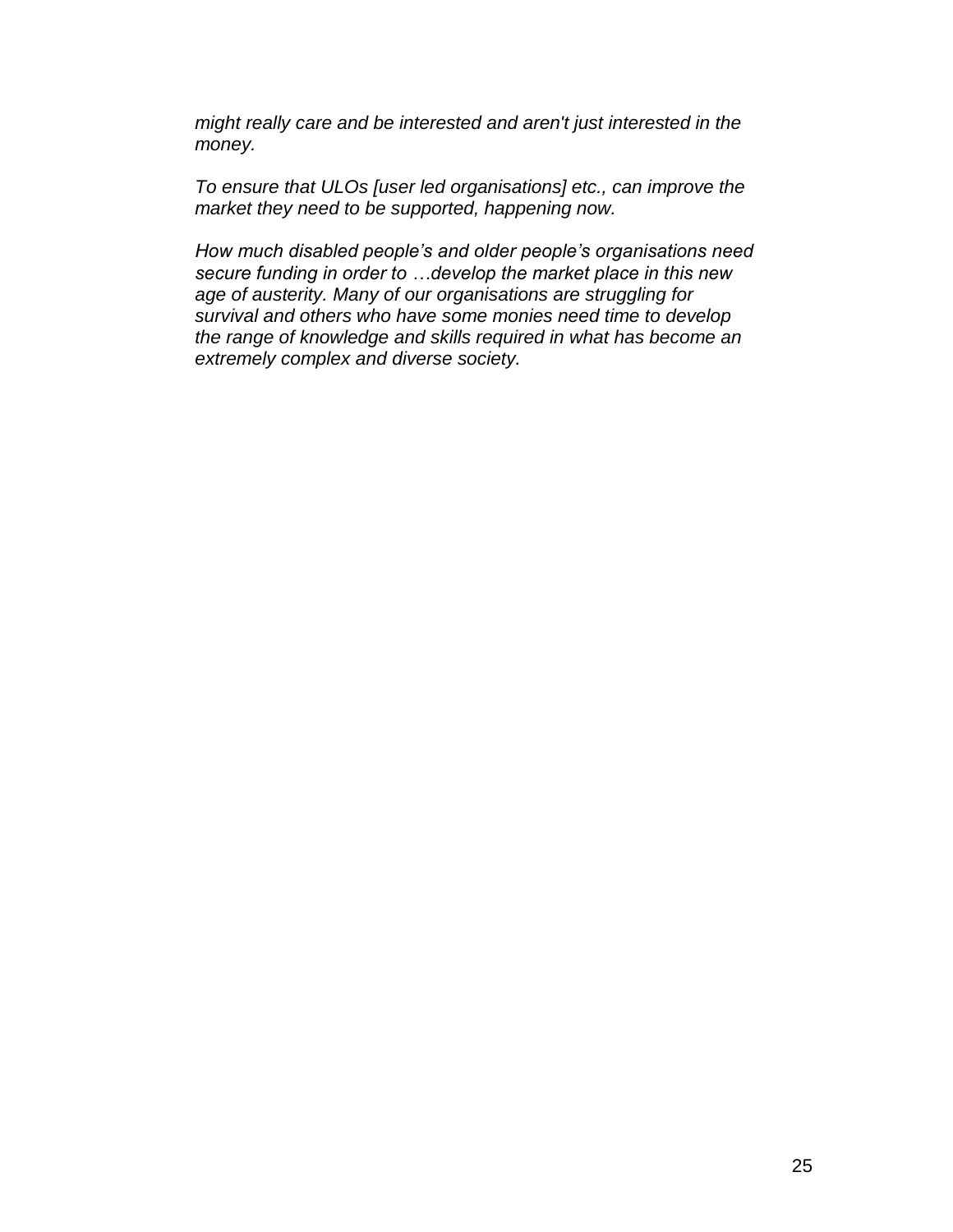## **Prevention and early intervention**

In its consultation, the government identified 'prevention' as one of the six areas on which it particularly wanted feedback. It asked:

'How could we support more effective prevention and early intervention to keep people independent and in good health for as long as possible?'

To address this issue, we asked service users who participated in our consultation:

#### **'What do you think would make it possible for service users to prevent problems and difficulties get worse for people who need support?**'

Service users were sensitive to the importance of prevention and early intervention in social care. For example:

*To assess adequately for the support a person requires and to major on prevention. So much research has been done on preventative measures and these should be drawn upon. For example, Professor Norma Raynes 'That little bit of help'.*

*Offer appropriate services to people at all levels of need so that people's needs don't have to reach substantial or critical [levels]. These services should include basic help with housework and garden maintenance, as these are often the first areas of difficulty for someone whose needs are likely to increase. A bit of help early on can save resources by stopping people's circumstances from deteriorating further.*

Some service users highlighted the need for better planning and resource management to make possible more preventive provision:

*Proper long-term financial planning and funding. Bring back ringfencing to stop syphoning off of promised resources.*

Present reliance on means testing was seen as a key barrier to a more preventive approach which could encourage helpful early intervention in social care:

*Less emphasis on means testing and putting up barriers to eligibility, more focus on what people need. Good quality, accessible information on arranging your own support.*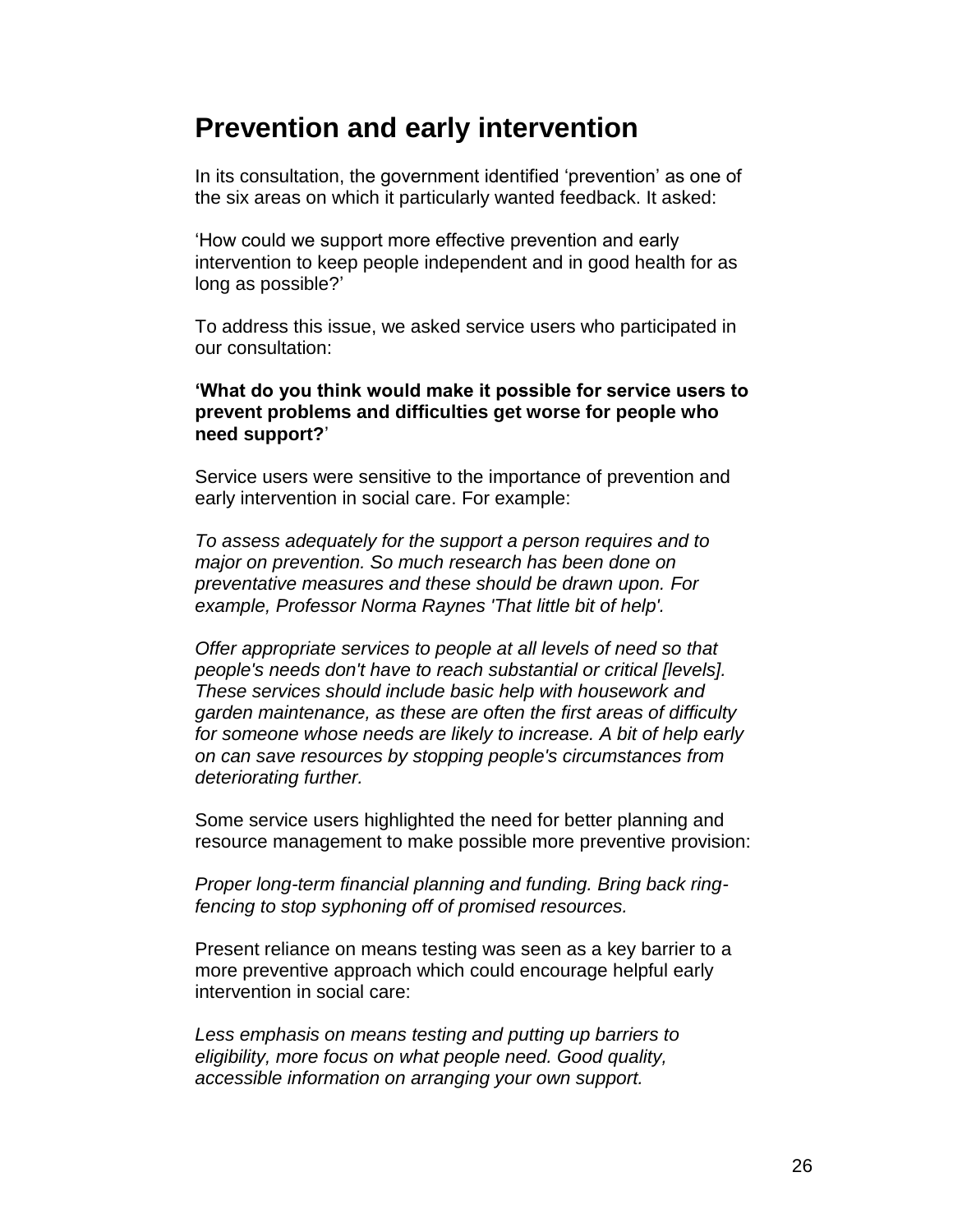*Refusing services to somebody who only needs one service or who is only at low or moderate risk (or even substantial) will only result in their escalating up the ladder and becoming at severe risk and thus eventually needing more intensive services, to say nothing of their poor quality of life and the derogation of their human rights in the meantime.*

*Investment in prevention work; lower FACS [fair access to care services] criteria for social care users to have more people cared for before they become more unwell and into the hands of health services; more responsive crisis help for mental health users by social workers.*

*Ending narrow eligibility criteria that cut people off unless they are desperate. That is about rationing. So it is down to money again. Proper funding which means free social care.*

Service users' concerns about the unhelpful effects of means testing blurred into their wider concerns about social care funding. Rationing through eligibility criteria was seen by some as at root following from the inadequacy of funding. Thus many saw the present approach to accessing and funding social care as discouraging early intervention and prevention. More than half of the service users with whom we consulted raised the need for better funding and more resources for services to achieve more preventive policy and practice, expressing this in a range of ways:

#### *Better trained staff with more time to fulfil their duties effectively.*

*A lack of investment, as we are currently seeing, coupled with increased demand as we are also seeing, as people lose benefits, increasingly face unemployment and unaffordable housing.*

*Social care budgets need to be protected and ring fenced to ensure that adequate funds are protected. Scrutiny committees need to be robustly watching this with the co-production of service users. Local authorities all need to be signed up in protecting front line services, which support people in the community. The Government needs to ensure that these services are maintained despite the current economic crisis.*

*Giving care and support at an early stage before a person's situation becomes critical. If left they are going to require more services at greater expense for a longer time. False economy.*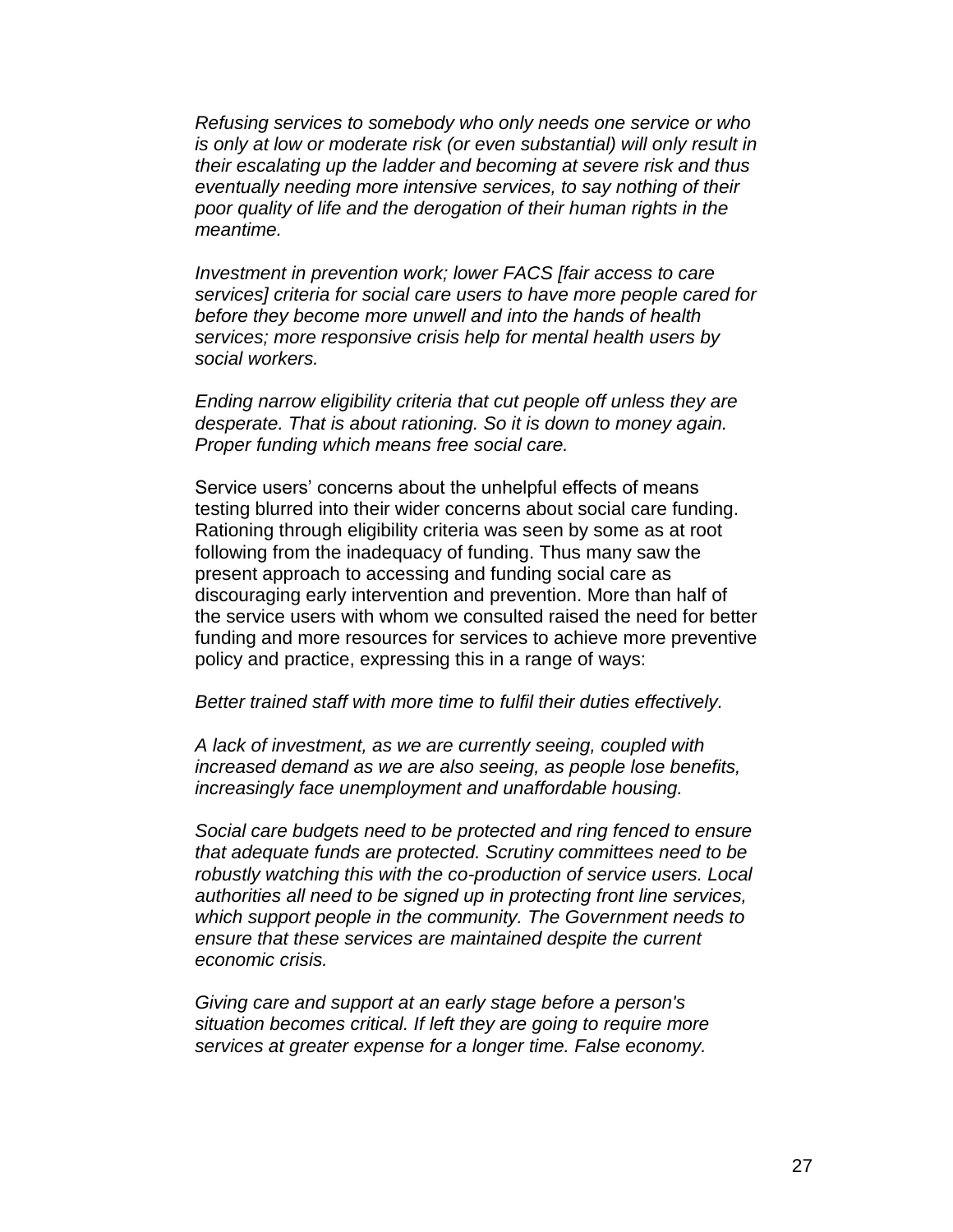*Better funding from government and providing support through DPULs [disabled people's/service user led organisations].*

*I am also finding that local authorities are trying to claw back any unspent direct payment in people's account leaving no scope for buying additional support if their needs increase at short notice.*

But while adequate funding was seen as important, problems in the way of prevention were not seen as only financial ones. Participants highlighted the need to value both service users and workers:

*The obvious answer is to resource the service sufficient for the task. But it's more than that, it is to value the service and both those delivering and receiving it, properly. In doing this the enormous contribution that can be made by peer engagement and support should not be underestimated.*

*Appropriate assessments which are person-centred are needed, with the proper length of time taken with people. Assessments are now very limited in the amount of time the social worker spends with the service user during assessment and review processes. People should be listened to regarding their needs and these needs should be heard at the right time. In this way the focus would more likely be on the preventative rather than crisis intervention. Advocates or supporters should be routinely offered and involved.*

More user involvement was seen as crucial to achieve this. Prevention was seen as something that needed to be addressed both at individual and at broader policy level. Correspondingly, user involvement was seen as helpful to make this possible, at both an individual and an organisational level. A first step was to ensure that people were in a position to seek help at the earliest possible opportunity, before things got worse:

*A better knowledge of the role of social services could help both potential service users and their family, friends and neighbours to identify where they can go with their concerns about not coping, i.e. when low-level needs become apparent.*

*People must be informed and helped to have an advocate working with them as a representative of the person's interests.*

*Listen to people who use the services. Money and services can be saved. Forwarding planning, e.g. ask people in their forties what services they would like when they reach sixty.*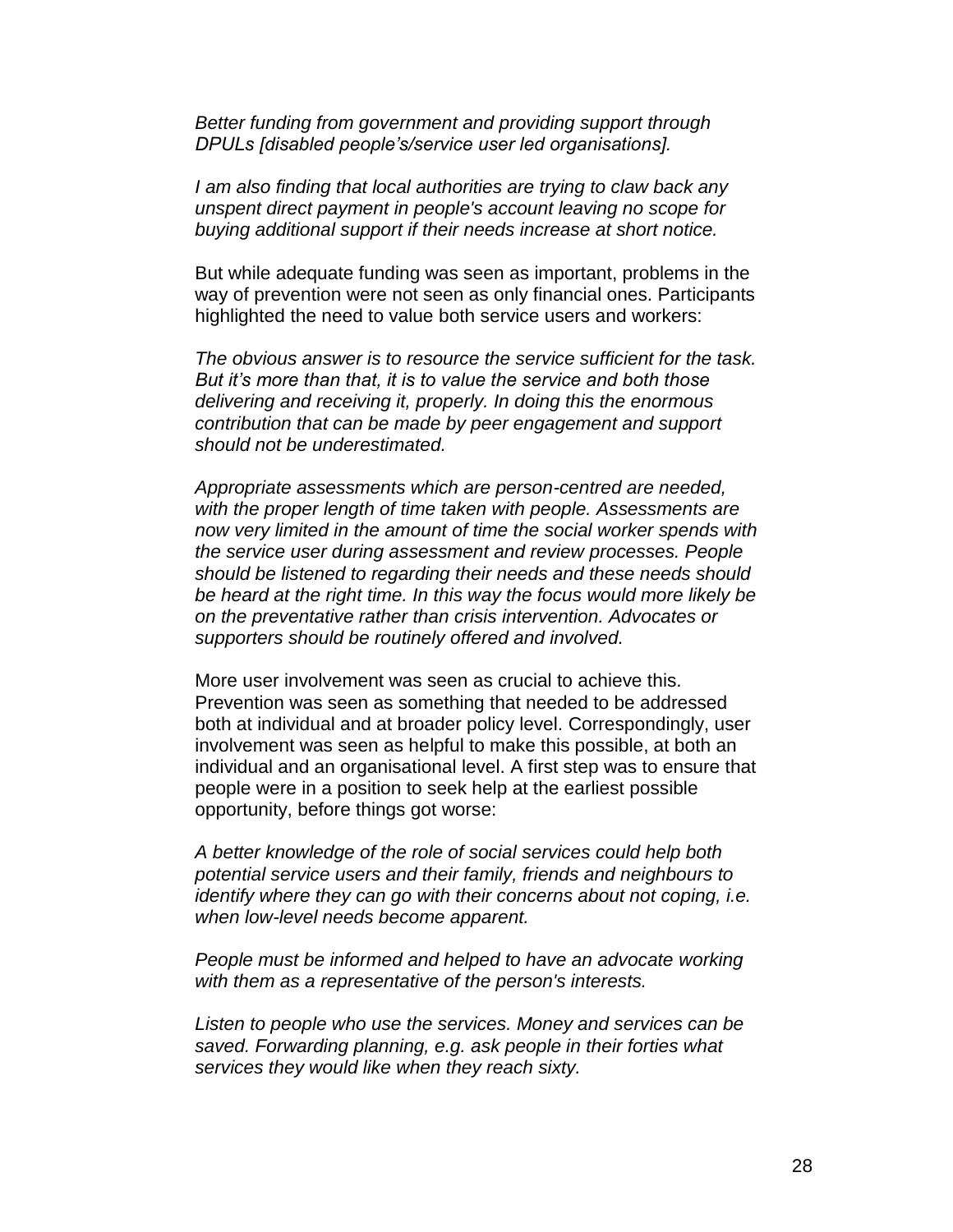*Authorities responsible for care services should have a well defined prevention strategy with emphasis placed on early action, again rooted in the engagement of and contribution of the user community.* 

*Keeping up to date with service user groups and knowing what happening to the people who use the services. Talking to all stakeholders in social care.*

One service user felt that ultimately it would take action by service users and their organisations if a real shift to prevention was to be achieved:

*Campaign and march and raise public awareness of the situation.*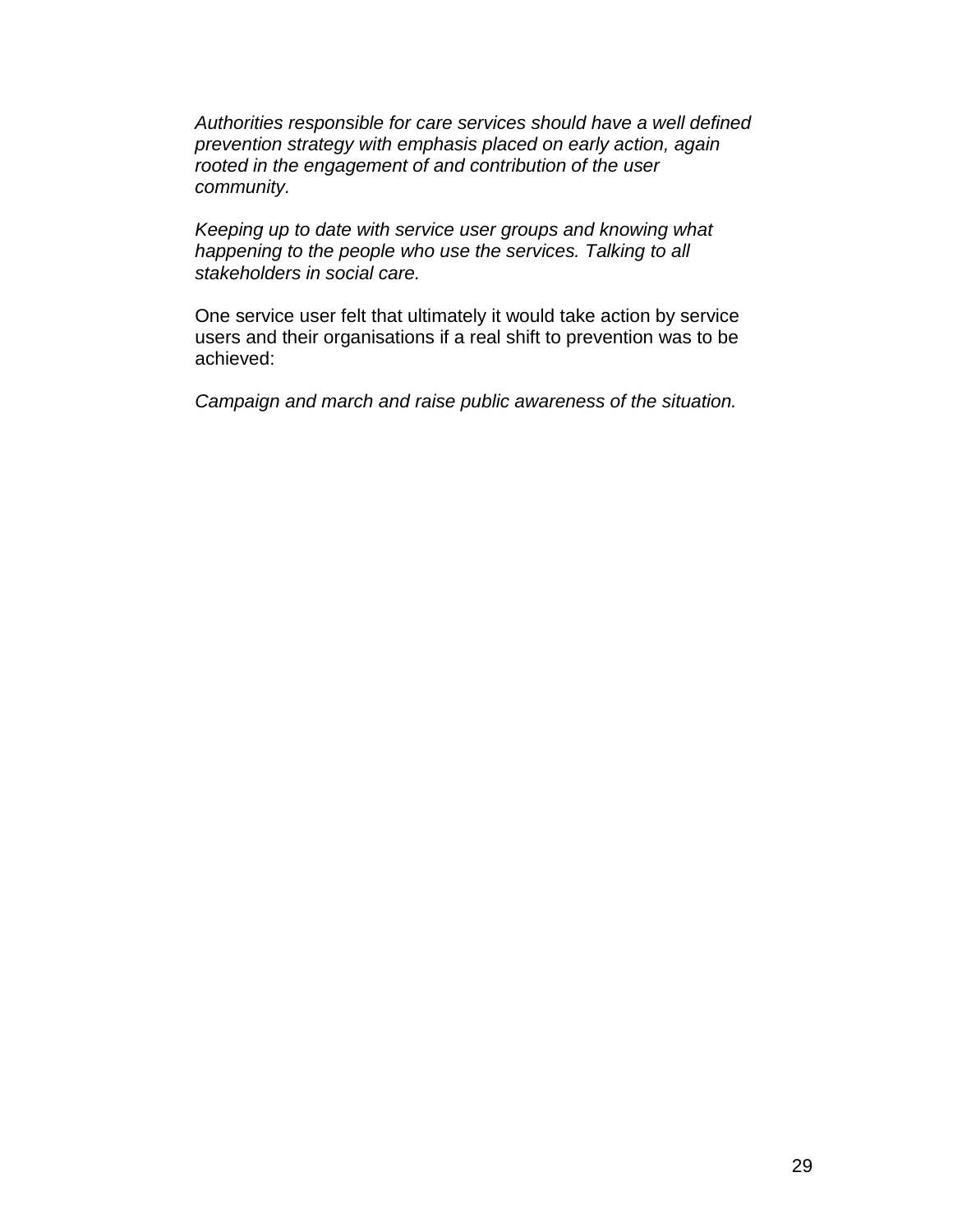## **Health and social care integration**

The issue of 'integration' has assumed increasing importance in health and social care debates. The Prime Minister has increasingly stressed the need for integration between health and social care. Improved integration to save money and improve services is a theme at the heart of the 2012 Health Committee inquiry into social care (House of Commons Health Committee, 2012, p4). There is a major concern to overcome the problems and financial waste currently caused by a system where the two services frequently connect badly. This has most often been framed in terms of 'bedblocking' – people having to be held in hospital beds at great expense, because support is not available in the community. But it is also highlighted in terms of inappropriate and repeated hospital admissions for want of adequate community support in times of crisis or difficulty and through people's problems becoming exacerbating and needing health care treatment as a result of the failure of preventive care provision and approaches. Understandably, therefore, integration was one of the issues on which the government sought to gain feedback in its consultation. It asked:

'Integration: how could we build better connections locally between the NHS and other care services?'

To address this issue, we in turn asked service users:

#### '**How do you think health and social care services can work better together to meet people's rights and needs**?'

Interestingly one service user felt it was important *not* to integrate the two services, concerned about the negative impact of the medicalised thinking of the NHS on social care:

*Keep them separate! The attempt to shoe-horn social care into health-related structures brings about a poorer service. We [as disabled people] have always predicted that social care would be treated as the poorer, less important sibling to health services; and this has been borne out everywhere it has occurred – registration standards, CQC [Care Quality Commission], etc., etc. They have two different aims; whilst they do of course have to work together and communicate, I think it is vital to realise that they have two different standpoints and objectives in 'treatment'/support. This separation would actually enable them to work better, both individually (social care support skills are very different from medical support skills!) and together (knowing, understanding and*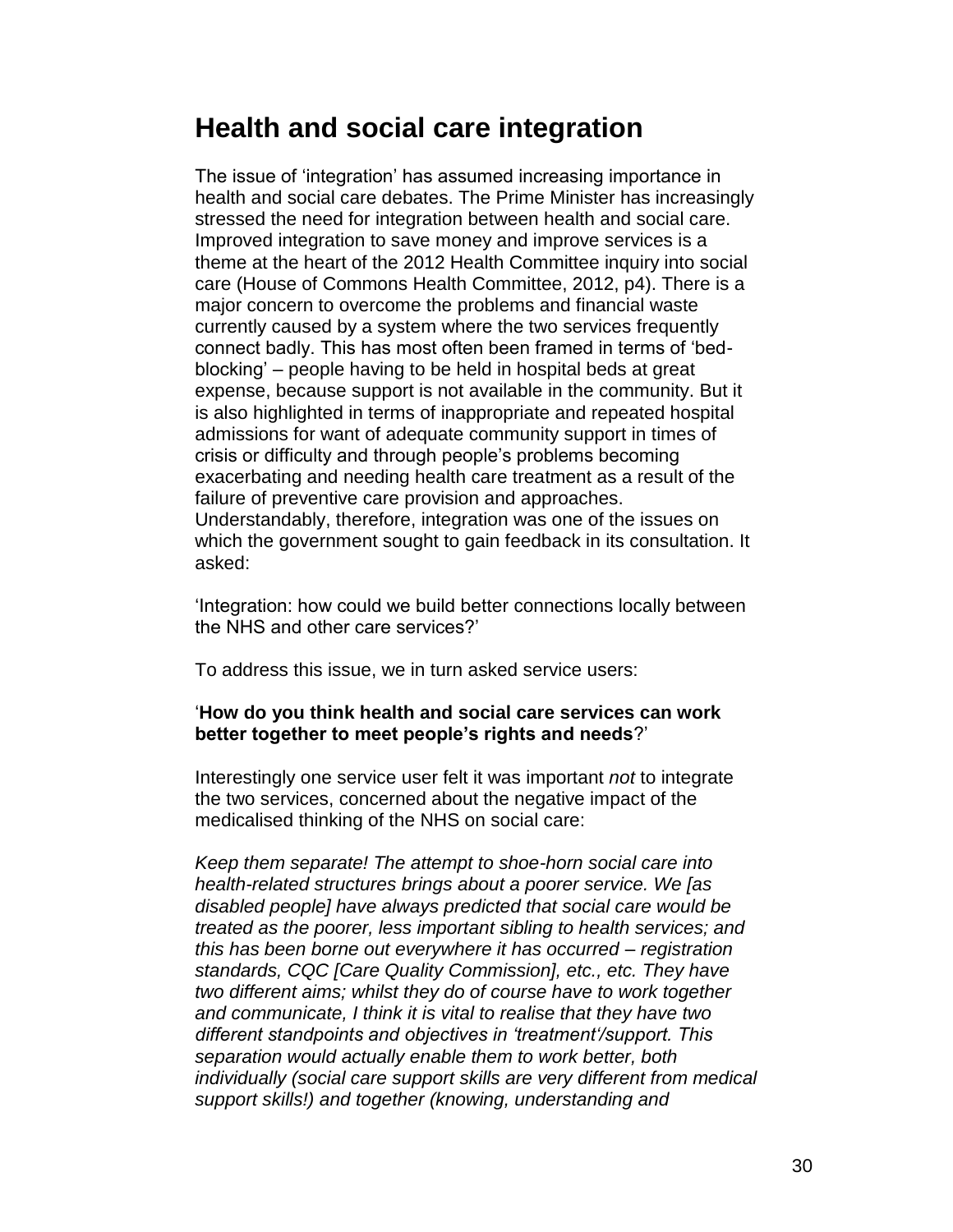*respecting the skills of each sector).*

This reflects broader concerns that moves to integration which reinforce the dominance of the NHS and medical models that still underpin it, over social care, could actually be counter-productive. Instead of shifting the balance to community-based and more social approaches to people's needs, they might actually undermine these, weakening social understandings of people's needs.

Some concerns were also expressed that new reorganisations might make things worse rather than better:

*The current commissioning structures are being disbanded, so how will primary care work with social care when it comes to jointly providing care, to panel and back, to and fro – what a waste of time. Lets have joined up thinking for a change.*

Generally the inadequacy of integration was seen as a problem:

*There is too much separation between the two [services]. This makes budgeting for the service user/employer very difficult.*

*1. The lack of integration creates delays particularly when people are being discharged from hospital and may need additional funding over the transition period.* 

*2. People who have continuing health care needs are often denied a personalised support package, such as direct payments, as personal health budgets are not yet implemented.*

Integration, as service users saw it, emerged as something complex that might entail different kinds of change at different level. There was an emphasis on both structural and relational change. Some service users highlighted the need for organisational change to overcome problems:

*Actual integrated and partnership working, and not tokenism by having teams which don't operate under the same line management, supervision, record keeping or accountability structures. They need to have CQC [Care Quality Commission] inspections on their operational methods and accountabilities to the population they serve.*

*There needs to be greater inter-disciplinary working alongside recognition of specialties. As an example, social care should reintegrate adults' and children's services. Social care, like the health service, should be 'from the cradle to the grave'.*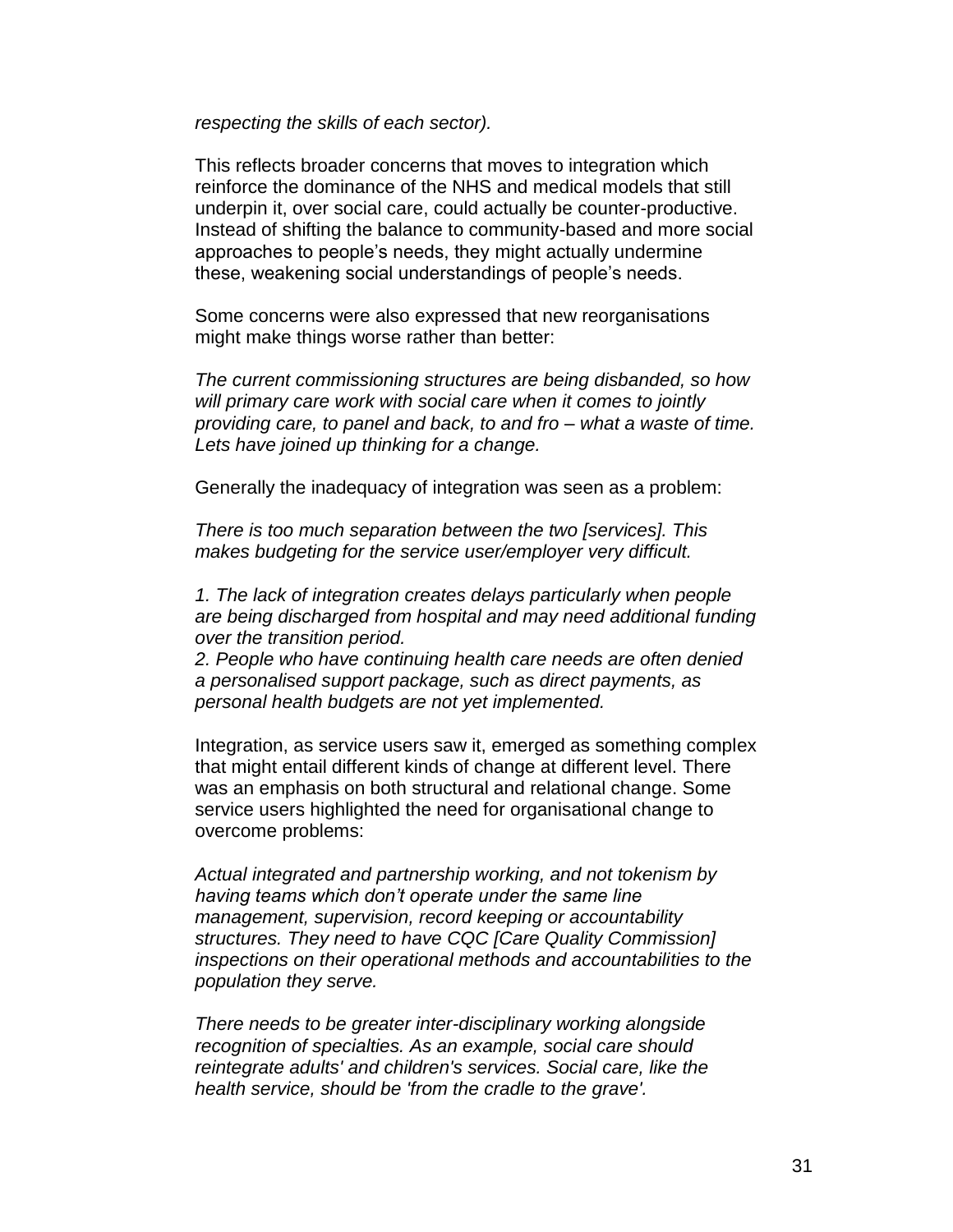However, integration was not just seen as an organisational issue. People who took part in the consultation stressed the need for improved collaboration:

*They could stop passing the buck and start actually working together. For example, I have physical and mental health issues and the two sides fought like cat and dog over who should fund services that both agreed I needed to manage at home, but neither wanted to pay for. I was left feeling like an utter [parasite] for needing any help at all.*

*It's simple. Communicate well and act honestly in the true spirit of an integrated service. The rhetoric is fine, the action not so. Talk to one another with an open mind, not influenced by an agenda where one party assumes superiority.*

Better training was seen as a route to achieve this:

*Staff need to be trained to assess both health and social care needs and to understand that usually, the disabled/ill person is the expert.*

Another was ensuring that there were key people with a responsibility to bring about integration/better joint working:

*…by having a focal person in each area that can communicate with the teams on both sides. Those people must have power.*

Service users also talked of the importance of improved understanding and cultural change to achieve this:

*…of each other and of the health and social needs of service users.*

*ALL health care staff should have a working understanding of social care services – it is depressing that GPs, for example, appear to know next to nothing about direct payments, personal budgets etc., even though these services are essential for their disabled and older patients.* 

*There also needs to be a huge cultural shift particularly by health to sign up to human rights approach to people's services and needs.*

More and improved user involvement was also identified as a route to improved integration and coordination between health and social care: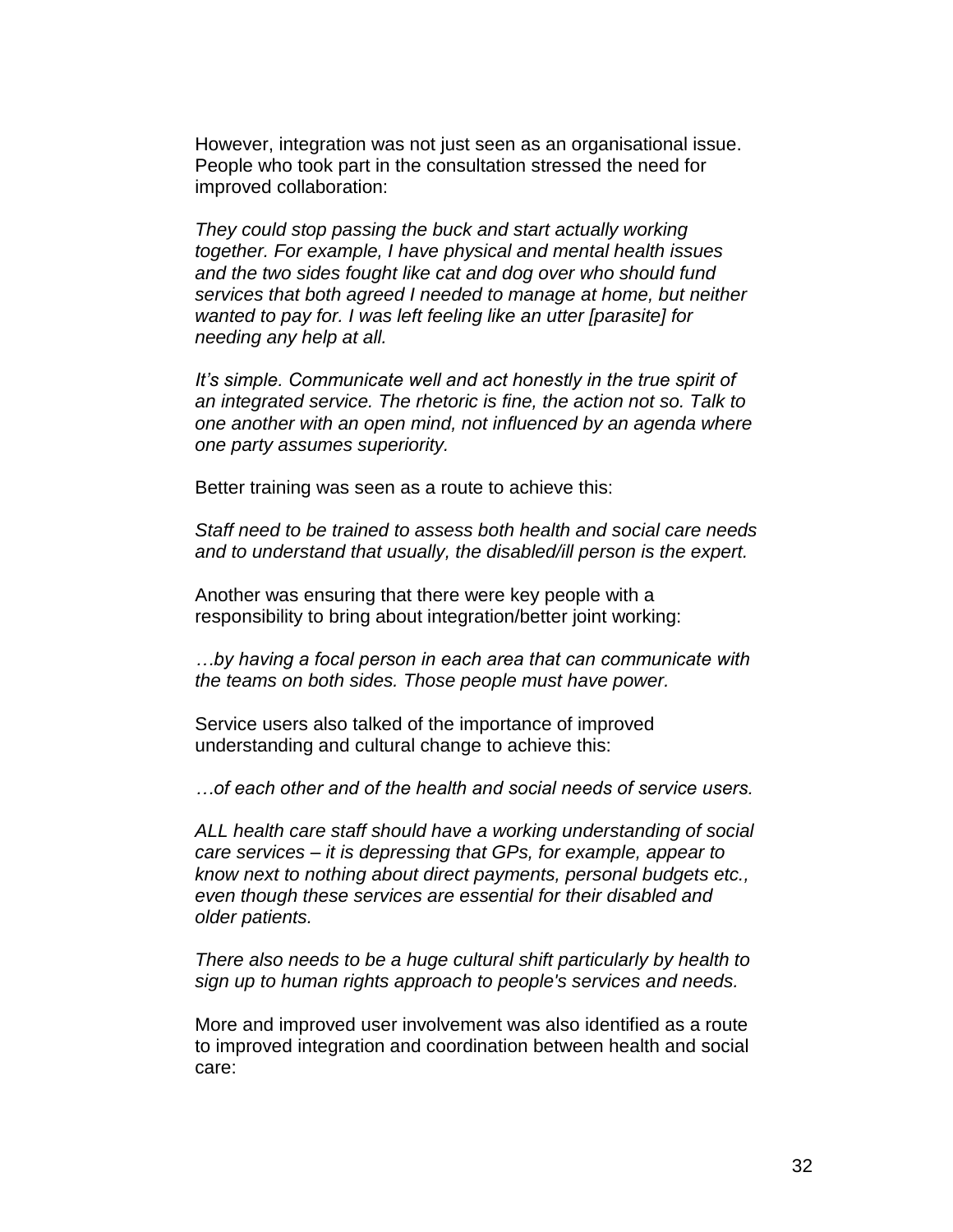*…by ensuring that the service user is at the centre of commissioning and delivering care.*

*To look at management structures and involve service user and carers at the beginning of planning changes. Acknowledge the expertise each person can bring to the table.*

*Listen to us, act on our recommendations. Don't consult and then ignore us.*

For some service users integration between health and social care would best be achieved through their unification. Significantly, about a quarter of participants mentioned unifying the *funding* system of health and social care (from general taxation) in order to achieve effective integration:

*I think health and social care services need to be integrated so that ideally a seamless service can be provided in a multi-disciplinary agency manner this would provide a much more holistic service that hopefully would prevent gaps in service provision that often can happen currently. I think a more focused approach help better promote the interests of users and carers.*

*I think that there have been so many years of failed attempts to integrate health and social care services that it is time to conclude that the only solution may be to just have one organisation responsible for people's health and social care support in the community. One improvement would be to make both sets of services free at the point of delivery.*

*Community care could have one budget, then it would not be a fight between two services for scant resources. It was my impression that they were to have merged with shared care, but my experience is very different. Having targets certainly made the physical care team pull out the stops as they did not want to lose their star ratings.*

*They need to be linked at every level, from bottom-up and topdown. Better support for multi-disciplinary working, but most of all they need to be funded and organised on the same basis.*

#### **Wider integration of policy and services**

While the Government's consultation focused on integration specifically in relation to health and social care, we did not confine our attention to these two services in our consultation. We also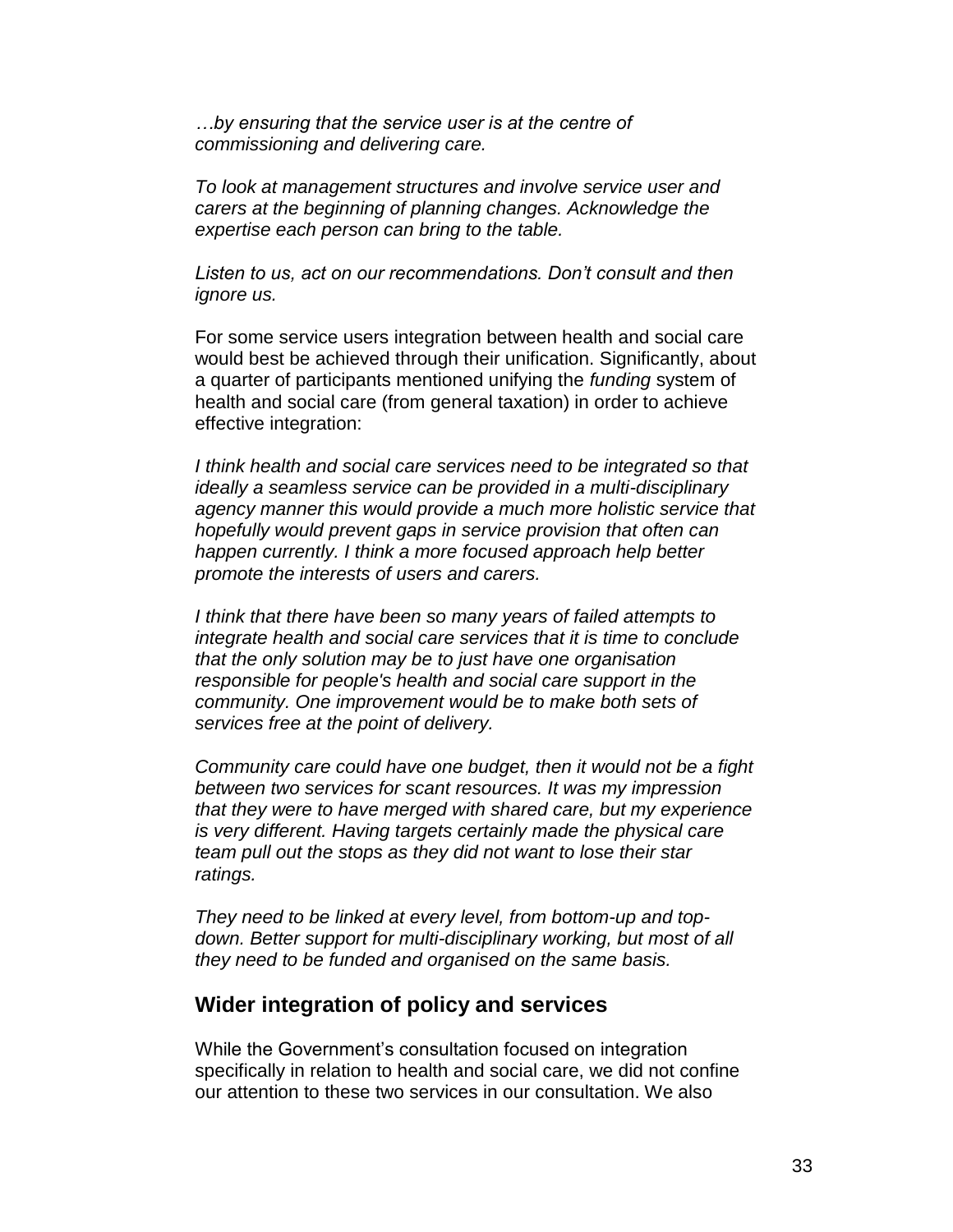asked services users about other services which they felt might need to be linked more closely with social care services and support. This followed from recognition of the long-term concern of the disabled people's movement to ensure equal access for disabled people across all policies, services and institutions in society as part of its independent living philosophy.

One service user highlighted the need for better integration even *within* the health service:

*Mental health and physical health need to work together. Lots of people with physical [impairments] have mental health problems, but the two services are so far apart, never the twain shall meet. Going into psychiatric hospital causes severe damage to my physical health that leaves me more or less immobile and needing more support when I come out, yet the two services will not even speak, let alone work, with each other.*

Some participants identified specific services that they felt needed to be much better linked to meet the needs of service users. This included a wide range:

*Especially important is housing and that is getting really bad.*

*Transport also needs to be part of the equation in terms of ensuring accessible transport systems to enable disabled people move around appropriately.*

*The voluntary sector.*

*Wheelchair service and 'access to work' [services for disabled people].*

*Gyms, exercise classes and social groups.*

*The benefits office needs to be linked into social care services and education.*

*Housing and lifelong access to education. Social services should also work more closely with job centres.*

*I think housing support nursing medical services and appropriate voluntary sector support need to be networking together to comprehensively meet peoples needs.*

*Advice and information agencies.*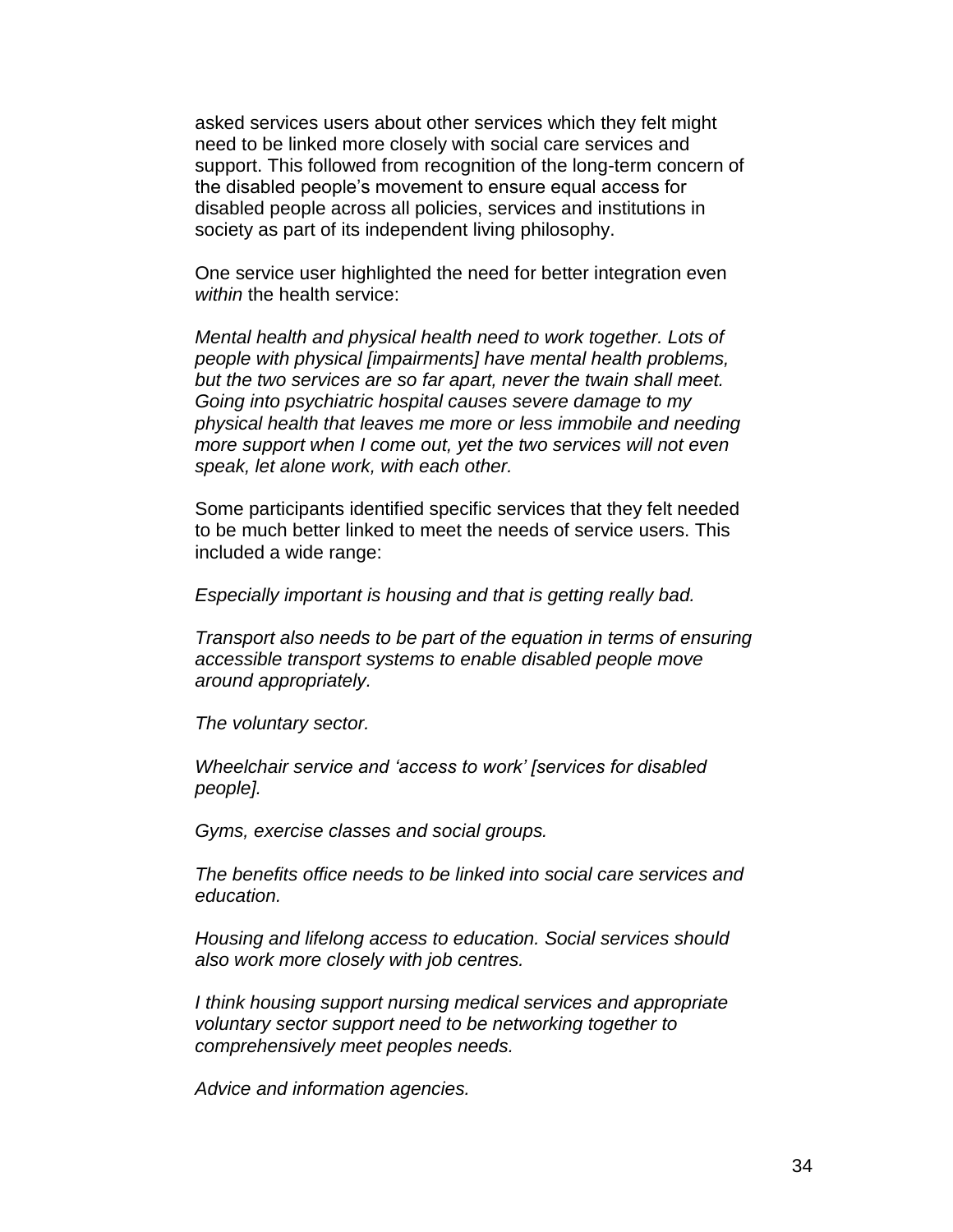*Arts, entertainments, transport, volunteer, access courses to present a full range of possibilities for a person to feel nourished with a potential for growth and extension of friendship groups*

Such responses highlight that for service users, integration is a much broader issue than improving health and social care coordination and is really concerned with the need to develop an holistic approach to meeting their rights and needs. Some service users talked about particular groupings of services whose coordination needed to be improved. For example:

*1. Housing – disabled people often live in inaccessible or inappropriate housing which can significantly affect their support needs. Poor housing can also make working conditions difficult for support workers/personal assistants leading to problems with retaining staff;*

*2. Equipment services – disabled people often experience long delays in accessing even very basic pieces of equipment which could help themselves or the people supporting them. 3. Transport – accessible public transport is a particular barrier outside the bigger cities.*

*[Especially] employment, housing and equipment.*

For other respondents, the issue was ultimately about ensuring that all services were integrated effectively.

*Other local authority services which provide a service to the community.*

*Everything that people without disabilities have access to, we need access to these things too.*

*All agencies should have an overall remit to deliver a healthy society where people are supported to achieve their potential for the good of themselves and the wider community. Specifically public health powers, soon to be returned to local authorities, should be used to build resilience and give people the tools they need to take more responsibility for their well-being.* 

*Housing, employment support such as Access to Work, benefits provider (DWP) [Department for Work And Pensions], financial and benefits advice services, leisure and adult education services and, importantly for disabled parents, schools, nurseries, out of school provision, education welfare services, children and families*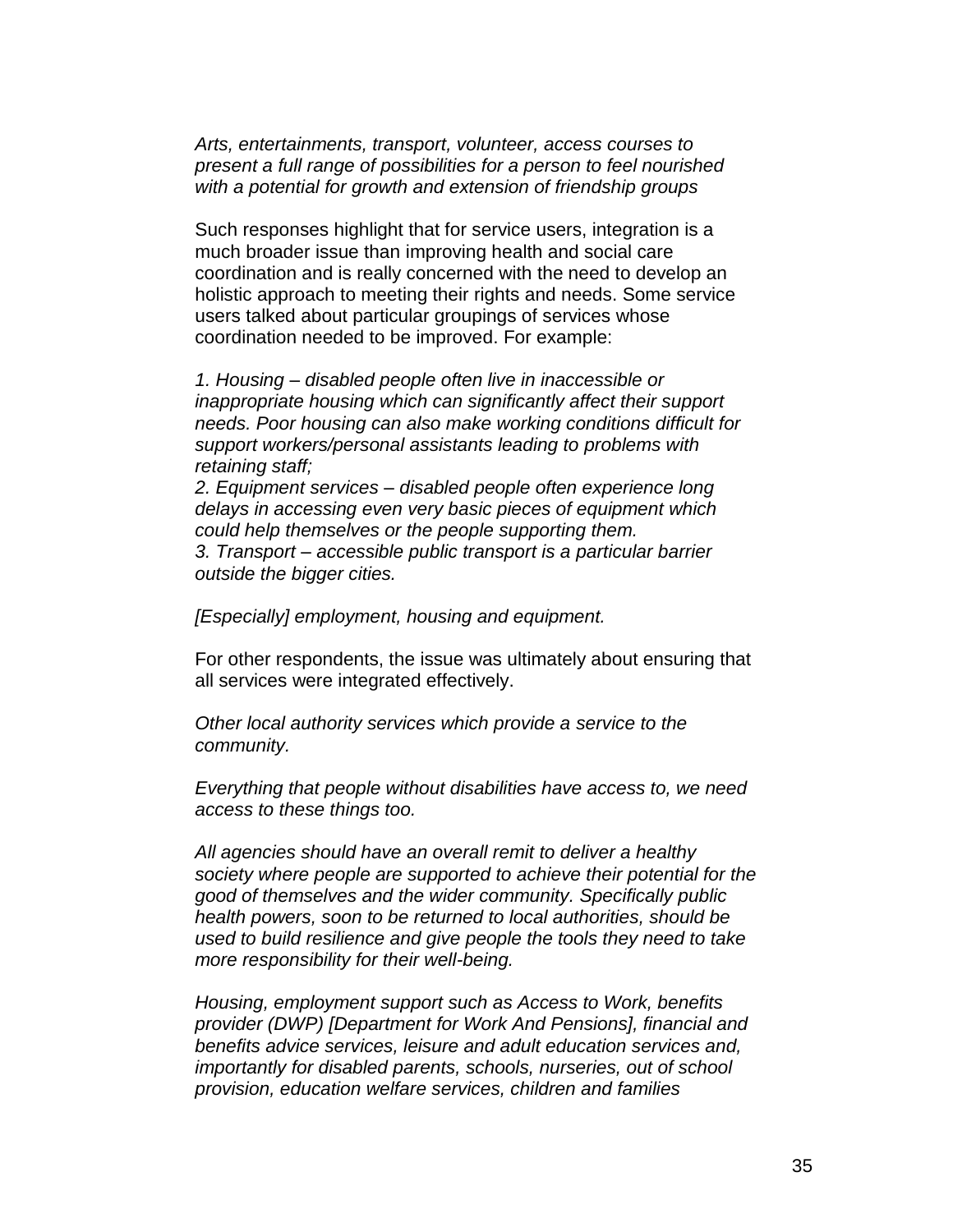*services. However, DLA/PIP [Disability Living Allowance/Personal Independence Payment] should NEVER form part of social care provision, as these benefits represent the most personalised support available, giving disabled people maximum choice in how to spend the money to meet their needs.*

Service users tend to see things in terms of their overall lives, which do not fit into separate administrative categories or different organisational structures. This has historically been reflected in the thinking of disabled people's and service users' movements, which have long challenged traditional bureaucratic divides:

*Placing services in different compartments is arbitrary and diminishes the impact of essential services that may play an even greater part in a person's quality of life than health and social care. Health and Social Care is too narrow a field; well-being should be king. All environmental and wellbeing services such as housing, transport, education, training and the quality of 'open space' beyond the home have a major impact on the persons quality of life; as does employment opportunity. They need to be more closely linked to the delivery of an integrated health and social care support service. Equally agencies addressing issues of poverty and disability awareness must be more closely integrated in the support services. The relevance of these services was embraced in the 2006 Disability Equality Duty which required public service providers to undertake an impact assessment of all new services prior to delivery. In my authority this proved of little value and the multi-disciplinary board which included service user members has not met in the last 18 months. Clearly another tick box lip-service initiative!* 

*Where do you stop? To be holistic, I would take the Southampton 12 basic rights for disabled people: access to the environment, transport, education, housing, personal assistance, education and training, income, employment, accessible information, advocacy, counselling and health care provision. Too often social care is seen as the nuts and bolts of physical provision – getting up, going to the toilet, going to bed, the occasional wash, meals on wheels and if you're lucky a trip to special day centres. For it to work properly though, as legally required (Chronically Sick and Disabled Persons Act) and to actually provide a decent quality of life, all of these things need to interact. So the local housing department, the council access departments, colleges/schools/adult education, the DWP [Department for Work and Pensions] /Council benefits departments, Government policy-makers /JobCentre Plus/the EHRC [Equalities and Human Rights Commission], libraries/web service providers,*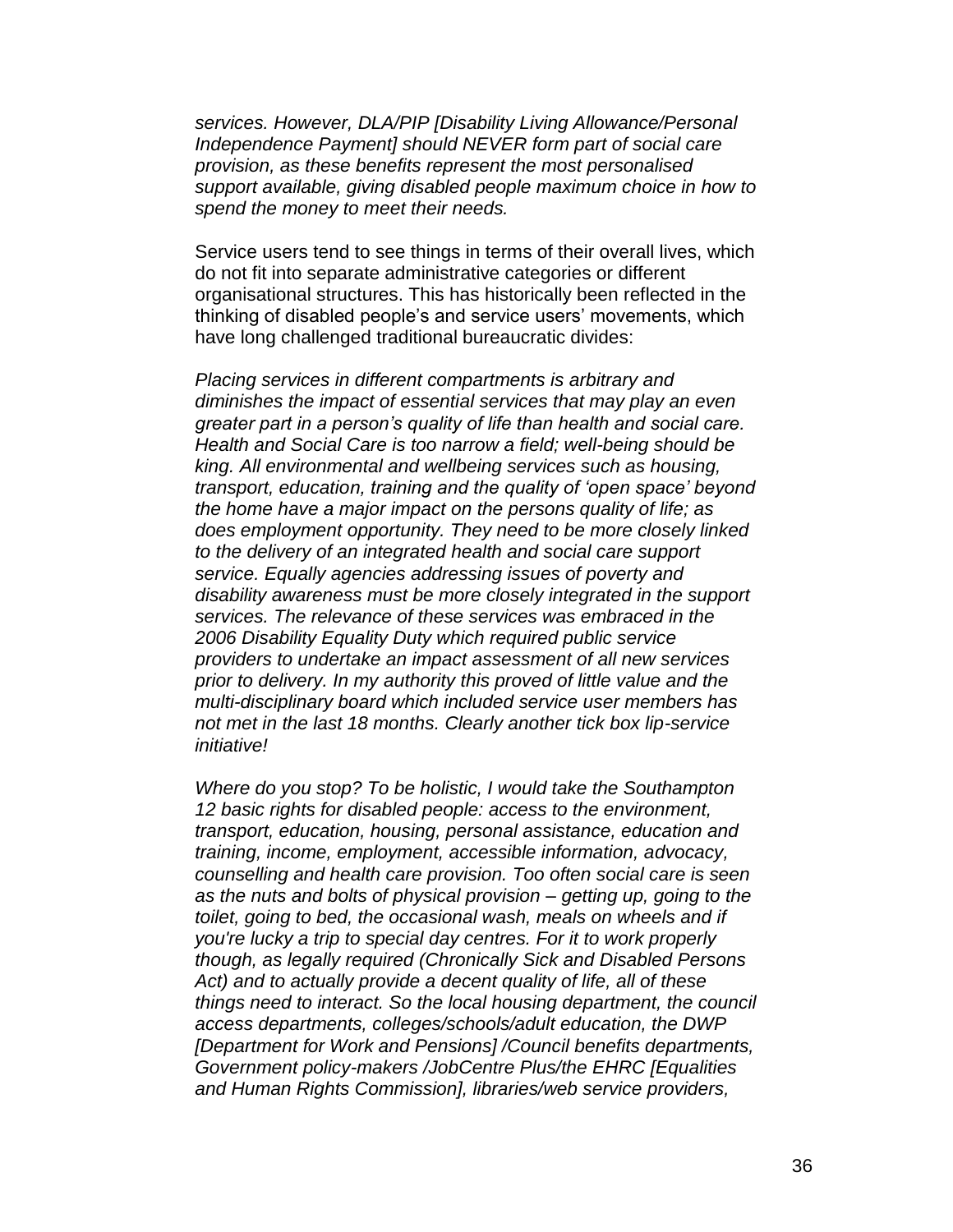*health providers, Uncle Tom Cobley and all, need to work together to enable this to happen in any meaningful way.*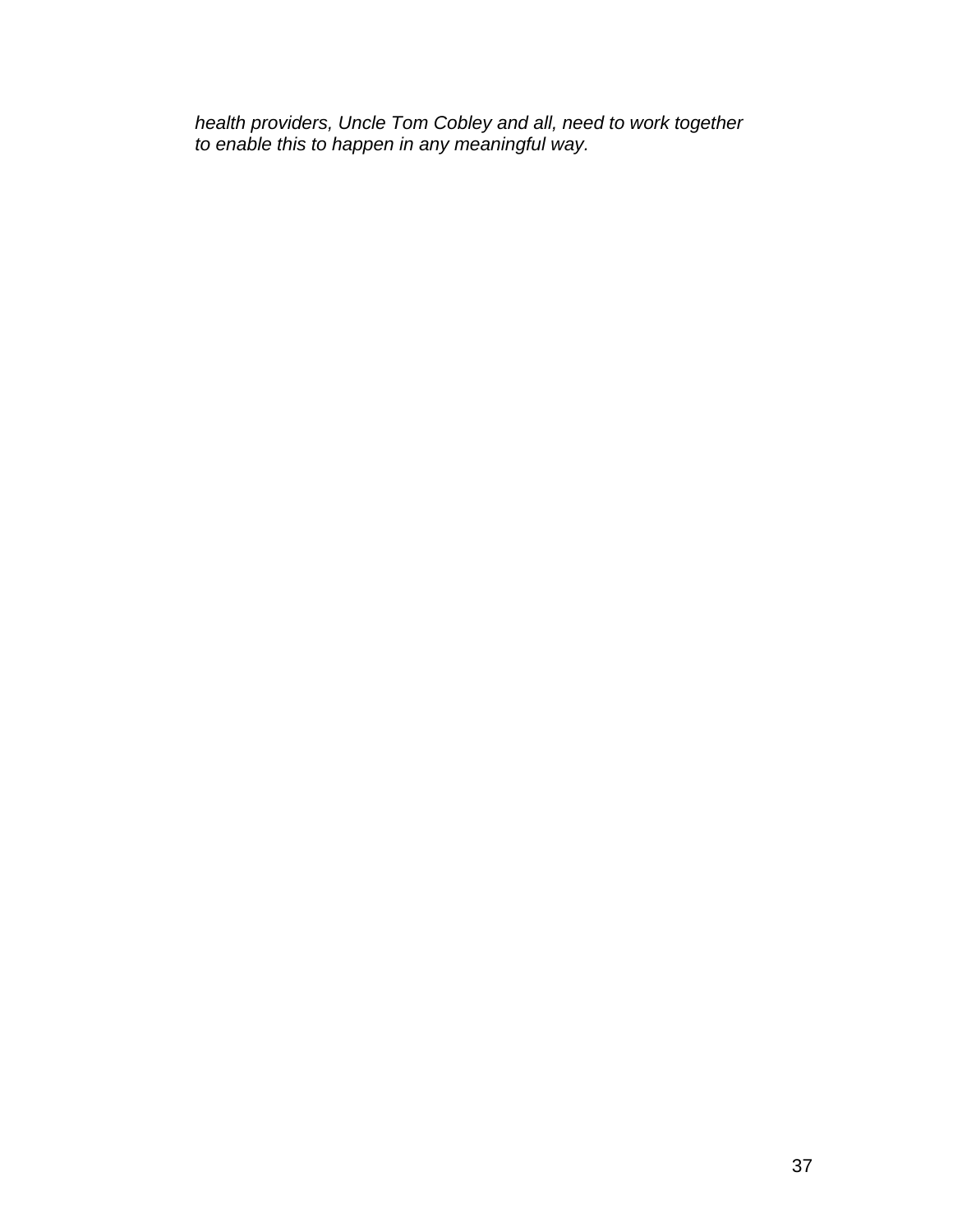# **An increased role for the financial/private sector in social care?**

The Dilnot Commission report on funding of social care saw an increased role for the private sector. This was particularly for financial services, including the insurance industry, if social care was to secure the additional funding which there has been general agreement it needs. When we asked service users their views about increasing the involvement of the private sector in social care, only a few shared Dilnot's view that it could be helpful:

*For-profit is not all bad, as long as it is transparent and profits go back to services after paying decent wages and delivering good customer service.* 

*I'm in favour of it – if a non-profit making set-up contributes to services that wouldn't otherwise be available because of a lack of public funds.*

Increased involvement by the private sector was greeted generally with suspicion and concern by service users:

*Will it be a benefit to service users or is it just money saving by government?*

Service users who participated mostly saw such a role for the private sector as negative, creating problems rather than solving them and ill-designed to meet their needs. Generally the making of profit was not seen as either consistent with or encouraging good services and support:

*The private sector has ONE priority – profit and is accountable to one master – its shareholder.*

*The driving force must be excellence of care not excellence of profit*

*They make a profit and therefore at a time when there is little money in the system and little money in people's pockets, I don't see why money should be leached out into the pockets of profit making privateers, often trying to cut corners on services so they can make a bigger rake off. It just feels unethical, and poor use of limited public money.*

*Dreadful idea – the sharks are already gathering to take on the bits that make a profit – those that don't will be dropped.*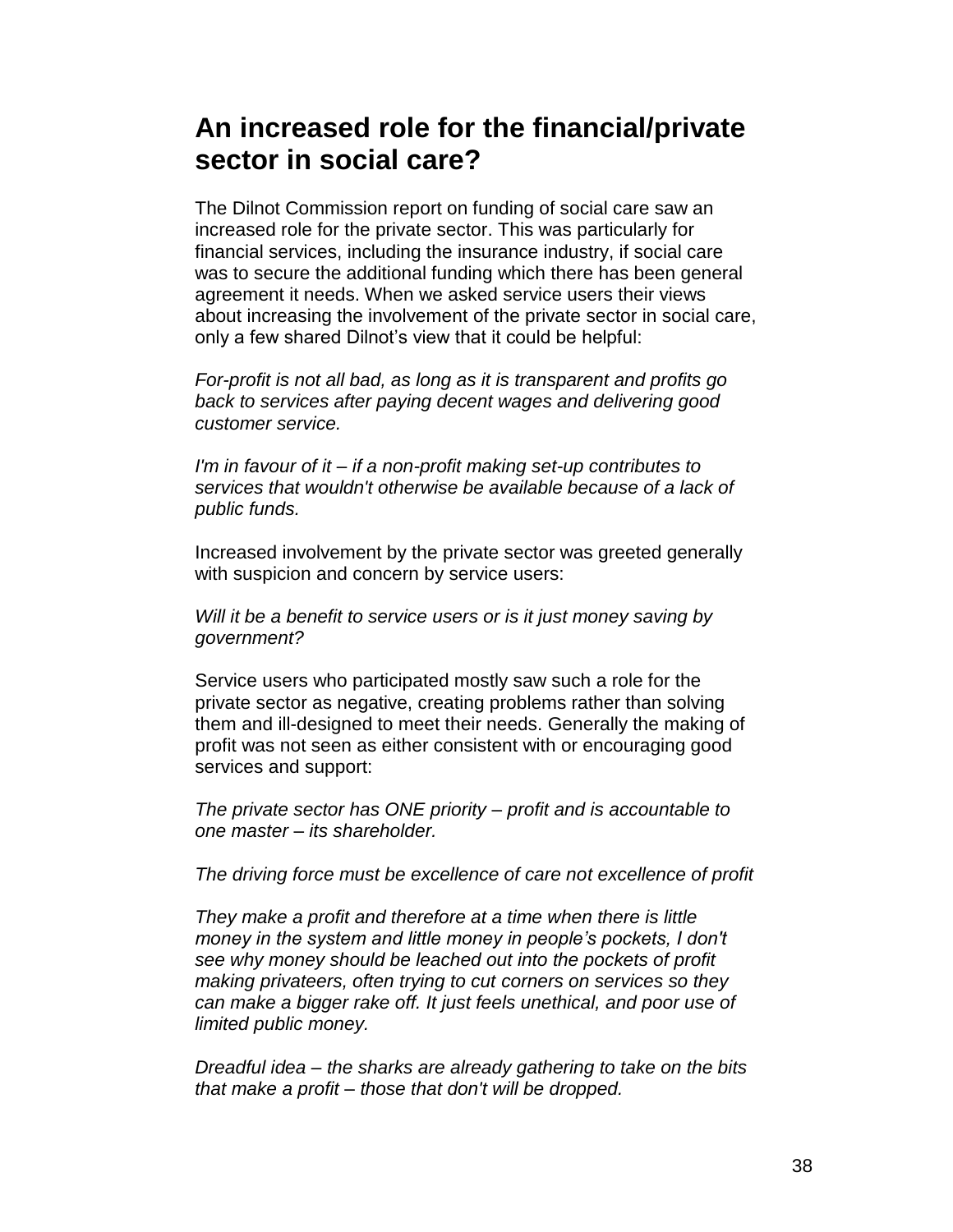*It will be a moral disaster, but the government will do it anyway.*

Service users' overall attitudes to the involvement of the private sector in social care seemed to be influenced by their existing experience of its involvement in service provision. Generally this was seen as unhelpful:

*I am opposed to this because the tenders that were the cheapest would win and this could result in very bad care. Also how would we monitor best practice?*

*Opposed. General taxation should pay for care provided by the state, voluntary sector and social enterprise groups.*

*We only have to see what happened to the Southern Cross residential homes to see the warning signs of this, when people's lives and quality of care are being speculated in the financial markets. We also saw the shocking Panorama programme exposing the horrific violence, abuse and violation of disabled people's rights. What happened at the Castlebeck home, Winterbourne View, is a blatant reminder how social care can go drastically wrong. It has also been brought to our attention regularly over the last five to ten years about some of the bad practices which are implemented in particular by certain domiciliary care agencies, many of whom are private, in terms of the bad quality of care and the abuse that has happened.*

Some service users who took part in the consultation highlighted the need for a very cautious approach. They felt the private sector would need to learn to provide more appropriate provision:

*There is already a move to more private sector groups providing services. We have a duty to educate these groups about the principals of independent living and the social model of disability*

*Given past experience controls on it would need to be increased. If the private sector is involved, it needs to be tightly regulated and able to demonstrate that it can deliver RELIABILITY and value for money. With regards to insurance provided by the private sector, regulation is extremely important as the problem with insurance is that providers are mainly concerned with avoiding having to pay out, which will be disastrous if such insurance is relied on to enable people to get the care and support they need, when they need it. The potential for a mis-selling scandal is very great.*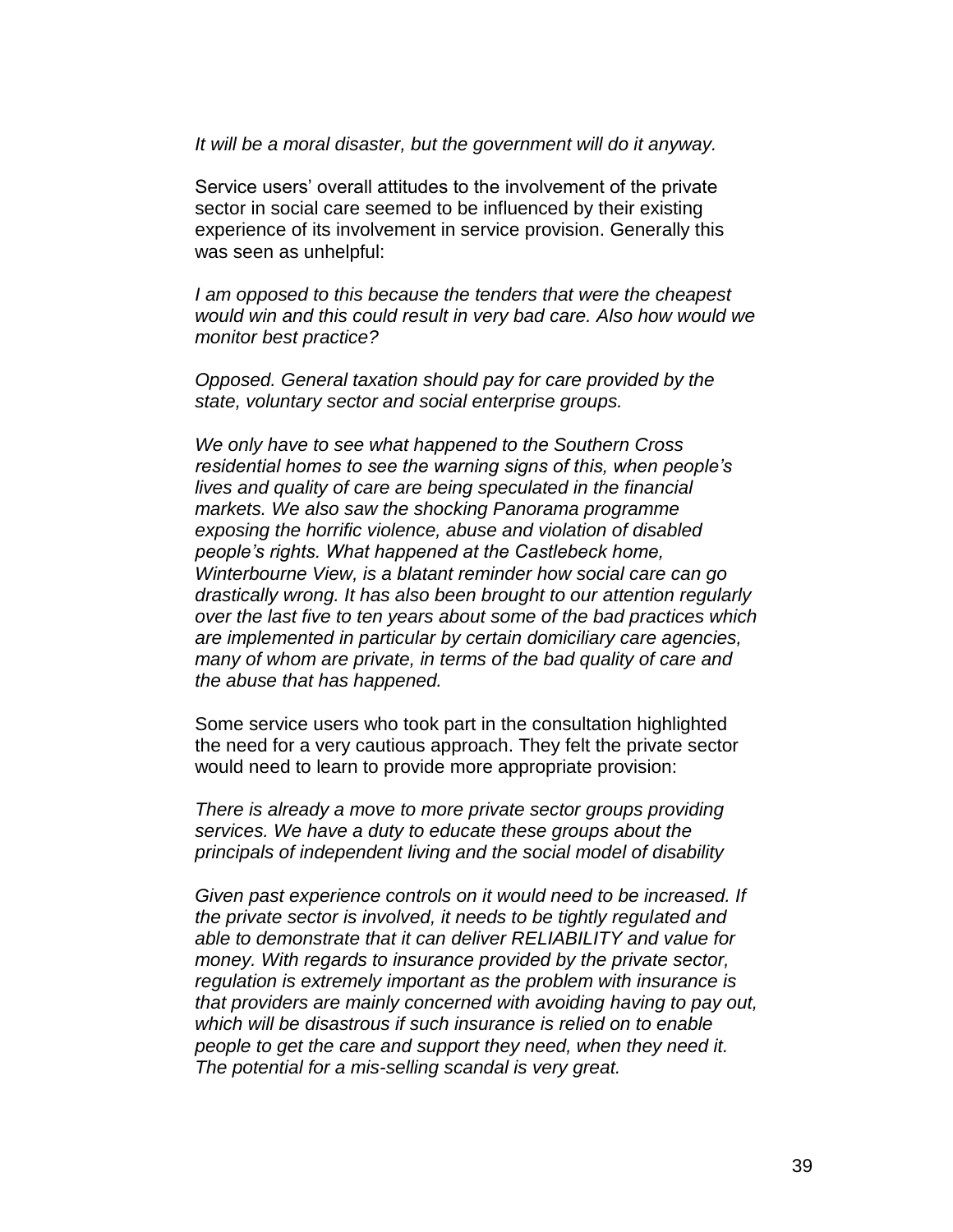There was much suspicion of the extension of private provision of social care insurance and little belief in its workability. This seemed to follow from specific concerns about private insurance as well as broader anxieties from experience of private sector intervention:

*In terms of the private sector involvement in the funding solution, I feel unsure as to whether 'private insurance' type models will be able to be made attractive to consumers in terms of affordability, simplicity and offering a relevant product. Disabled people and other people with health conditions already experience much discrimination from the insurance sector, for example, increased premiums, being denied cover, hidden get-out clauses. They will therefore be sceptical that insurance will be the answer to their social care funding needs. Social care recipients are more likely to have lower incomes, higher expenditure related to their impairment experience, more discrimination in the workplace, and therefore are less likely to be able to afford insurance. Conversely, people who are not in receipt of social care will probably not understand its importance and will not access the insurance market voluntarily as they will not recognise the need or the consequences of not doing so.* 

*Also, it has emerged that one of the companies most in position to benefit from such shifts in funding is Unum – a company that has been 'advising' successive UK governments on welfare reform since 1994, despite several law suits against it in other countries' courts. [http://www.socialworkfuture.org/index.php/articles-and](http://www.socialworkfuture.org/index.php/articles-and-analysis/articles/193-the-truth-behind-welfare-reforms)[analysis/articles/193-the-truth-behind-welfare-reforms](http://www.socialworkfuture.org/index.php/articles-and-analysis/articles/193-the-truth-behind-welfare-reforms)*

*I think it is naïve and dangerous to assume that profit-making companies will act in the interests of service users when in fact I think it likely that people will be left without the means to fund the support that they need. Disabled people have for a long time faced discrimination by the insurance industry because they are seen as a 'bad risk' to insure without enough assurance that premiums will cover the cost of claims. I think it is reasonable to assume that, however well regulated government may think it has made the system, insurance companies will find ways not to insure on an equal basis, groups such as older people and people with higher support needs.*

*I think involving private companies in the funding of social care is not a good idea. Many private companies do not fully understand what social care is all about. I believe they have their own agendas and do not and will not address the needs of the individual which should be at the heart of any social care service. It is still very*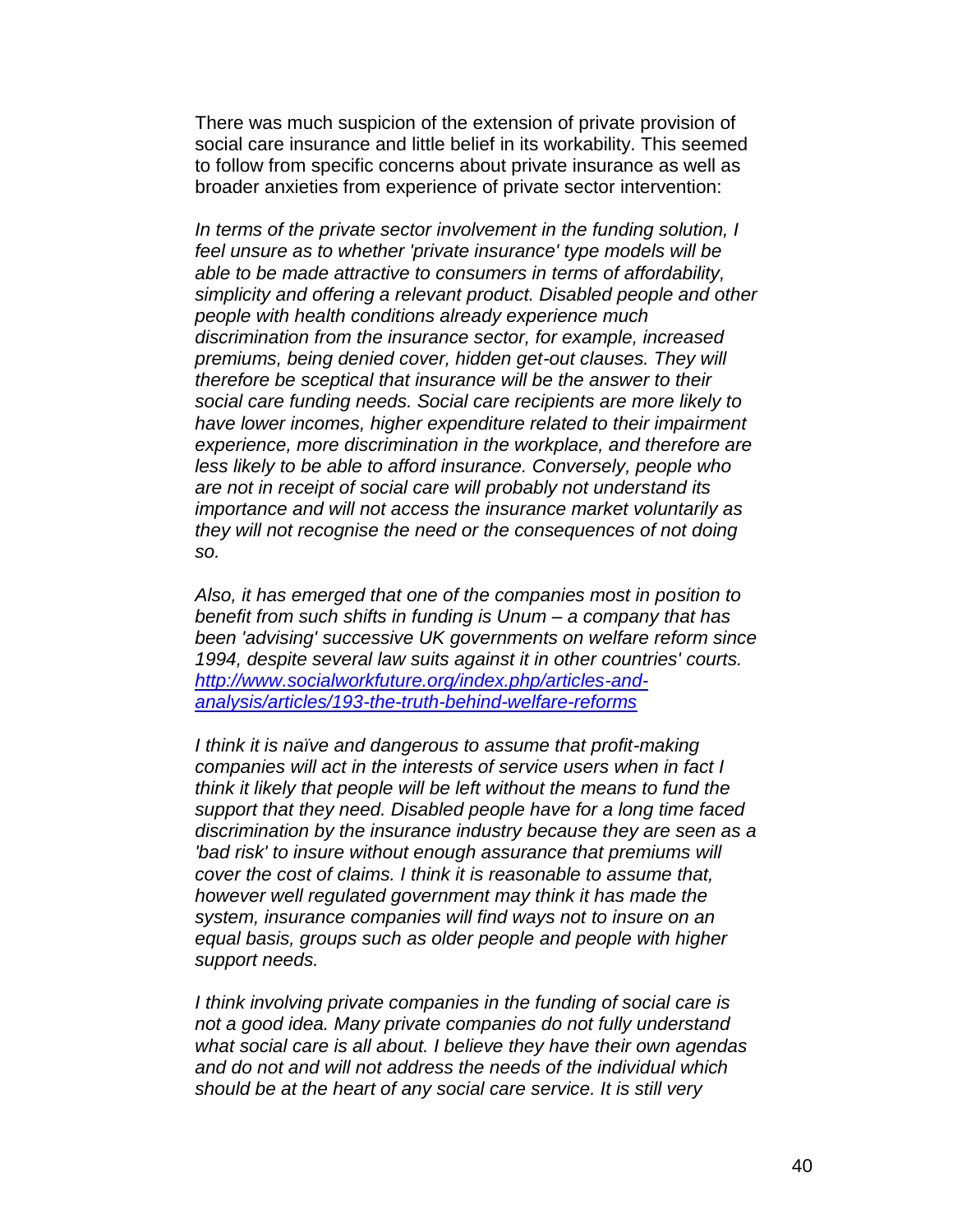*difficult to get this message across even when the government supposedly promotes it in its literature and document.*

Private insurance was seen as an inferior alternative. There was instead a commitment to a public-service ethic:

*A better way would be the provision of a social insurance scheme a bit like NI [national insurance], whereby people pay into a government fund and have assurance that it will pay out if they need care in the future. To introduce this, the government would need to hugely raise awareness among the general population of how social care is currently funded and provided, explain the chances people face of needing social care services (whether publicly-funded or self-funded and whether residential or community-based) in the future and ensure that the fund is limited to the provision of social care and acts like a proper public insurance scheme.*

Most service users express very strong negative views about the private sector. While this view might be seen as narrow and extreme, two key points should perhaps be borne in mind. First many of these service users had first hand experience of the operation of the private sector in social care as recipients of its services. Second, only they perhaps have as good an understanding of what it can be like to be dependent at times of vulnerability on services from poor suppliers that can have an intimate impact on people's lives.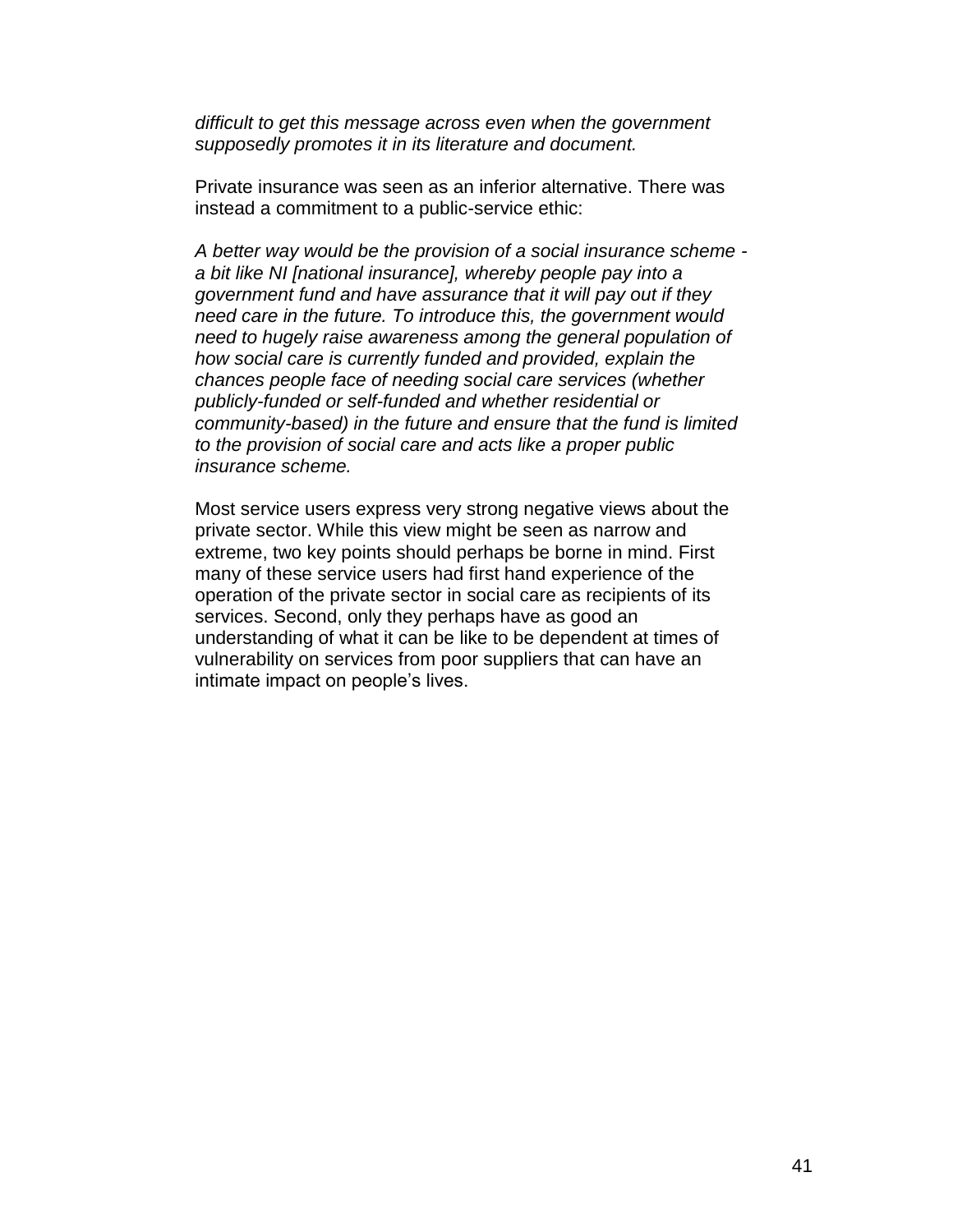# **Making change in the funding system: the rejection of funding from general taxation**

In our earlier 2009 consultation with service users about social care funding, almost everyone said that they thought social care services, like the NHS, should be free at the point of delivery and funded from general taxation. This was ruled out by the Dilnot Commission and in this consultation we asked service users what they felt about it. Almost all participants were opposed to Dilnot's decision and thought it was a negative and unhelpful one.

One person accepted the Dilnot position for pragmatic reasons, but made clear their view that government really needed to embark on a proper programme of public information about social care rather than undertaking repeated consultations if it was to get public support for the policy:

*I think Dilnot ruled this out as he was realistic that unfortunately there is no political party support for this option. I would have liked to have seen an extension of the National Insurance scheme to include social care as well as health care. I feel if this was explained clearly to the electorate what this money was going to be used for, there would be an increasing amount of support for it. The general public are very naïve about how social care is currently funded and rather than issuing countless consultations all on the same subject, the government should embark on a wider awareness raising/education campaign about the challenges facing us.*

Another participant reinforced this point:

*The complete lack of understanding among the general public of how social care services operate and how they are funded is part of the problem, but is also a reason for the problem. Government and politicians need to do all they can to ensure that the general public understand the issues and can make an informed contribution to the debate, and voluntary sector organisations need to find a way to make the media consider these issues in news programmes, other political and current affairs programmes and the press.*

While one respondent adopted a more pragmatic position, they expressed concern about the possible consequences of the Dilnot recommendations:

*In an ideal world social care and health services should be free at the point of delivery. We cannot afford to do this so we must make*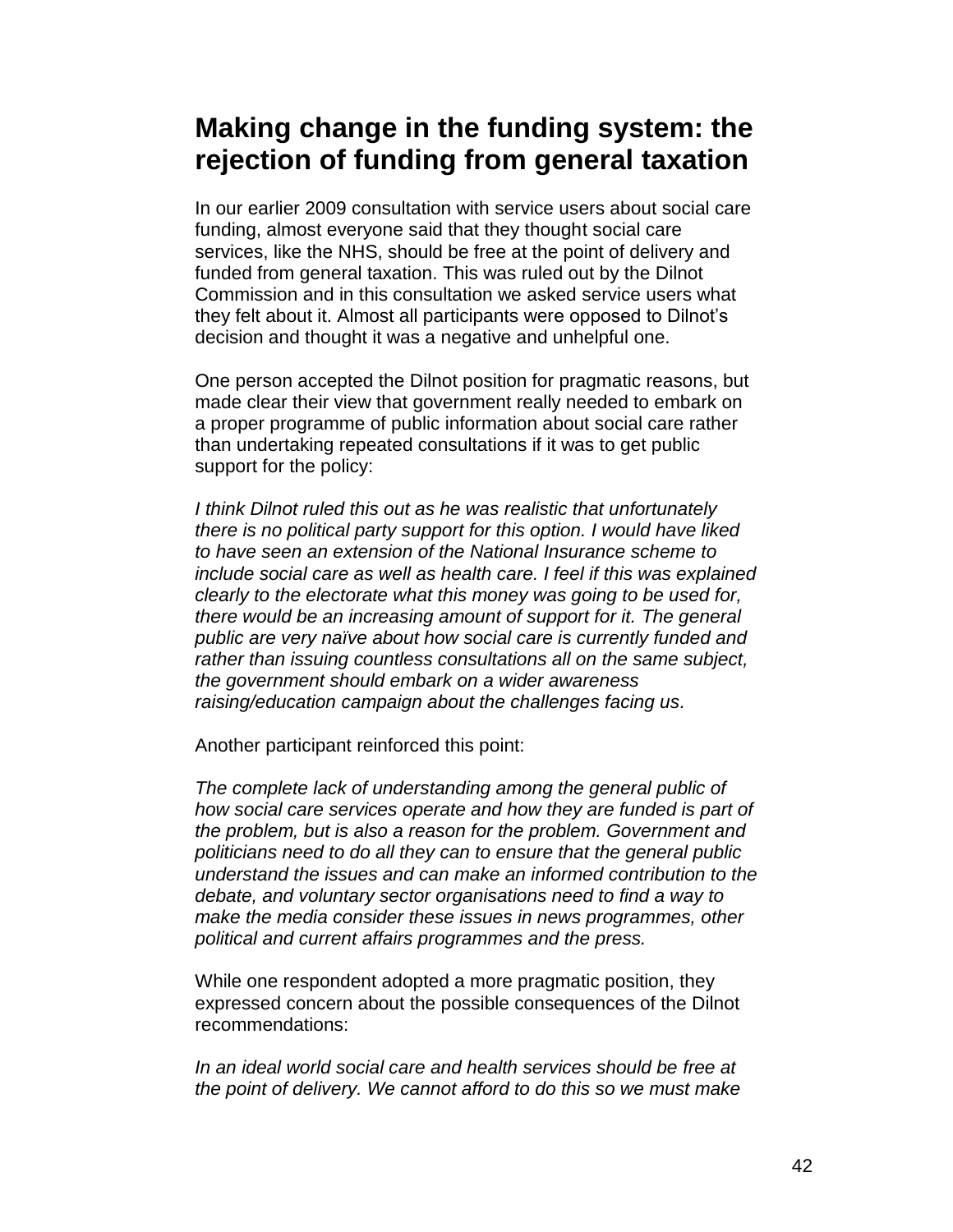*sure that we do not create a two tier system those that can afford to buy in and those that cannot. We must also remember those that are currently in receipt of services that do not have savings.*

Most others, however, were much more critical of Dilnot's recommendations. They weren't seen to offer a long-term sustainable solution:

*…Just about short-termism.*

*I think this is a grand opportunity missed.*

*…Just because social care isn't 'sexy' doesn't mean that it should be underfunded by the state.*

*What were Dilnot's reasons for not suggesting [funding from general taxation] – because politicians of all parties say it cannot be afforded and therefore should not be part of his remit. They seem not to want to be persuaded otherwise – closed minds.*

*I think this is a dangerous precedent to set just because there happens to be an economic recession at the moment. It erodes a central principle of the welfare state, that is universal entitlement to a safety net of support when people need it. Means testing has also*  led to a more bureaucratic system, with people now routinely having *assessments of their finances before they receive an assessment of their needs.*

The recommendations were seen as inherently unfair:

*I think this is unfair and the Dilnot Commission needs to rethink its recommendation. Many disabled people are taxpayers, so have already/are contributing to their care costs through taxation. Disabled people are the most vulnerable in society and are being targeted by this government as pariahs and leeches*

*I think it is unfair as loads of money is wasted in the NHS which could be used to fund social care. Also everyone pays for children's education until they leave further education. but not all of us have children. Even working disabled people pay for them through general taxation and this feels unfair, if they also have to pay for social care too*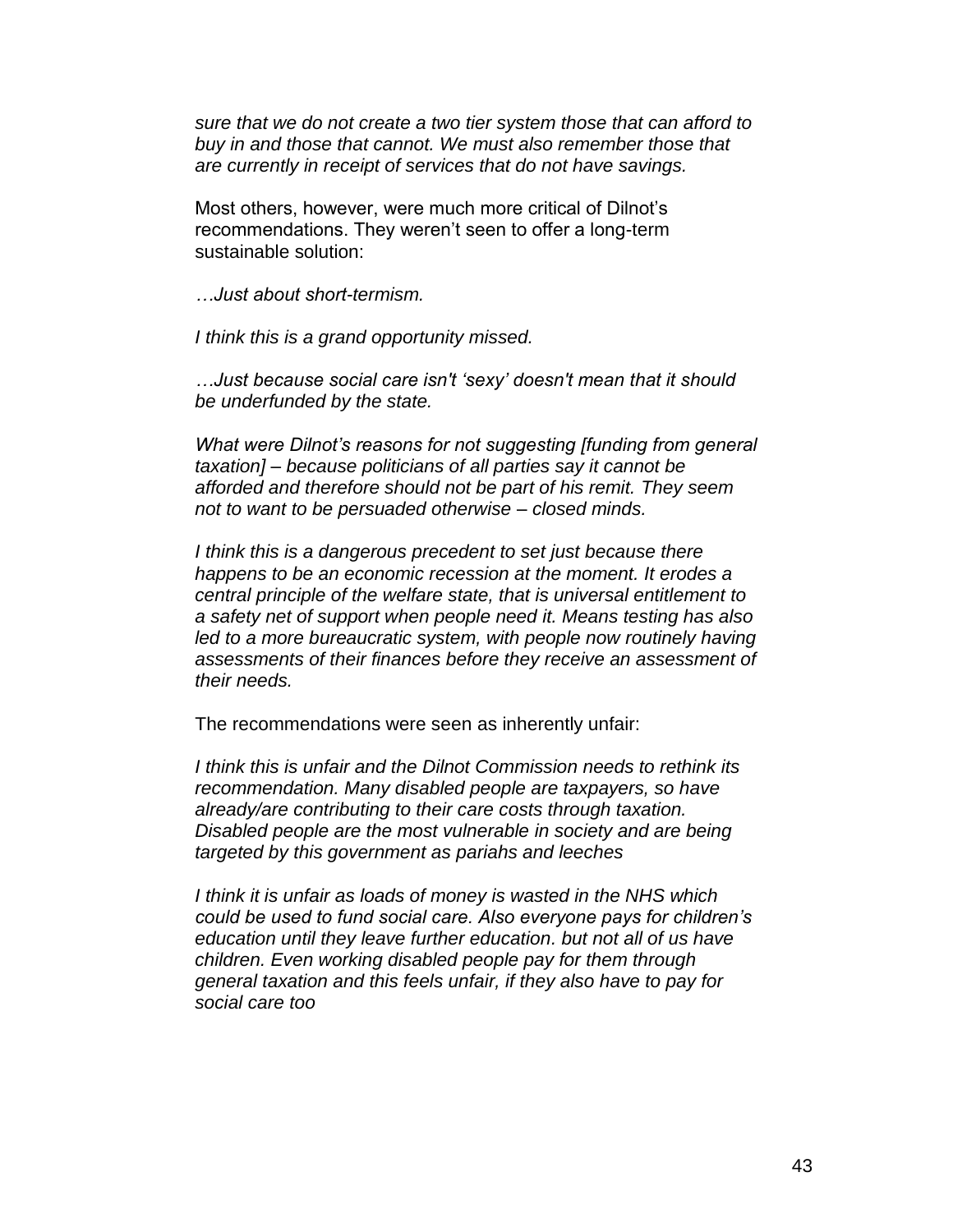*I think that this is a mistake. it is difficult to see how any system that doesn't connect the funding of social care and health will ultimately work. I also don't see how it will work to meet the needs of everyone who needs care and support.*

Dilnot's recommendations were felt to ignore service users and their views:

*I think it demonstrates that the people who are consistently not listened to in the debate are disabled people/service users and their organisations. However, this is not surprising as we don't have much of a voice, as demonstrated by the lack of interest shown by politicians and the media in our views on welfare reform and other issues that affect us more than anyone else.*

Most service users involved in the consultation did not think the Dilnot Report would offer an adequate or acceptable solution to social care's funding problems:

*This is appalling; the only moral and sustainable route is through general taxation. It is the only respectful socially responsible action in that it affords respect and dignity to all citizens. Indeed it is an obligation of civilised good governance.*

*A civilised society can be judged on the degree to which it cares for disabled and vulnerable people.*

#### **How should social care be funded?**

A few service users accepted either the current principles underpinning social care funding or those proposed by the Dilnot Commission. Some distinctions were drawn between disabled people of working age and those becoming disabled with older age. Only one person opted for a scheme that resembled the Dilnot proposals:

*In the future social care should be funded by part taxation and part private – there could be a benign means test.*

Another saw the Dilnot's proposals as the only politically viable ones:

*Realistically I think the closest we will get to an acceptable outcome for disabled and older people is if Government can be persuaded to implement Dilnot's recommendations. Whilst I think social care should be funded on the same basis as healthcare, in the real world*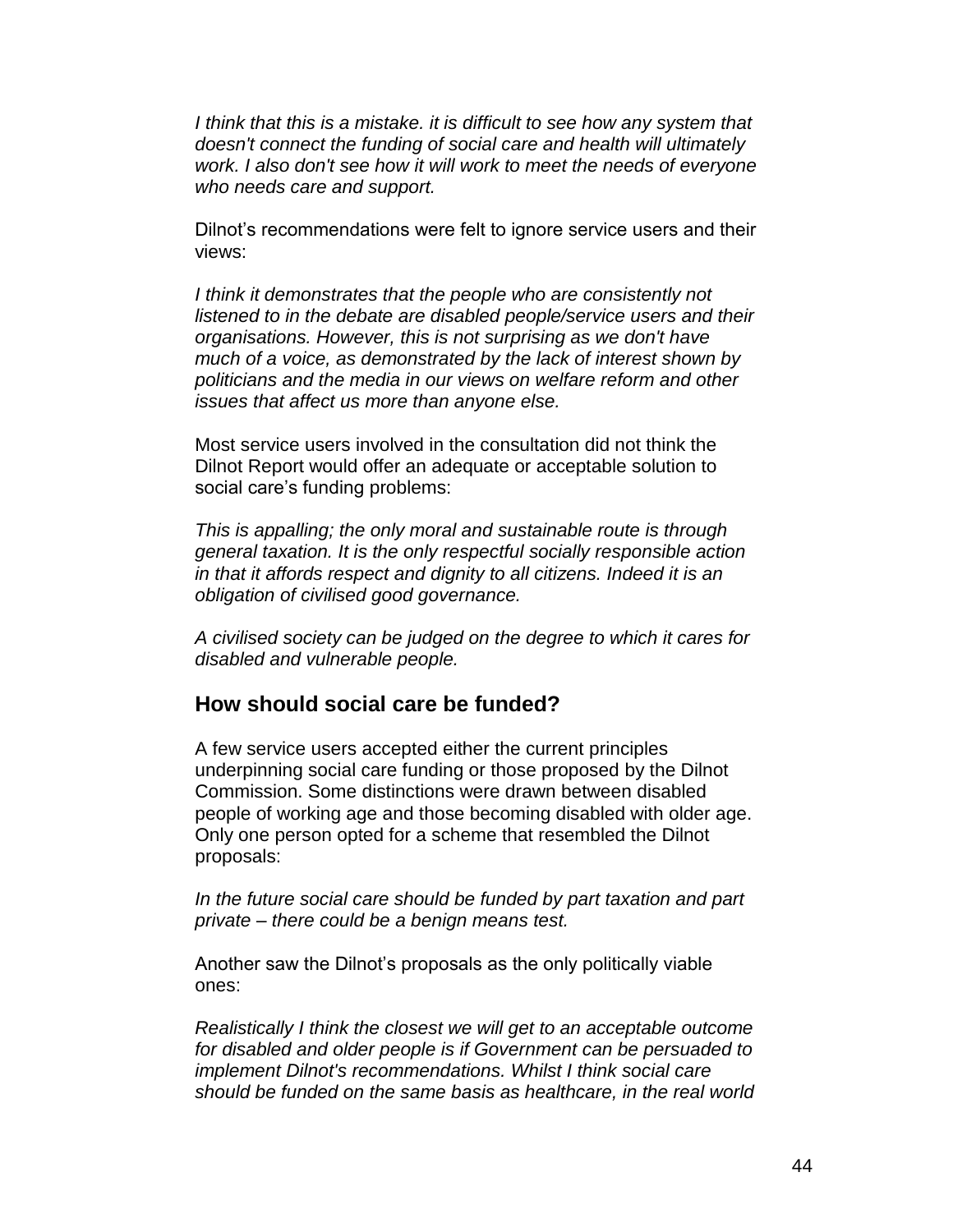*this isn't going to happen and Dilnot offers our best hope of a reasonably fair solution, which is a great improvement on the current situation which is a postcode lottery and expects too much from those who need care and support rather than requiring everyone to contribute fairly.*

What is, of course, interesting is the very hesitant response that there seems to have been from government, and particularly the Treasury, to the Dilnot funding proposals, given their general attractiveness, the level of support they have commanded outside of service users and also the modest public funding implications they contain.

A few other service users we consulted also saw a role for some kind of state insurance scheme:

*A large number of people that acquire help from social care are of working age or they have to give up work to care for someone, this results in a loss of working hours and additional costs to a company. A scheme where there is a contribution from employers and those on benefits (have a contribution similar to the reduced NI contribution).*

*Through general taxation for disabled people and through an insurance scheme for older people with age-related issues.*

*Funding for social care will realistically probably need to come from a variety of sources. Central taxation or an extension to the current National Insurance system should be a core part of the funding solution.*

*By general taxation for the reasons given above. It is fair because it is scaled to level of income and all one day will draw upon it. Alternatively it could be linked to National Insurance contributions. There may be scope for a national insurance scheme, specifically targeted upon providing social care but care will be needed to ensure we do not allow this to fracture into a two tier scheme where provision for the poorest results with a poor service.*

Most service users, however, argued for the funding of social care through general taxation. They saw progressive general taxation as offering the fairest and most effective system of funding:

*It should be funded in a fair way, that means out of a progressive system of general taxation so it is like the NHS.*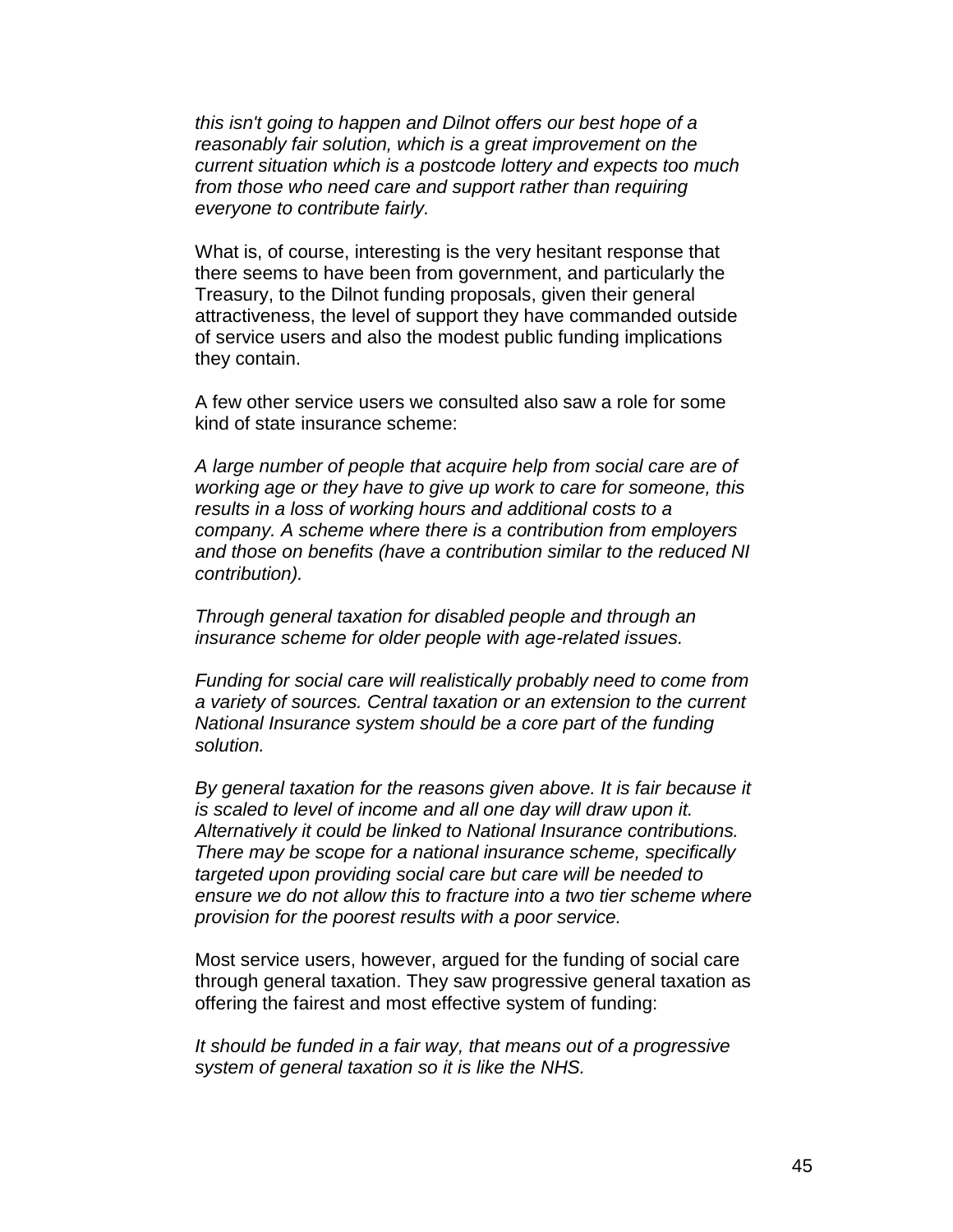*From central government taxation through higher direct taxation i.e. the rich should pay more than the poor.* 

*There is no fair and viable alternative. We have effectively been paying into our own care via NI and this is a good basis for funding care.*

For many involved in the consultation, but not all, this meant that social care should be free at the point of delivery:

*Free at the point of delivery.*

*Some parts of health care can be or has to be paid for and this could apply to social care. The basic elements, such as being clean, warm, having opportunities to shop, cook, and, where necessary have support to enjoy good nutrition, to have basic domestic tasks undertaken, etc. should be free and then some other things might be paid for privately according to assessed individual needs.*

*It should never be made mandatory for disabled people to hand over their care component of DLA [Disabled Living Allowance] as this was not what DLA was for.*

Reform along these lines was seen as important because of the predictability that certain proportions of the population (which were generally expected to grow) would need social care support:

*The Marmot report [on health inequalities] tells us that everyone faces a period of disablement where we will require social care, the length depending upon the wealth of the individual. The final 20 years for the poorest and the last ten years for the richest. So we have the disabled and the yet to be disabled.* 

*And yet we remain in the umpteenth consultation period. Where is the political leadership so strongly required to tackle this need to provide a fair level of social care to vulnerable people? In my view social care and health care are inextricably linked; the so-called divisions are arbitrary and do not stand up to scrutiny. How can you be well when you are treated badly?*

Service users did not assume that such funding reform could take place without a more general and radical review both of how people's support needs were met and how money was spent. There was recognition of the need for such reform if progressive funding arrangements were to work well: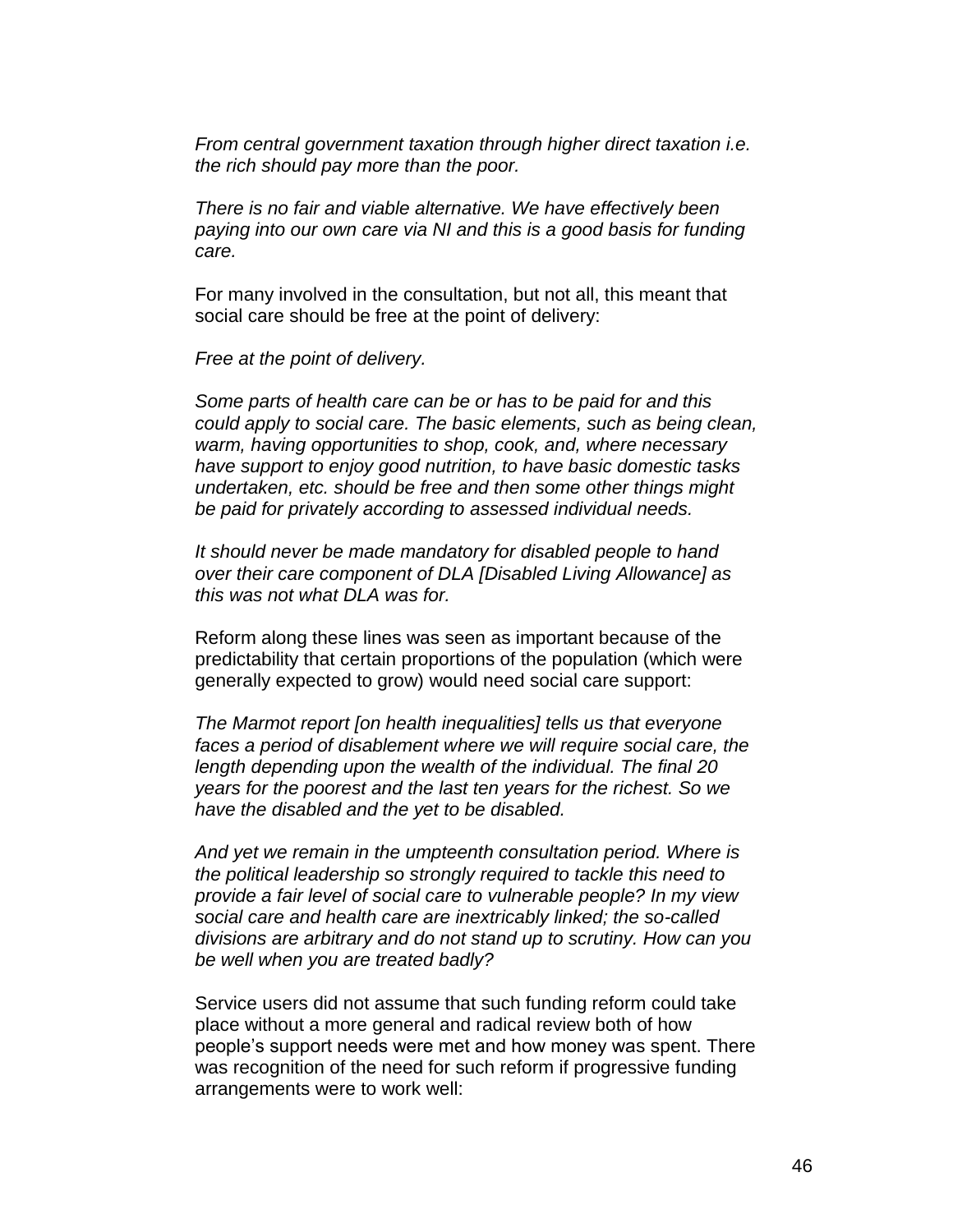*Through general taxation but with more intelligent and flexible allocation of funds from different areas of public expenditure. for example, rather than local authorities having to find all of the money*  for peoples care and support, where social care is clearly saving *money for the NHS, that money should be transferred across from NHS to local government to pay for better preventative services in the future. Also, disabled people's lives should be looked at holistically and funded in a streamlined way, with different funding streams from public services covering employment, housing and equipment coming together as one payment to the service user, as in the Right to Control trailblazer.*

Not everyone assumed that moving to a system of funding through general taxation would necessarily be very costly or off-putting to taxpayers as has constantly been stated:

*This would not necessarily be huge costs to individual taxpayers in their salaries.*

Participants also had suggestions to make about how the effective funding of social care could be paid for – by progressive redistribution:

*Additional funds should be raised through increased inheritance tax on large estates and a 'mansion tax' on properties above a certain value – this has the advantage of making it much harder for the wealthy to avoid tax.*

*Over £123 billion is lost in tax evasion and avoidance every year. If this money was collected it could be well utilised for this purpose and also funding could come from a Robin Hood tax on market trading transactions.*

*By the state from taxation proportionately equal from those with personal and corporate wealth.*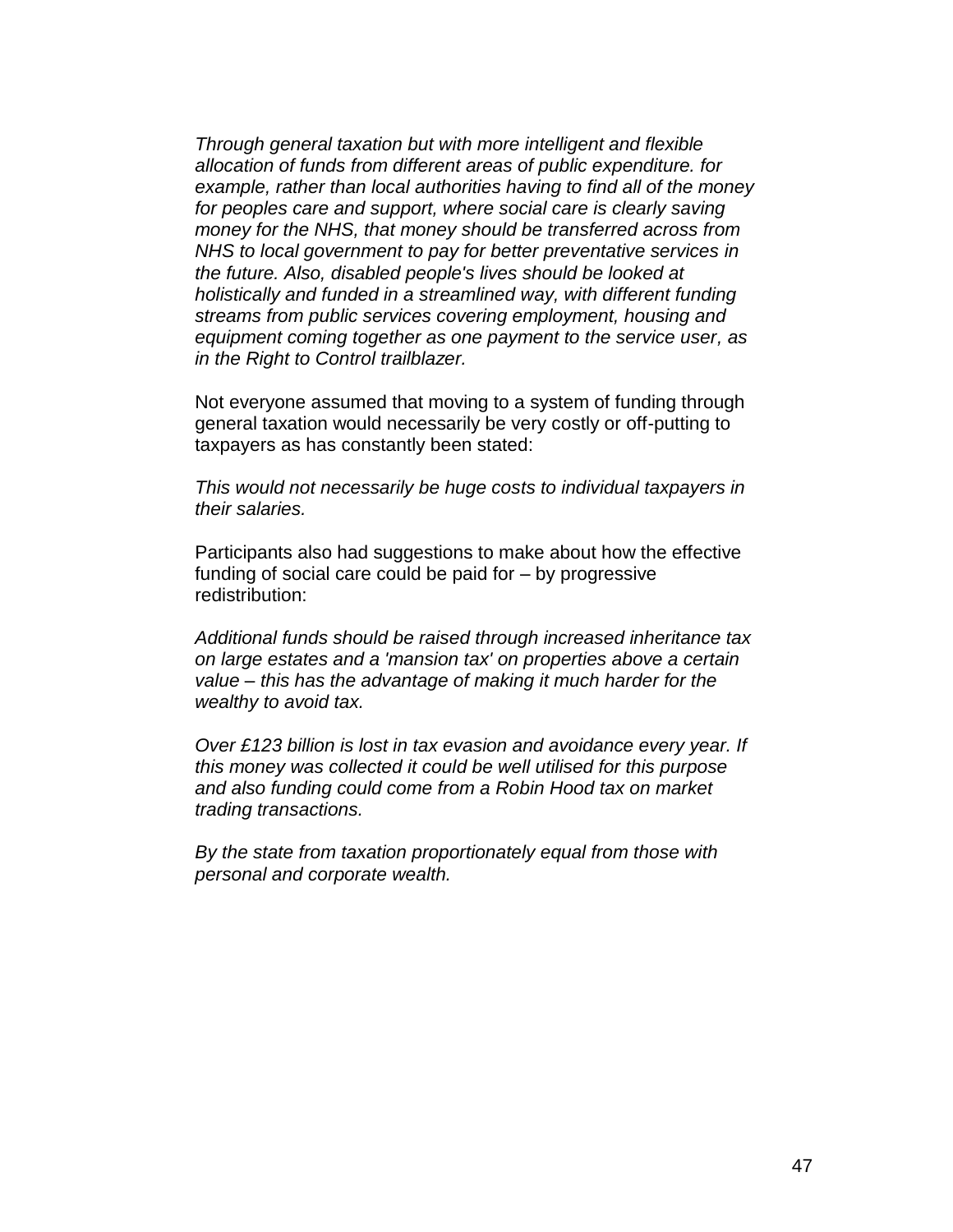# **Cuts in public services**

When the Coalition Government originally announced the need to make cuts in public expenditure in order to reduce the public deficit, it emphasised that it would seek to protect 'the vulnerable' from any effects such cuts might have. Disabled people and people with longterm conditions have generally been recognised as among those the government was talking about as 'vulnerable'. We asked service users if they thought current cuts in public services were having any effect on disabled people and social care service users. All the people we surveyed thought that they did. In every case they thought the current cuts were having seriously damaging and destructive effects on service users. Indeed some service users thought that disabled people were being made a particular target of cuts:

*Unfortunately, I think disabled people and social service users have been targeted disproportionately in terms of the amounts of cuts being made on services which affect them as well as benefit reduction. I am seeing it on a daily basis or hearing stories of disabled people at the moment currently terrified of what is happening and big fears of what might happen in the future. People are losing benefits and losing services without any consideration of the long-term impact on the lives. It is obvious this will affect their quality-of-life in the future which means it will be getting worse than at the same time they will become more impoverished.* 

Service users we spoke with highlighted the day-to-day effects current cuts were having on them and people like them:

*Reduces being able to go out independently more housebound.*

*Services are being cut as a result of privatisation.*

*Eligibility criteria are becoming harsher.*

*Seeking help for my wife who is coping with Parkinson's and dementia has been and remains fraught with stress. Securing helpful service is difficult. When challenged, the common refrain is the need to acknowledge the cuts in expenditure faced by the service provider.* 

*Yes, they are having an extremely detrimental effect on this group in particular. the availability and quality of care packages are being reduced; discretionary Freedom Passes, day centres, lunch clubs*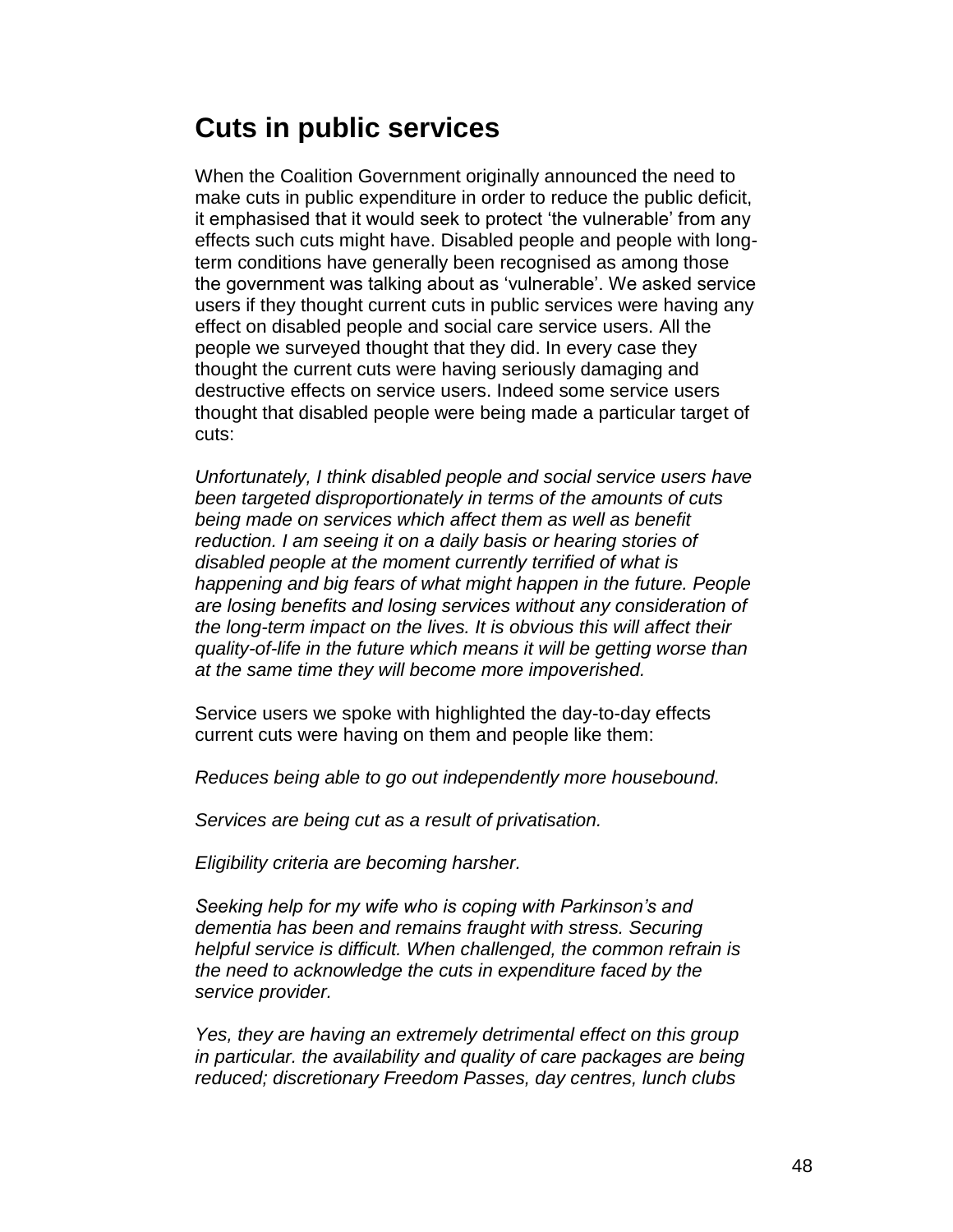*and other council provided facilities are disappearing; and many are being effected by multiple and cumulative cuts.*

*The closure of the ILF [independent living fund] is a significant setback to disabled people with high support needs. This puts in jeopardy many people, including those with learning difficulties who are finally being liberated from institutional care.* 

They also talked about what they saw as the far-reaching and broader effects that the cuts were having:

*The cuts proposed are going to decimate the structure as we know it if the government gets its way. The political class need to make sure they meet and speak to disabled people every week to find out what's going on*

*I think there are highly negative effects, as people are having to make difficult decisions about aspects of their everyday lives, such as food and heating, as well as employing people to support them to carry out tasks for them such as shopping.*

*The monitoring of disabled people and service users being mounted under the guise of supporting them back to work has had the impact of labelling them as benefit scroungers, giving Society 'permission' to stigmatise and discriminate more against disabled people and service users.*

*They seem to want to punish us.*

*Insecurity for the future, there's no transparency or clarity of what's happening.*

There were numerous references to the stigmatising effects the cuts were seen as having:

*Disabled people are being portrayed, in the media, as a drain on society's limited resources rather than as a valuable contribution to the richness of society.*

*Disabled people are being made to feel responsible for the public deficit and that if we could be got rid of, society's problems would disappear. I have heard that many people have committed suicide because their benefits and care packages have been withdrawn. I don't know what will happen to me if my care package is withdrawn as I am totally dependant on it for survival and my quality of life is not so great.*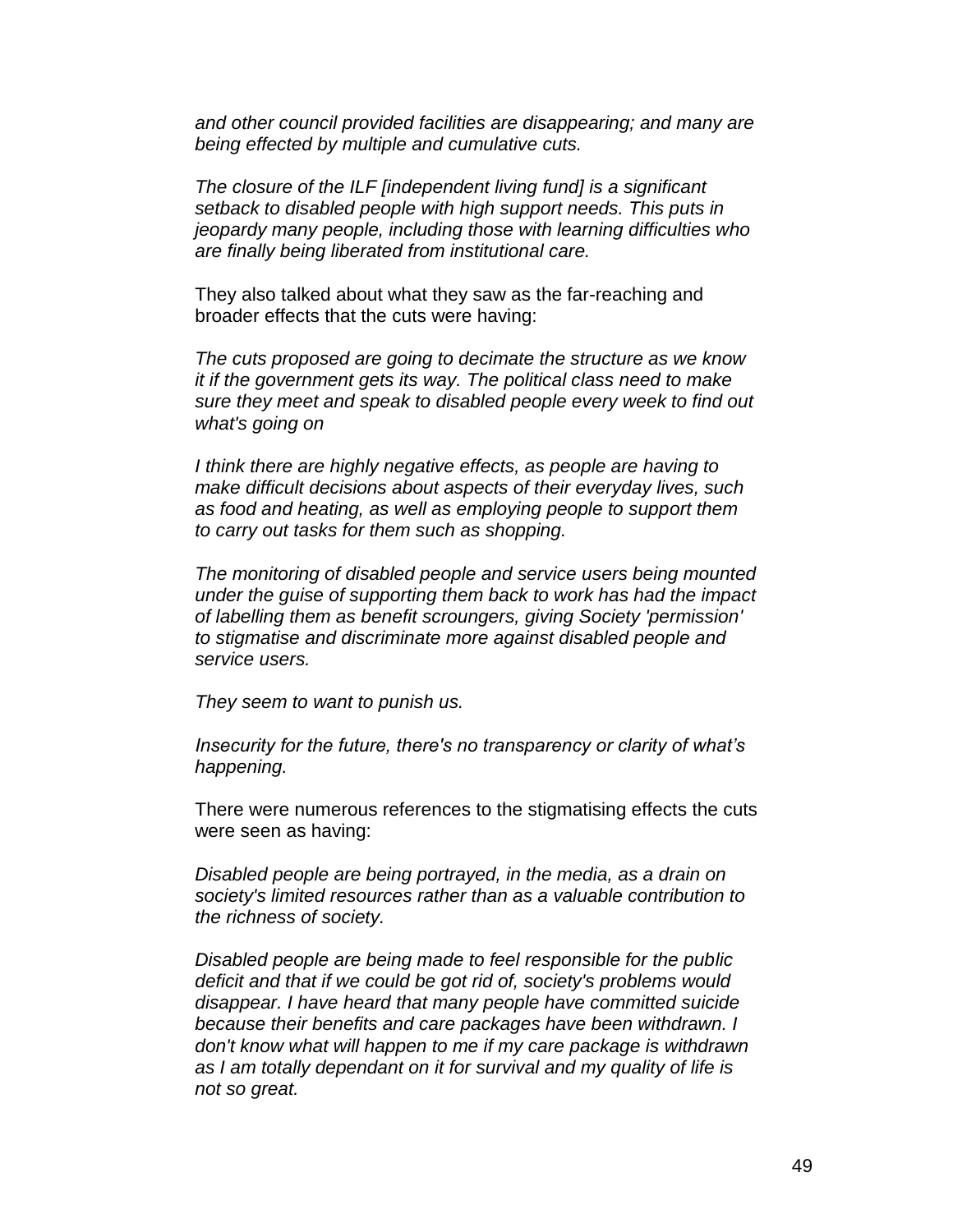Many participants felt that disabled people and service users were being driven into despair and suicidal thoughts:

*Disabled people are feeling suicidal because of the new tests for ESA [employment and support allowance] and DLA [disability living allowance]. When an ATOS employee [reviewing people on disability and incapacity benefits] asks, 'How long have you had Cerebral Palsy', I can see why.*

*People are very scared. People have said they will commit suicide. People are having their community services cut back and lost completely. I've seen people made more ill due to the stress of public service cuts.*

*The cuts are having an horrendous effect on people in terms of their emotional mental and physical health and in some cases are leading people to become so depressed they are taking their own lives Apart from cuts in services and benefits the stress of under going WCA [work capability] assessments are also very damaging.*

*People are frightened and don't feel they can face the future*.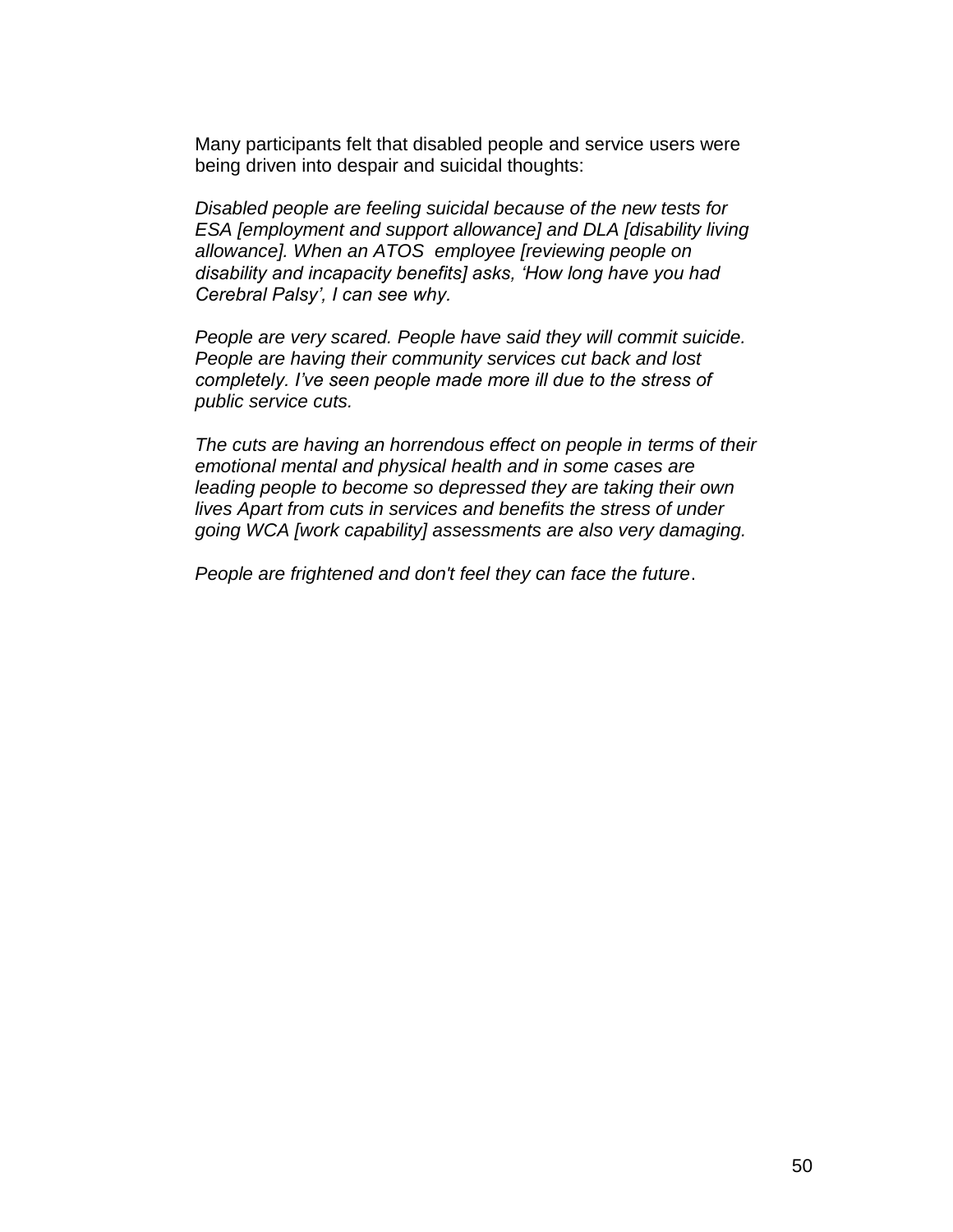## **Social care and welfare reform**

When we raised the issue of service integration with service users, some referred to the benefits system. They did not think social care could be considered in isolation from benefits and welfare reform. The government consultation did not address the benefits system or welfare reform. However, we knew from service users and their organisations that these have been a major concern to them. At a recent seminar, Richard Humphries, Senior Fellow of The King's Fund commented that 'welfare reform changes have potentially profound impact on social care' (Humphries, 2012). Therefore we asked service users about these in our consultation. First, we asked them if they thought social care reform could be undertaken without taking account of welfare benefit reform. As one person said:

*those most affected by social care reform are going to be in receipt of welfare benefits.*

This reflected an almost unanimous view [apart from two participants who said they were not sure] that social care, social care reform and welfare benefits reform could not be undertaken in isolation from each other. They were inseparable in people's lives:

*They are inextricably linked. Except the social care reform should provide the benchmark, the specification of minimum standards to which benefit reform relates. We have the opposite and unfair scenario operating at present where benefit reform is King!*

*You have got to have them both going in the same direction. You can't go on about supporting service users and then attack them through the benefits agency.*

*Social care needs to become more a part of the welfare state in the sense that people should be entitled to support rather than being subject to discretionary decision-making that lacks transparency.*

*The two are inextricably linked when so many disabled people are unemployed and on benefits. This is a sad situation and an indictment on the negative consequences of the structures of society which prevent disabled people from working. It is not a question of disabled people being scroungers and not wanting to work, which the media and press have portrayed so badly over the last year and have done an injustice to the reality of the situation for disabled people. It is not uncommon now for the general public to believe these false stereotypes.*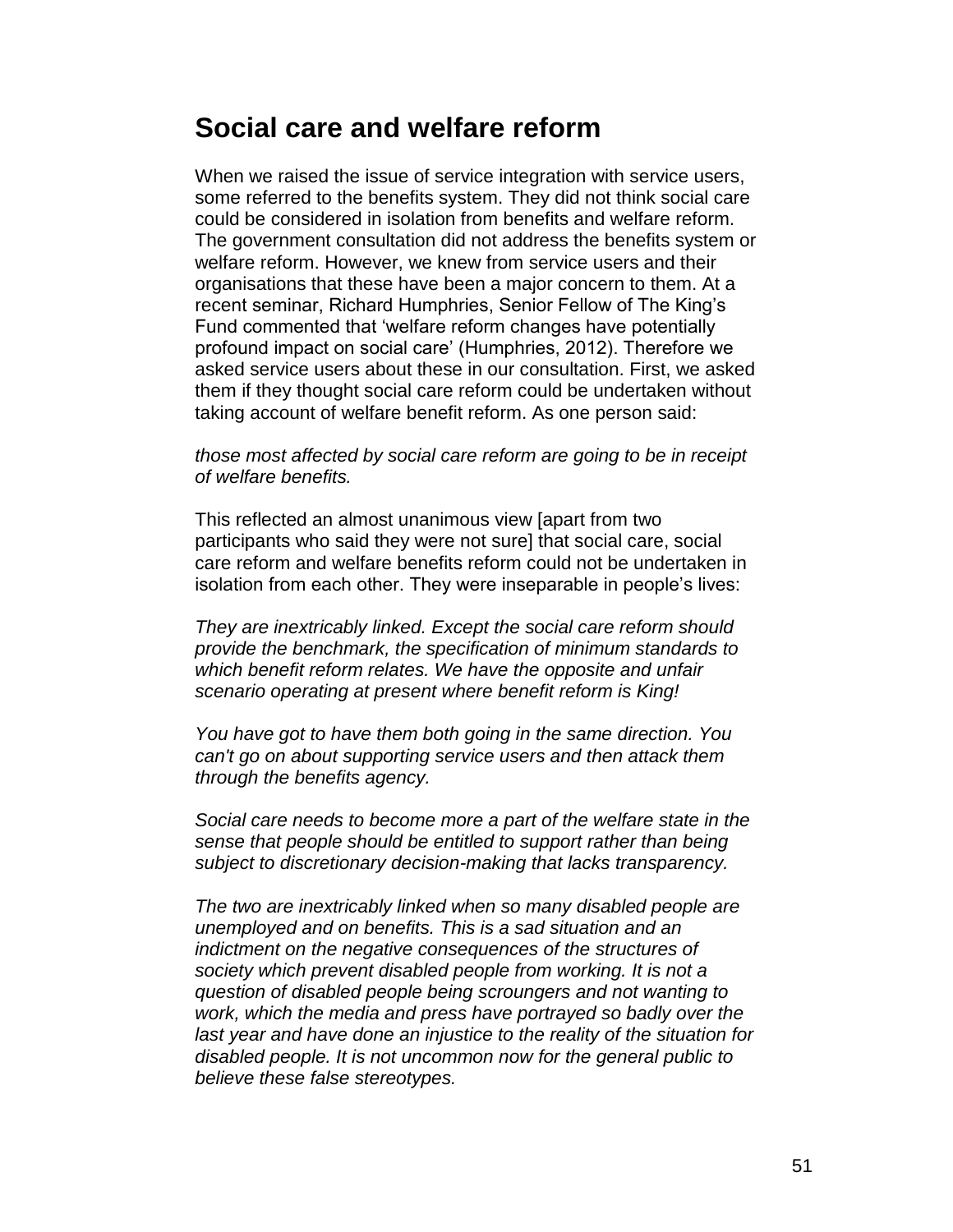*To give a simple (though hugely important) example, the government is talking about stopping mobility allowance for people in residential care on the basis that social care services should be meeting residents' mobility needs. This frankly isn't happening, as proven by the Low review. This idea of 'double funding' is frankly ridiculous and is a concept invented by the Government. It does not happen in practice.* 

While some service users who took part in the consultation felt it was not necessarily clear what the effects of welfare reform would be, they thought this in itself was making things worse:

*[It's] hard to establish the effects as it is still early days and some of the reforms are not yet in place. However, the uncertainty and the government rhetoric on the subject is unhelpful and leading to increased stress and anxiety. The media portrayal is also not helping.*

The benefit changes were seen as cuts, not reforms:

*So far [benefits] reform = savage cuts.*

Particular concerns about the need to consider both areas of reform together were raised in relation to mental health service users:

*Welfare benefit reform is having a significant impact on many people with mental health issues who are at risk of losing meagre incomes and social housing. It is important that social care reform is informed by this.*

*Terrible. I think especially for mental health service users, people living in fear, terror and dread. It will mean more attacks and violence, more hatred, hate crime. People either thinking about or actually killing themselves. It's already happening. It is wicked.*

We asked people what effects they thought welfare benefit reforms were having on disabled people and other service users. All the service users we consulted thought that the effects were serious and negative. The words 'fear and despair' frequently cropped up:

*Poverty, stress and despair.*

*What I am hearing is that disabled people are living in fear whether their benefits have been changed or cut or left the same. People*  feel there is little they can do and so it leaves them in a position of *continual worry.*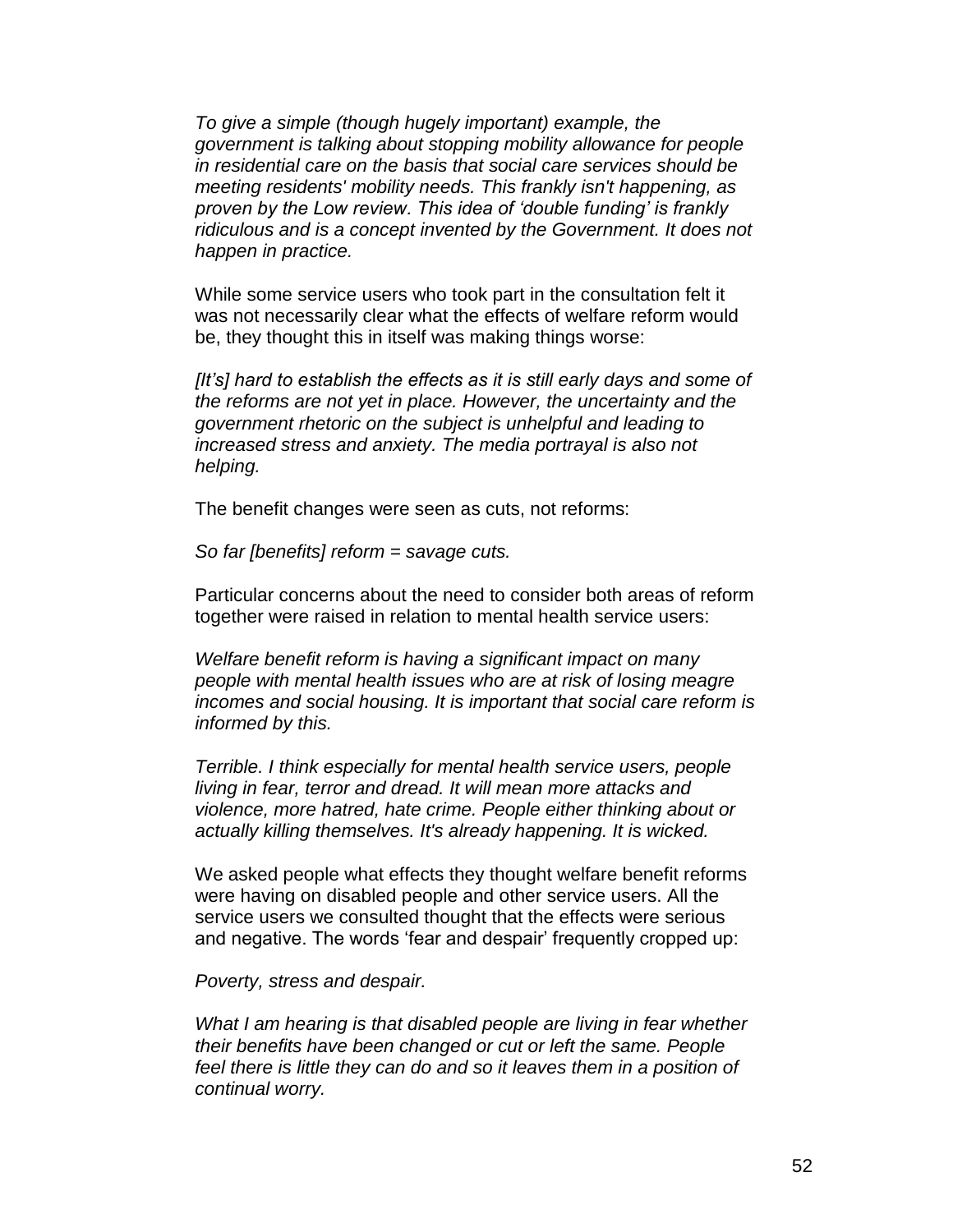*People are worried that they will have their benefits reduced and they will experience extreme hardship. The media is more than ever promoting the long-term sick as scroungers.*

*They have unleashed a ticking bomb with regard to disabled people being able to play an equal role in society.*

*It's taking us back to Victorian systems of the 'worthy or unworthy' poor and disabled… We the vulnerable and disabled take the brunt of these savage cuts.*

Disabled people were being made to feel badly about themselves:

*Disabled people are already being 'checked' and re-assessed for benefits they had previously been told they were entitled to for life, to the point that people are worried to the point of considering suicide.*

*The already inadequate benefit system is now being pulled away from under our feet, de-stabilising our ability to live in and contribute to our communities.*

*Cuts such as removing the lowest care rate of DLA [disability living allowance], reducing the DLA budget by 20% (when they know fraud is a tiny percentage of that…) stopping all new applications for ILF [independent living fund], making people uncertain as to whether their ILF will continue (so they're concerned they will be forced to move back into residential care), the move to the new universal credit etc. etc., all leave vulnerable disabled people very uncertain as to what will happen to them in the coming years and how it will affect their quality of life. This is real, genuine, palpable*  fear which is having a major effect on people right now in a very real *way.*

The welfare reforms were also reinforcing highly negative stereotypes of service users and encouraging their exclusion:

*As a result of what is being proposed we are being locked out of society. David Cameron promised he would not do anything that would harm disabled people at the general election. All his policies to date work against disabled people being active members of society. The localism agenda is his pipedream not our reality.*

*Apart from the impact on all members of society i.e. 'heat or eat', disabled people and service users are experiencing greater*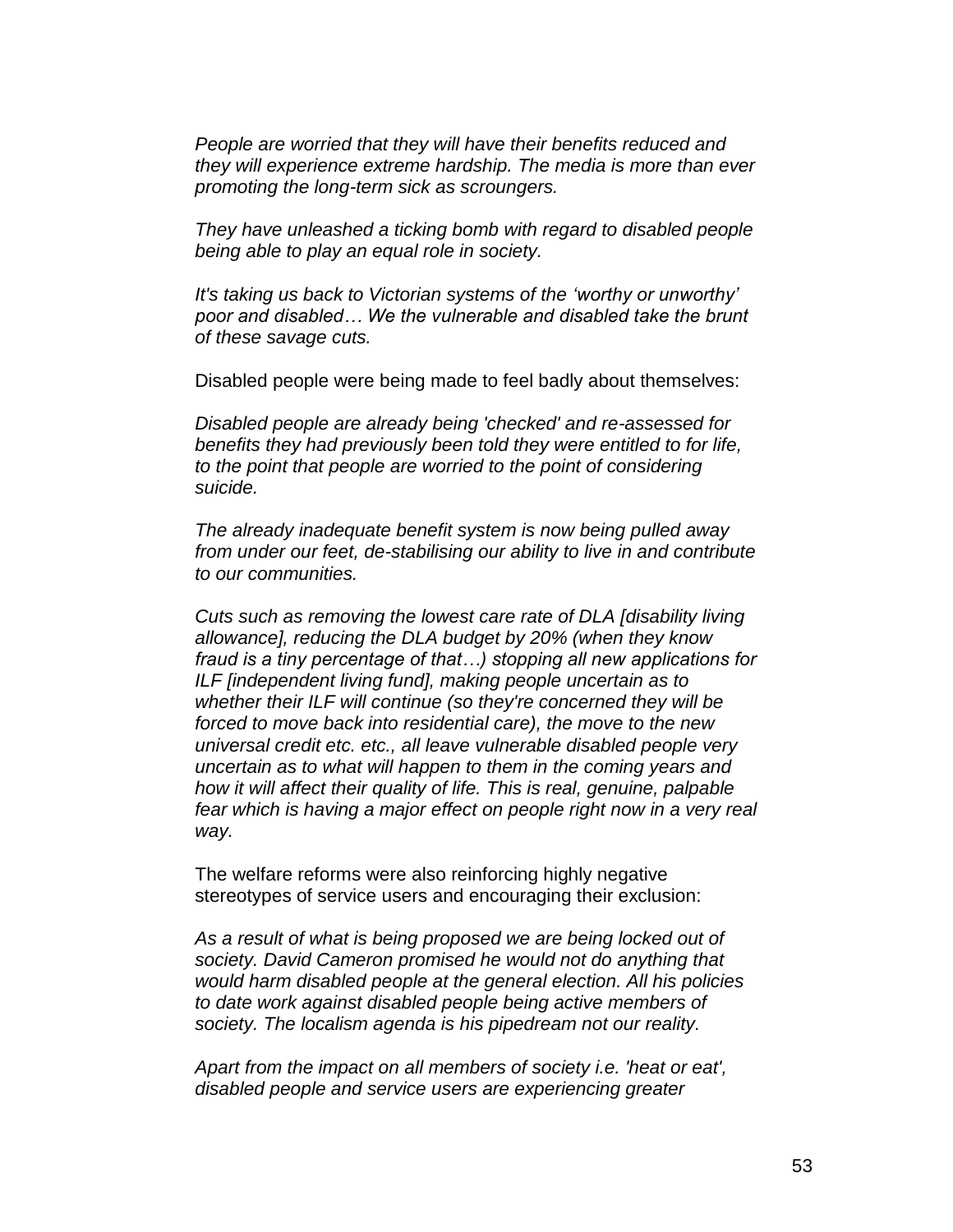*discrimination and stigmatising under the label of benefits scroungers.*

*The Work Capability Assessment which is linked to welfare benefit reforms is destructive, debilitating and demoralizing for many disabled people and services.* 

*The reforms and the processes on moving people into employment (what jobs? I say) are completely moving away from policy regarding more Choice, Control and Independence for disabled people and service users.*

*Disabled people and service users are perceived as a cost only and not as benefitting our society.*

Service users involved in this consultation generally adopted a similar view to that evidenced in the Spartacus/Responsible Reform report produced by disabled people. They saw current welfare reforms as based on unreliable evidence and primarily motivated by hostile attitudes towards disabled people which framed them in negative terms as dependent and scroungers. This does not deny that there may be some people who claim welfare benefits inappropriately. Research has consistently shown that the proportion is very small and much less significant than is implied in anti-claimant campaigns (Briant *et al.,* 2011). We can expect that like any other group, whether members of parliament, journalists or the rich, there may be some people in receipt of benefits whose honesty and ethics can be called into question. But this does not justify the large-scale stigmatisation of service users or their division into categories of 'deserving' and 'undeserving'.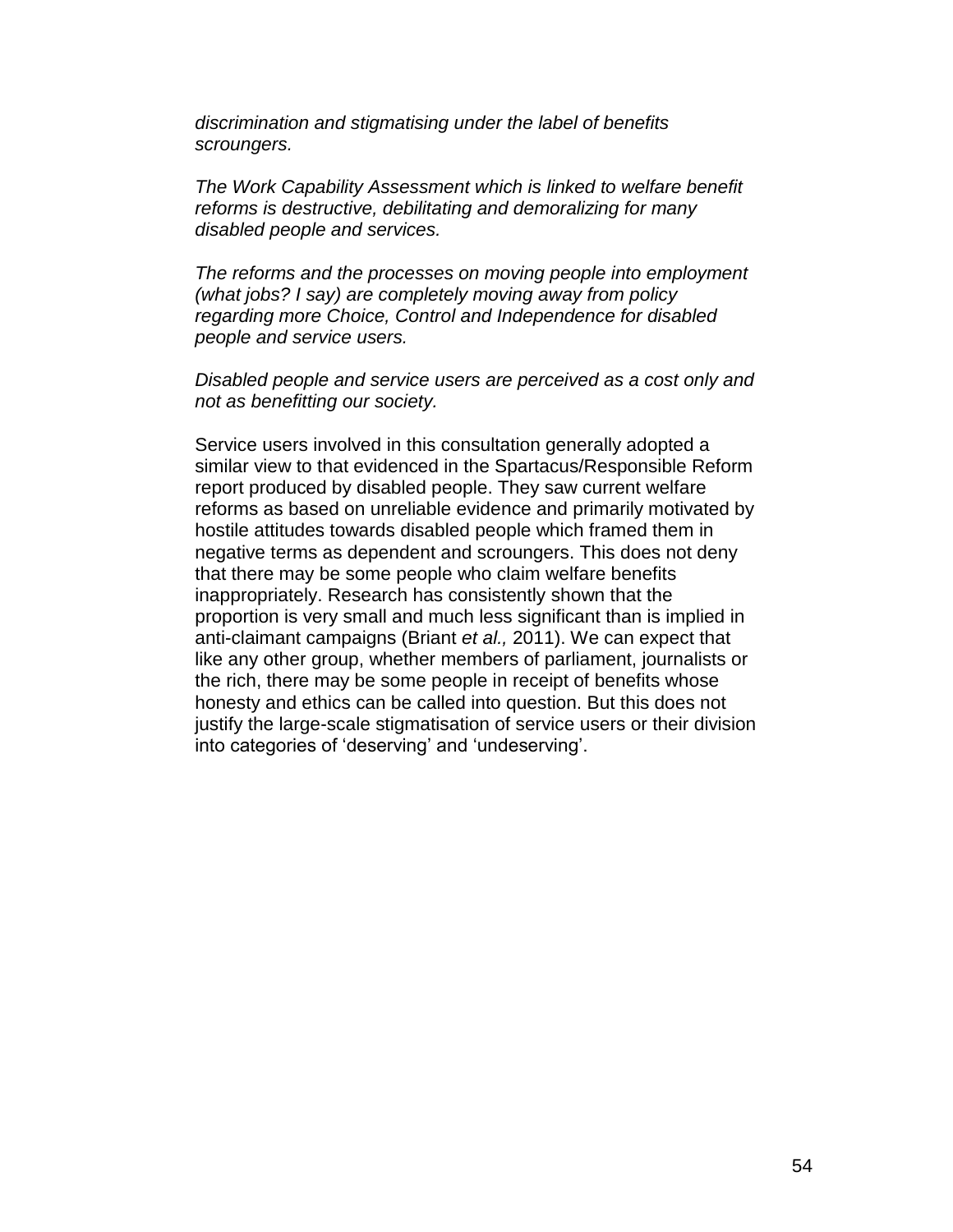### **User involvement**

Part of the purpose of the government's consultation was to enable service user involvement, through getting feedback from service users. This of course was also the purpose of our independent consultation. In this, we did not ask service users any specific questions about user involvement, but it was an issue that cropped up again and again throughout their comments, in relation to all the issues that both the government and we had asked them about. It cropped up mainly because participants either felt it was not being adequately addressed, or they saw it as a solution to problems that they identified. They expressed a constant concern that service users should be listened to more and earlier. It is interesting that after 20 years of provisions for user involvement in social care, starting with the 1990 NHS and Community Care Act, there still seems to be a widely held view among service users that this is not working well enough. As one disabled woman said:

*At each step decision-making must involve the client and all processes must be transparent.*

*The big challenge for all organisations that support service users is to find a way to persuade politicians and the media to listen to our point of view and to acknowledge the fact that any person could become disabled at any time, due to accident, illness or the ageing process. We also need to find a way of widening the debate from older people needing residential care, to ensure people understand that the issues affect disabled people of any age and that most social care services are in fact provided in a non-residential setting.*

Service users who took part in our consultation saw more effective user involvement as the route to a better workforce and improved service quality:

*No, I think at the moment there is not enough service user involvement in workforce regulation and decisions about what is important when training and recruiting people to support service users are made all too often by non-disabled people. Too much emphasis is placed on 'care' rather than independent living, choice and control. Too much importance is placed on safeguarding.*

Respondents emphasised the importance of supporting user and disabled people-led organisations as service providers to ensure the market better fitted the new goals of self-directed support and personalisation. For example: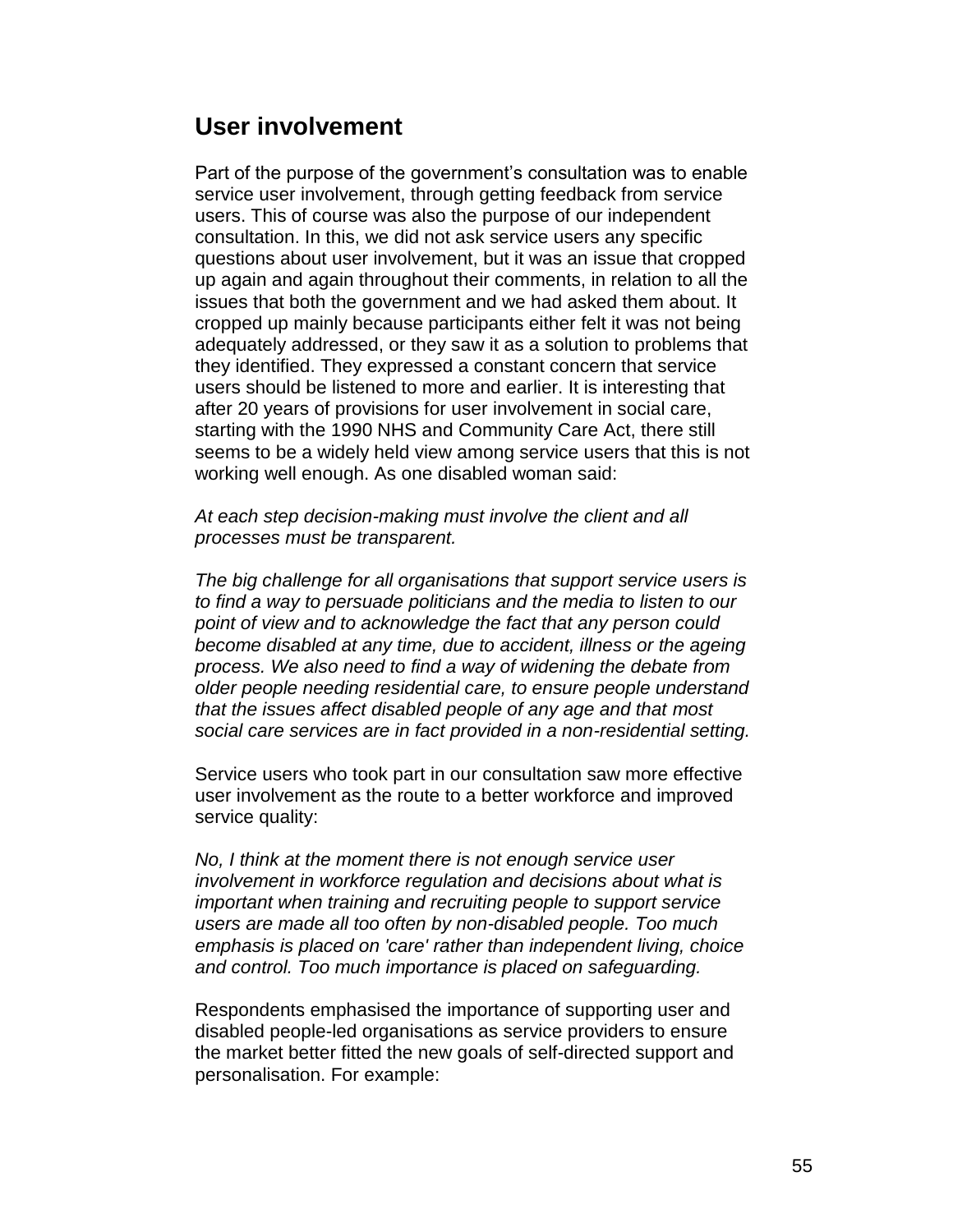*The adoption of a user-led and controlled social enterprise for the provision and delivery of the service would yield positive results. It would be well informed on need and how best to meet it in a way that is respectful and recognises the dignity of the person being served. It would also understand the logic of a proper reward for a responsible job.*

Service users saw enhanced user involvement and the values and philosophies associated with it as key to improved integration:

*There also needs to be a huge cultural shift particularly by health to sign up to human rights approach to people's services and needs. We need prescriptive social care/health legislation which incorporates this approach. Health also needs to allocate more of its resources both financial and social into the community settings.*

*Give a greater role to user-led and controlled organisations in developing and delivering integrated services by recognising their expertise. Indeed such action is imperative.*

*There needs to be a big cultural change in the way that the health authorities plan and deliver their services, and a new approach to adopt and understand patient and user involvement from design into implementation and finally delivery. In other words, the whole process. Both health and social care need to take on board an approach using co-production with service users and carers.*

Improved user involvement was raised by service users in the context of prevention and early intervention:

*Service users need to be at the heart of everything which affects their lives including service planning, design and delivery.*

However, some service users felt that user involvement was currently being further undermined through cuts, although government says that it is committed to such involvement and coproduction. Such cuts were also seen specifically as putting user led organisations at risk:

*Other cuts such as cuts to funding of user-led organisations are also having effects. There is concern that the above changes are being pushed through without transparency and without genuine involvement of the people it will most affect, i.e. disabled people. By reducing funding to ULOs, this further reduces the possibility for disabled people to have a genuine say or impact upon the support services they receive.*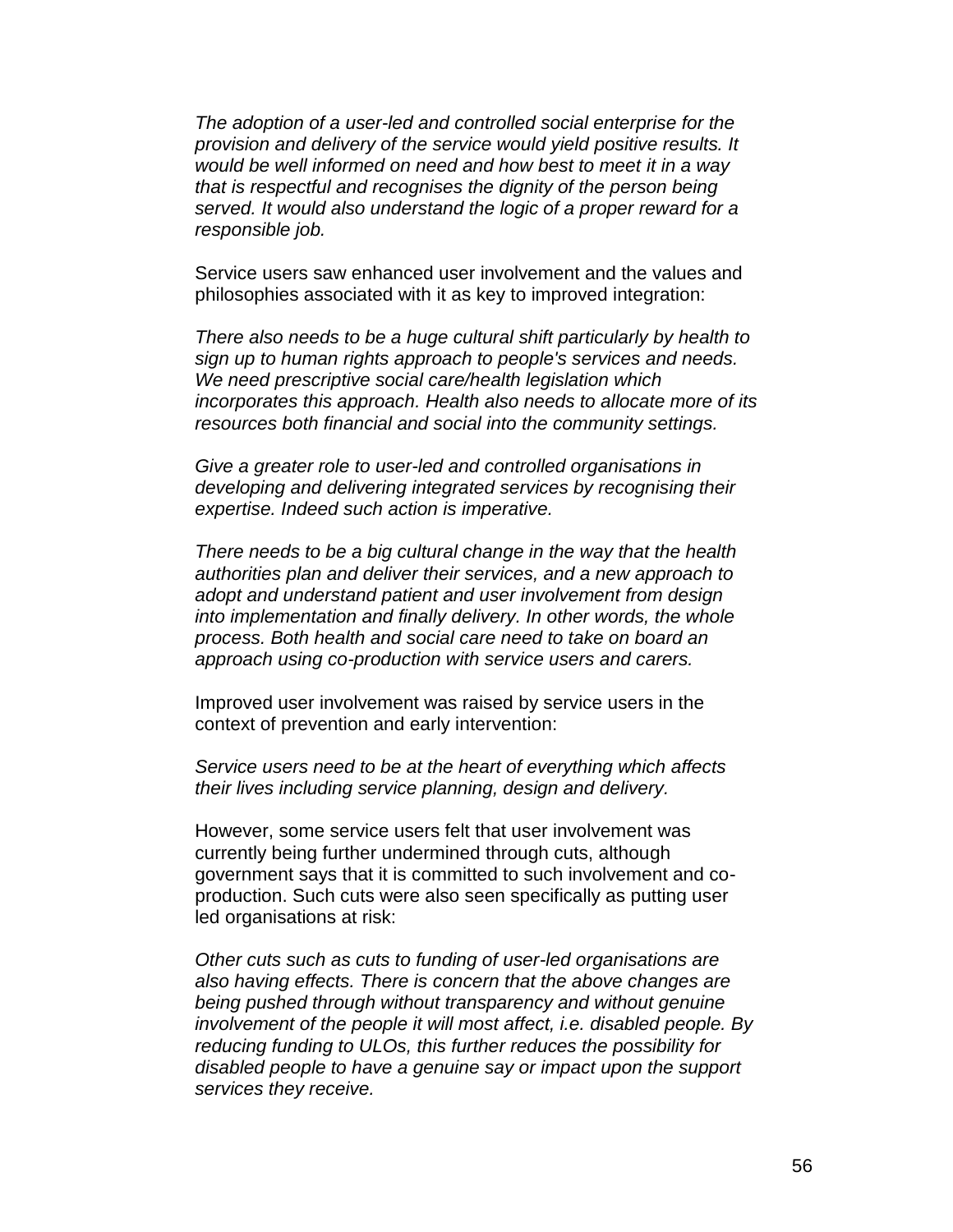While welfare reform and the rhetoric surrounding it was a growing problem for service users, their capacity to respond to it was felt to be increasingly restricted:

*While there is a need to re-evaluate and reassess welfare benefits because of the way in which the system has become so complex,*  even for people delivering the service, the way in which people are *receiving information is leaving them in fear and, often, to worry in isolation. Those who are getting a good service are often unwilling to share their experience because they are fearful much will be taken away at some point. So, whether life is good and enabling independent living for some, others are impoverished but neither knows how to manage these polarised situations any more because there are few strong disability organisations left to provide the proactive support required.*

Instead of user involvement, service users felt under the threat of increasing exclusion and stigmatisation:

*The Government, through the media, is perpetuating this myth of many disabled people being workshy malingering layabout scroungers. The welfare benefit reforms are making this perception stronger… People in residential care are compared to helpless people in hospital; they are expected to have meaningless existences. This constant barrage of unfair and untrue negative characterisations of disabled people wears disabled people down. It perpetuates their feeling of being worthless and unable to do anything. Paradoxically, it means that people aren't given the support they need to achieve more in life, to contribute more to society, and/or that they don't have the confidence to do so. It is mean, counterproductive and has a hugely negative effect on disabled people.*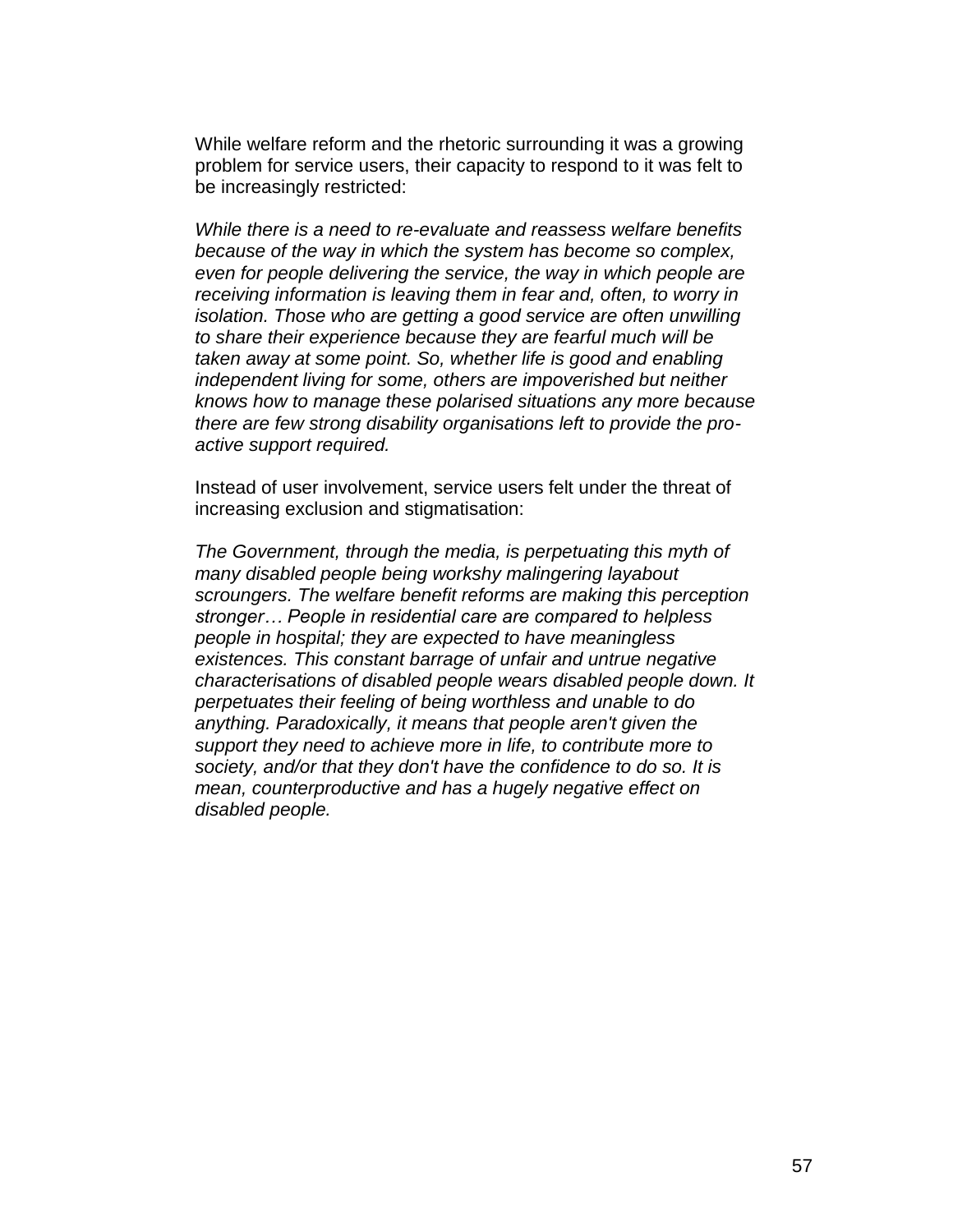## **Service users: some key concerns**

Finally we asked service users if there were any other points they would like to make or issues they would like to raise. Most responded to this request and they largely used it as a forum to raise their broader and overall concerns. These fell into a few key categories.

Concern was again raised about social care funding:

*Why are we still having this debate about how to afford social care? Beveridge bit the bullet for health care – we need another Beveridge for social care.*

Service users highlighted the damaging effect of current public spending cuts. For example, causing the loss of good social care workers:

*So many amazing and creative people are being thrown out of jobs who made a real difference to disabled people's lives.* 

There was a repeated plea for supporting real personalisation, choice and control:

*I believe that care and support structures must promote the move towards personalisation and schemes such as personal budgets and the Independent Living Fund already demonstrate that highquality care and support can be delivered in a very cost effective manner. Financial resources can then go directly to people needing care and support rather than being eaten up by maintaining buildings and facilities (e.g. day centres, institutional care). This also means that funding requirements can be easily altered and flexible to meet the ever-changing needs of the population. Any funding system must ensure national consistency, so that care and support is maintained evenly across the country and so that one area of the country is not disadvantaged financially purely because it has a particular demographic profile. Central funding of care and support needs also would assist disabled people, who currently experience major barriers.*

Most common and perhaps most important, was service users' sense of coming under increasing attack. They highlighted their sense of inequality, with people who were the poorest and least powerful coming under the greatest attack: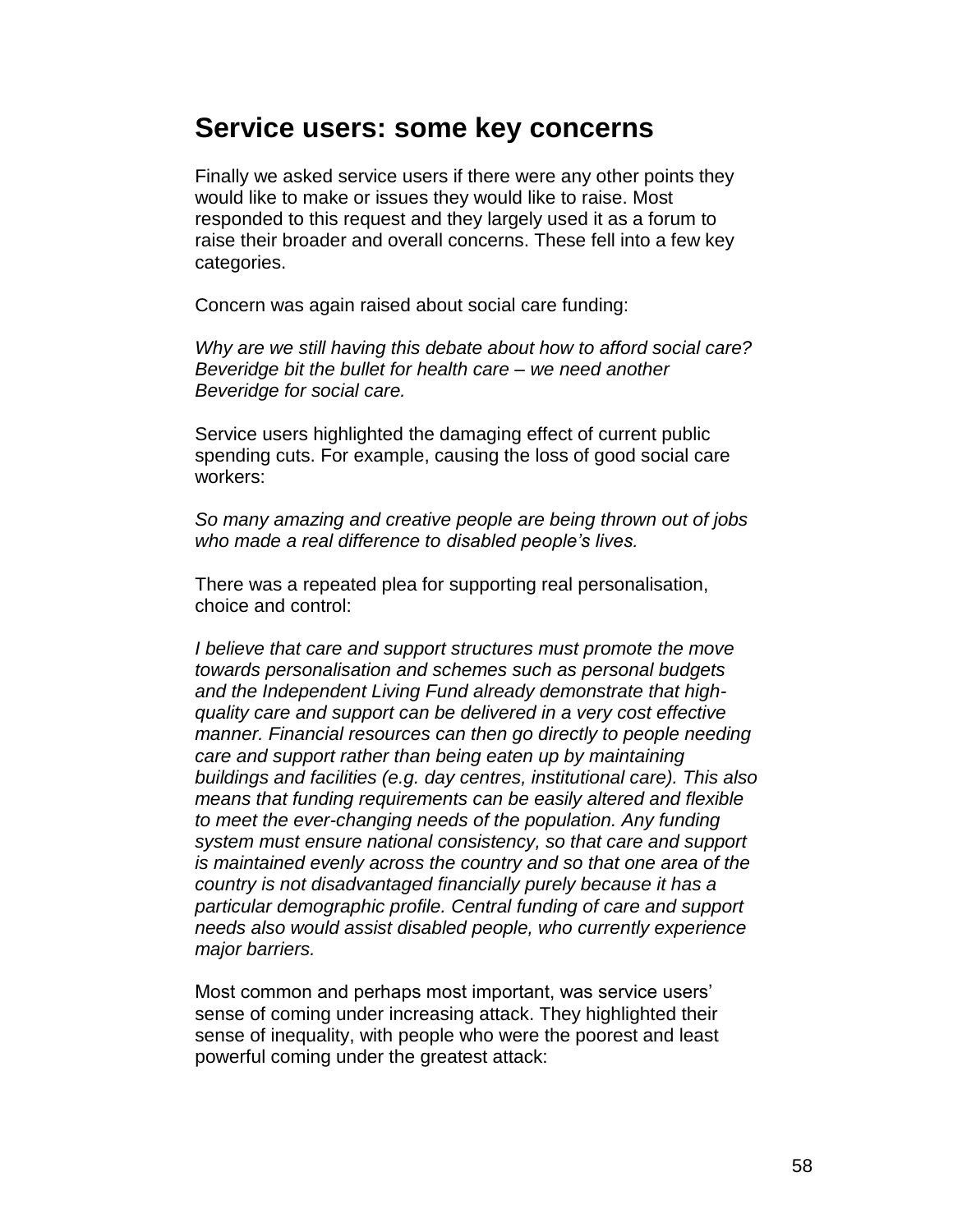*How far is this government prepared to go to get the most vulnerable in society? Why are they not pursuing the tax evading bankers and high earners who caused this economic crisis? A society is only as strong as its weakest link. We are now a very weak society. So much for the idea of big society.*

*We seem to own several banks now that 'had' to be nationalised, during the banking crisis. These are now making huge profits and I don't see that money coming back into to public purse. Our spend on foreign aid is better than some European countries yet we choose to ignore poverty and illness at home it seems.*

*[There is now] an atmosphere of fear and depression such as I have not seen since I was a child. People are losing hope.*

*At the basis of all these problems is the stereotyping and characterisation of disabled people. Convenient boxes include 'helpless and in need of pity and care' and 'malingering lazy scrounging layabout'. There doesn't seem to be the assumption in*  fact that most disabled people are genuine, surviving and achieving *whatever they do against the odds stacked against them by an unforgiving and penalising society with no genuine understanding or respect for their inherent worth or their rights.*

They communicated a strong sense of fear for the future:

*As a disabled person for most of my life now almost entering retirement age, I am extremely concerned and fearful of the future. We just don't know where it is leading… The government has not done an equality impact assessment on the long-term effects these cuts will have on the quality of life of disabled people in the future. They need to address this situation soon.*

Participants reiterated a shared sense of high-level political retreat from a civilised society:

*The older generation have bought into what they believed was a caring future. This generation is under no illusions; they have seen their parents having to cope with an inadequate care service in the past with high levels of distress. Now their expectations of being properly cared for are dashed. Instead they have the prospect of a poorly funded care service. This is cheating them of their rights; indeed it is fraudulent. So we have the absurd outcome in my case where as a blind person I'm left to administer numerous daily medications to my wife (coping with Parkinson's and dementia) five times a day without any certainty that I'm giving the right one or that*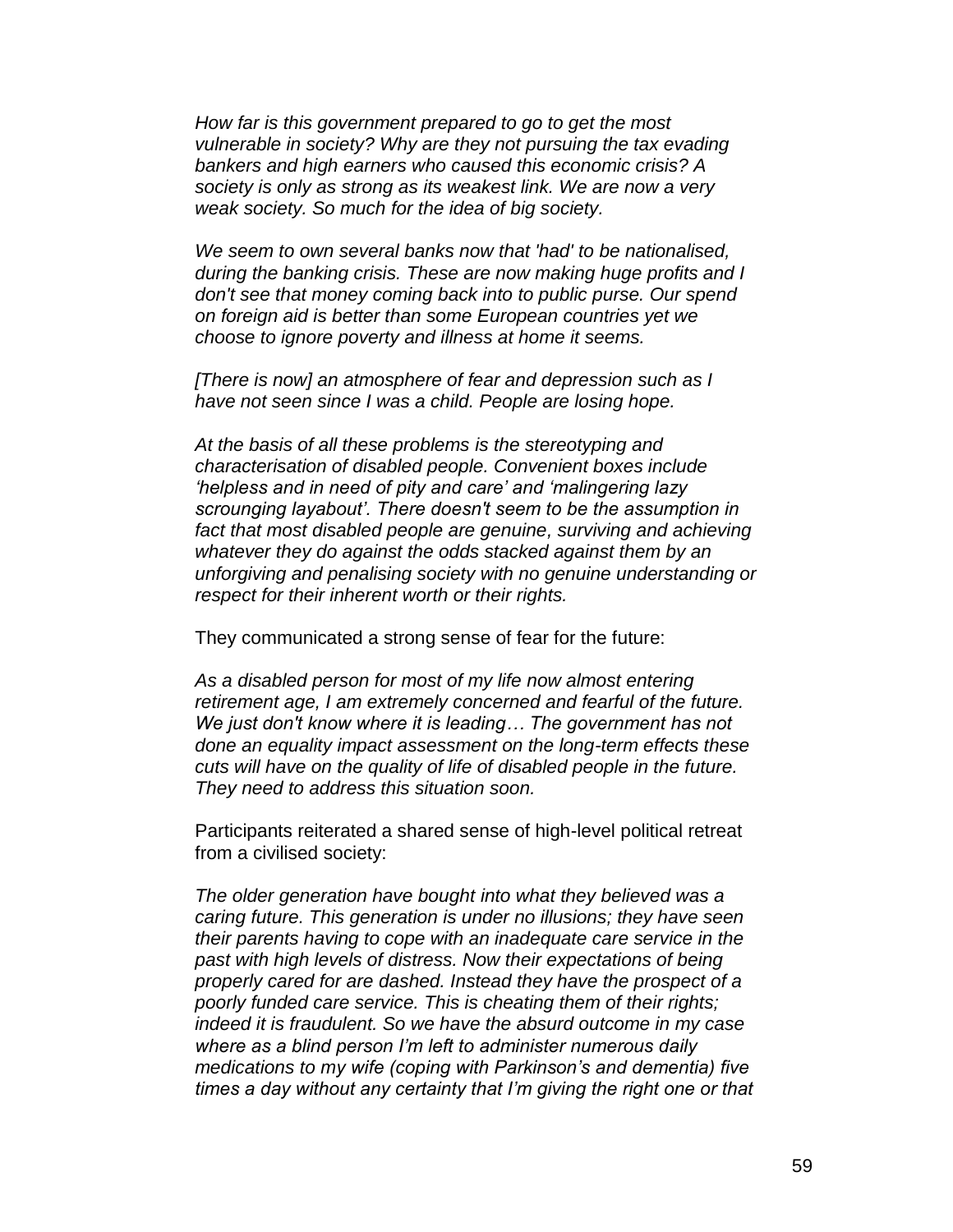*they are being taken. This on top of cooking, cleaning and toileting; indeed all health and welfare requirements for both of us. Surely this is an injustice.*

For some service users, this highlighted even more the importance of increasing user involvement and people's say:

*Organisations that are set up by the grassroots should be supported as they are more credible in the community and people trust them to get things done.* 

*It is vital that service users are given the resources they need to make more decisions for themselves. Empowering people to have a say in commissioning and delivering services is the best way to improve services, make them more efficient and give people confidence.*

*Users and carers should be central to all decisions and plans regards service reform and development 'No decision about me without me'. Users, carers and health and social care workers need to stand together to support their need for comprehensive caring compassionate services that respect people and promote dignity. Sadly the present government is doing the exact opposite to this and dragging us back to the dark ages, we need to fight this oppression and injustice with all that we have in a united front the consequences of not doing this are to horrible for words.*

*The powers that be must work closer with user-led organisations. At national level they must look at bringing in new faces and ideas*

A key route identified for service users to break the impasse now seen as facing social care was to improve public attitudes and understanding:

*The most important challenge for organisations supporting disabled people is to turn the tide of public opinion, so that the increasing disadvantage faced by disabled people is recognised for the national scandal that it truly is. Until that happens, the government appears free to do as much damage as it likes as it is not being held to account by either the public or the media.*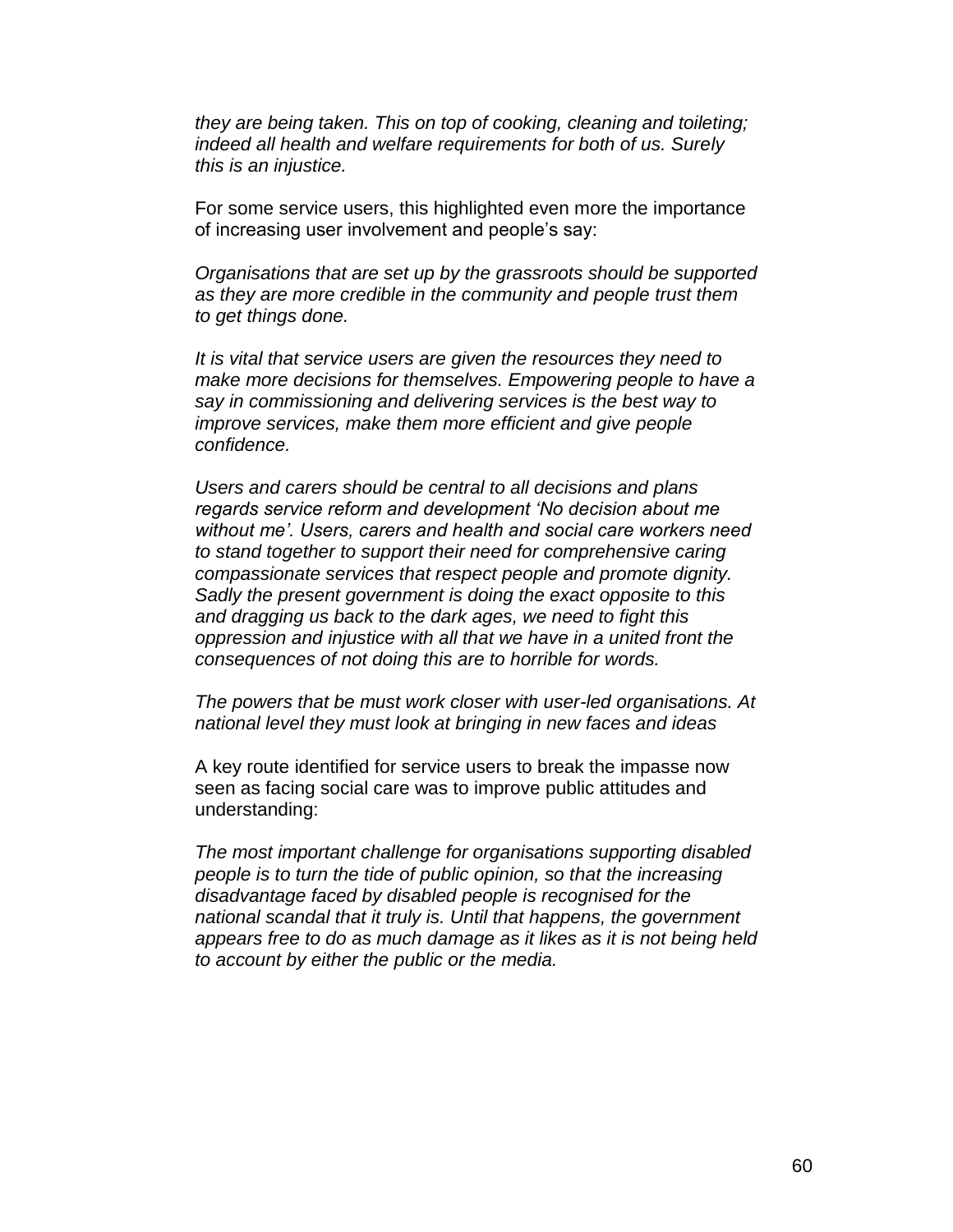# **Conclusion**

In this consultation report, we have mainly tried to enable service users to speak for themselves, rather than drawing our own conclusions. However, what does seem to emerge is a worrying and increasing disconnect between what service users (and often carers) say and related evidence, and the thinking of government and policy-makers and what they seem to be doing. This is powerfully illustrated in the present consultation by the massive discrepancy that there appears to be between the Dilnot recommendations for social care funding and service users' preferences, and also between current government thinking and proposals on welfare benefits and their impact on disabled people and service users. Such a gap between service users' experience and realities, and policy perceptions and proposals, looks likely to be highly destabilising. If there is such a gap between the grassroots reality and policy perceptions, it has worrying implications for the likelihood of policy being successful, acceptable, sustainable and effective. The current very difficult economic times may mean that there needs to be recognition that the possibility of establishing long term sustainable social care reform has receded. This may impose delay, but such a time of crisis should not be used to prevent the introduction of more sustainable arrangements for social care for the longer term.

## **Continuing barriers**

In a recent national research and development project exploring person-centred support, funded by the Joseph Rowntree Foundation, two fundamental and inter-related barriers were identified by participating service users, carers and face-to-face practitioners. These were barriers of culture and funding. The prevailing social care culture was identified at odds with personcentred support. This was exacerbated by chronic and major funding problems (Beresford *et al.,* 2011).

### **The need for culture change**

These two major barriers were also highlighted in the present consultation. This was reflected in the responses of participating service users to the issues that we raised with them. These repeatedly pointed to large-scale problems in the way of developing a more person-centred social care culture. This was reflected in their frequent view that: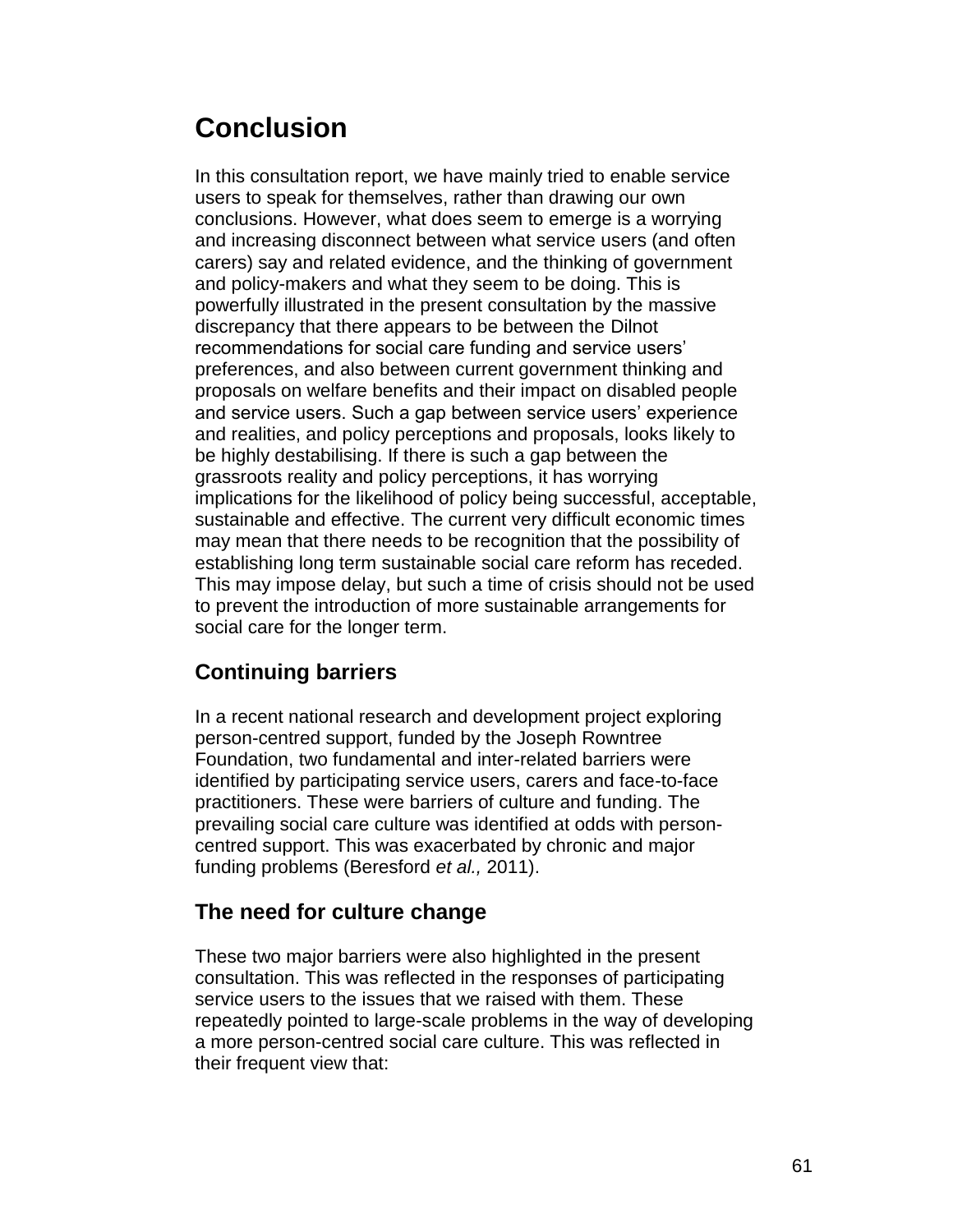- The workforce is inadequately supervised and supported, with poor conditions of work.
- Personalisation policy is being undermined and not achieving the goals associated with it because of the unhelpful ways in which it is being implemented.
- Private provision is preoccupied with making profit rather than meeting people's rights and needs.
- Opportunities for prevention are being lost through reductions in access to support and perverse incentives linked with needs and means-testing. These are resulting in people only get help when their conditions are very serious and/or have deteriorated.
- Severe cuts in local public services mean that 'total place' approaches where all statutory resources are focused on meeting local needs have been put in jeopardy.
- Integration is narrowly interpreted in terms of organisational change within health and social care, without sufficiently challenging the unhelpful dominance of medicalised approaches, or taking adequate account of the importance of wider service integration.
- Arbitrary and stigmatizing welfare reform is resulting in increasing fear and anxiety among service users. The consequent negative stereotyping of disabled people and service users flies in the face of their mainstream involvement in society and the policy aspirations of personalisation.
- There is still a widespread failure to develop positive policy and practice for user involvement, to make possible more user-led services.

### **The need for funding change**

The views of service users included in this consultation reflect the views of other service users which have been obtained, but are strongly at odds with current policy proposals. There seems to be wide agreement, if not political consensus, that there needs to be more money in the social care system. The Health Select Committee inquiry into social care added its voice to the Dilnot Commission in coming to this conclusion. There is little agreement, however, how this money is to gained, whether it should come from the state, private sector, or service users themselves. The closest we have come to consensus is the view of the Dilnot Commission that some kind of partnership funding arrangements will be needed. But the service users who took part in this consultation are far from convinced that the Dilnot recommendations will actually provide a safe and sustainable system for all.

Proposals for funding social care along the same lines as the NHS out of general taxation have been ruled out, notably, by both the last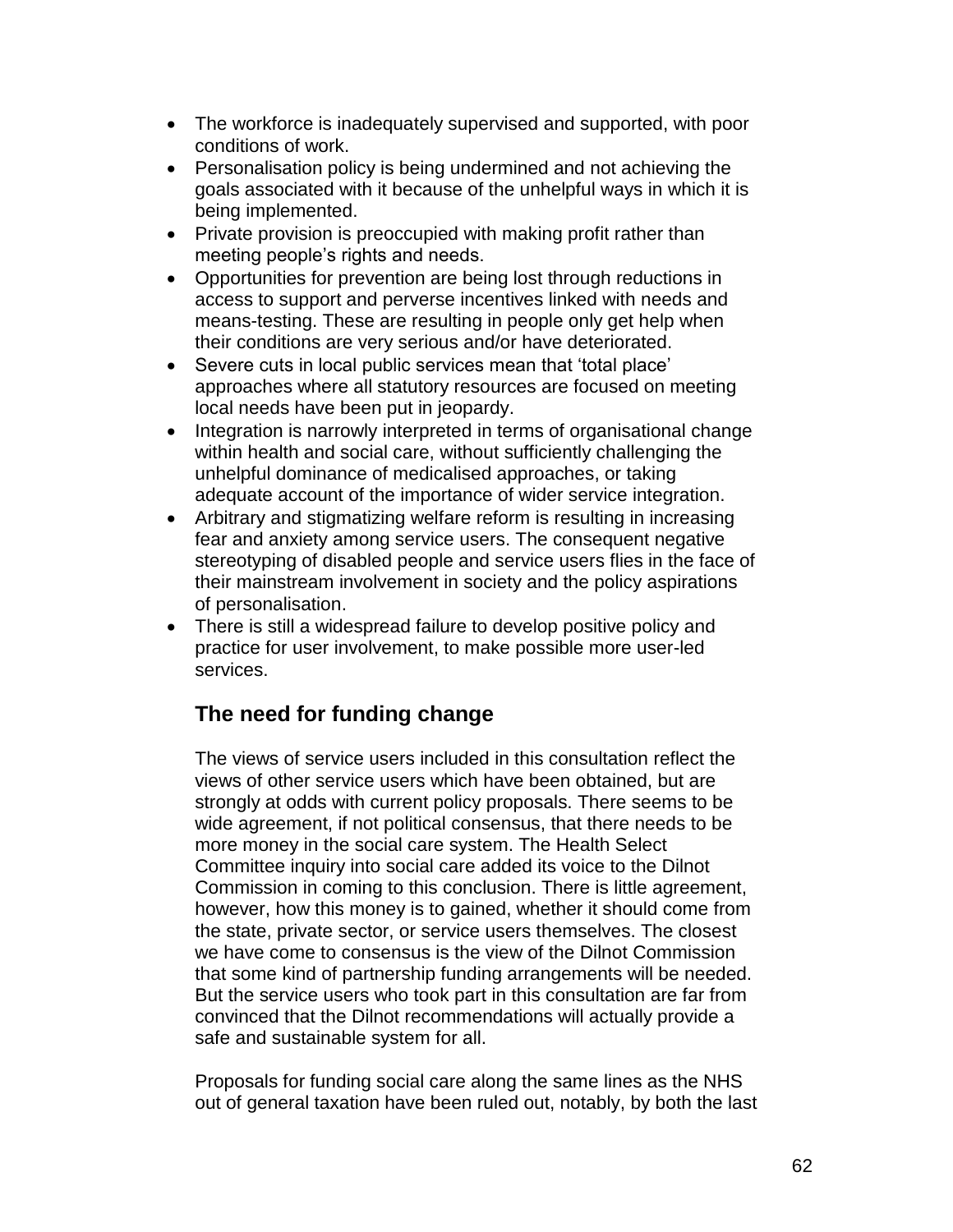Labour Government and Dilnot, as too costly to be politically acceptable or sustainable. Recently Andrew Dilnot commented:

'Why didn't we recommend general taxation? Because it wouldn't have happened. If it had, it wouldn't have lasted. Even if Sutherland's [Sutherland Royal Commission] recommendations had been implemented, we wouldn't still have it. All the countries that have done it have given up' (Dilnot, 2012).

However, no serious attempt has yet been made to check out the actual costs and the cost-effectiveness of such a move. More needs to be done to generate convincing evidence about social care costs in the medium and long term. Yet evidence does suggest that shortterm economies and the chronic and continuing underfunding of social care work against goals of prevention and injecting 'that little bit of help' that can delay or stop major problems, resulting in high level costs. The evidence from the POPPS (Partnership for Older People Projects) programme is that putting money into social care schemes can make subsequent savings in health bills (Windle *et al.*, 2010). Prevailing social care discussion has been fixed on narrow approaches to financial modelling and accounting. Instead, we need to take a broader focus, for example, exploring how:

- Social care spending can help disabled people of working age and who are older to continue to contribute to society and the economy.
- Social care jobs and provision can be part of a sustainable environmentally positive economic growth strategy, which can support and encourage the private, third sectors and user-led sectors.
- Funding for social care can play an enhanced role at social as well as individual levels in encouraging self-management schemes for physical and mental health in older age.
- Funding for social care can enhance social opportunities and social contact which evidence now shows older people prioritise as key to maintaining their wellbeing (Hoban *et al.,* 2011).
- Increased funding can enable carers to continue to develop their skills and qualifications, maintain paid employment (and funding for their own pensions and welfare benefits) as well as contribute in other ways to society.

#### **Getting voices heard**

While the government has stressed the importance of its current consultation, it has to be said that it follows on from a number of others. These include the 'Big Social Care Debate' which the previous government organised (this got the largest response to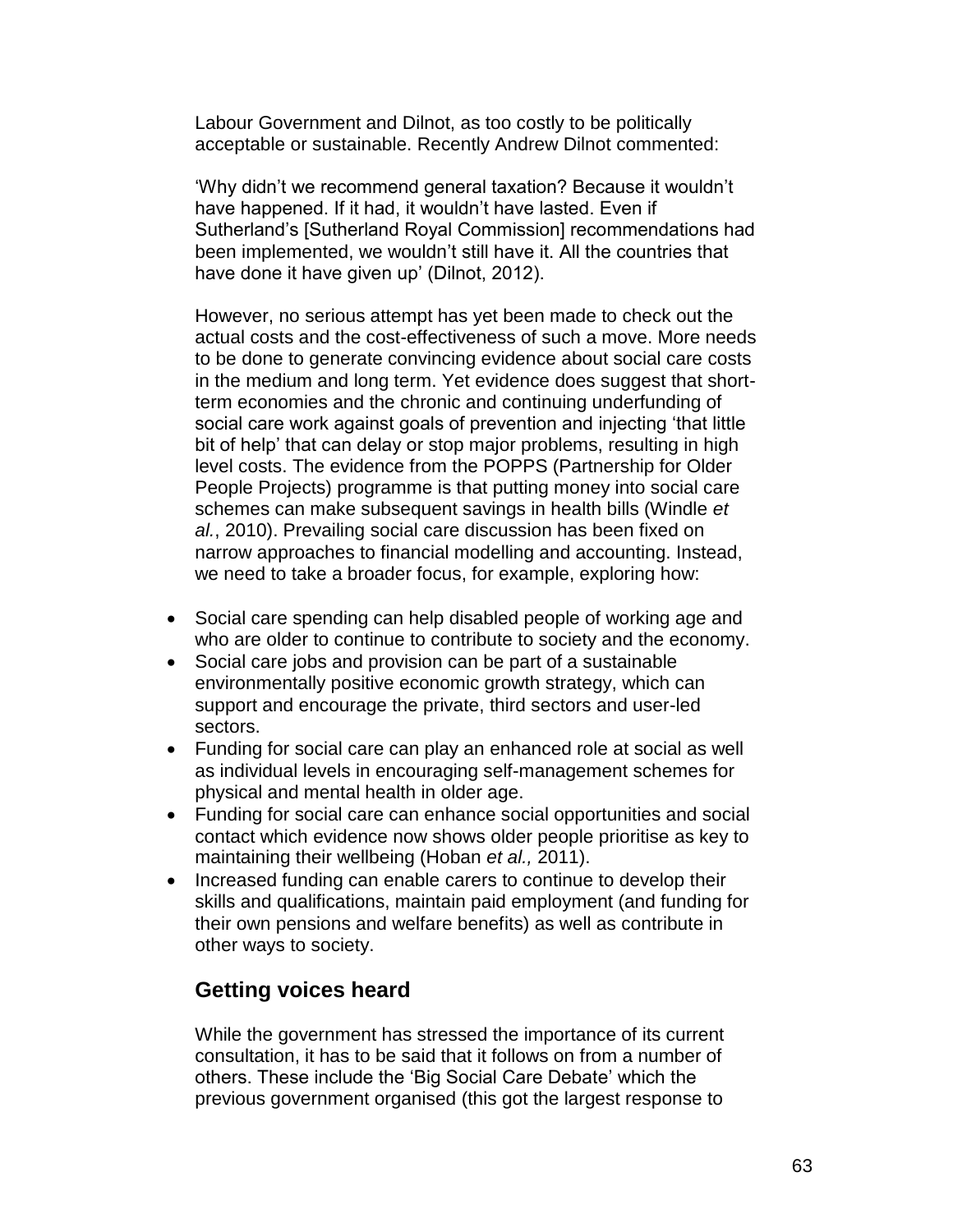any such social care consultation) and the consultation linked with the Dilnot Commission on the future funding of social care. In both cases, funding social care from general taxation was ruled out even though this was the approach that had major support from service users, carers and many third sector and advocacy organisations .

Given this, and the wider context of welfare reform and public spending reductions, it is difficult to see what trust service users and their organisations can be expected to place in further consultations on social care.

One of the most important messages from service users in our consultation is that they must be listened to much more than they feel they have been to date. However many barriers funding restrictions impose, it is always helpful for policymakers and politicians to listen – directly – to what service users tell them – in both the short and long term.

Currently much rethinking is taking place among disabled people and other service users about both their goals and how to achieve them (Morris, 2011). Significantly they now seem to be turning increasingly to other methods of making their voices heard, rather than relying on government consultations. They are engaging with the mainstream political process and new forms of direct action as well as developing their own campaigns; service users and disabled people are a visible presence in broader struggles and demonstrations. They are using the law, lobbying, media and formal structures of representative democracy, at national and local levels. They are developing their own new forms of accessible and inclusive collective action and individual protest. They are particularly making creative and innovative use of new social networking and information technologies, blogging, vlogging, podcasting, tweeting and communing within their own Facebook groups (Beresford, 2012).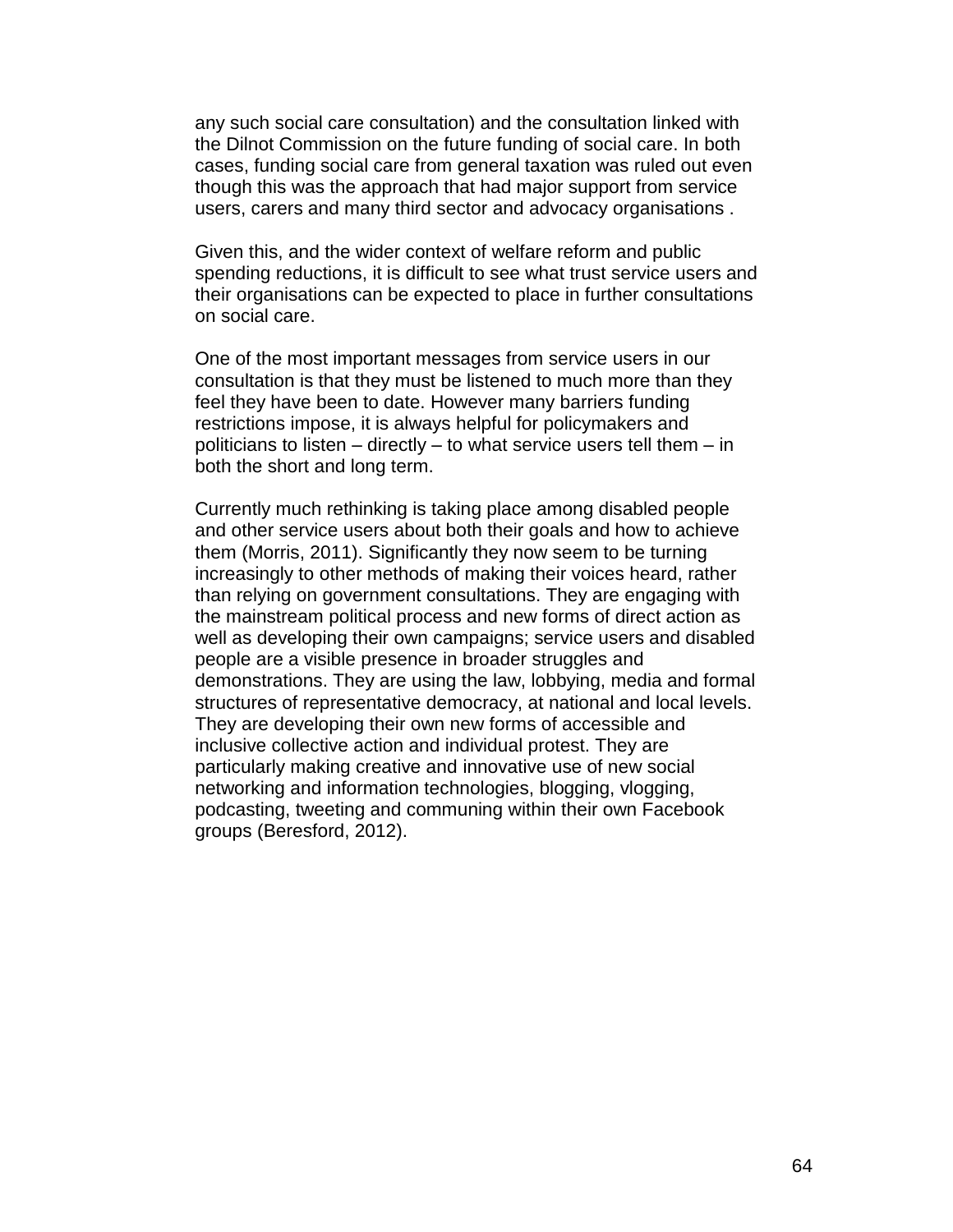# **Recommendations**

### **Workforce and quality**

- A greater valuing of the workforce's role and contribution.
- More support for the role of personal assistants.
- Development of social care careers.
- Increased user involvement and a shift to a social model of disability based approach to social care work.
- Improving the funding, terms and conditions of the social care workforce.

#### **Advancing personalisation and person-centred support**

- Government support for user led organisations to:
	- o provide an effective voice for service users;
		- o provide an infrastructure of support for self-directed support and co-production;
		- o expand the role of user-led service providers in social care thereby helping to build a social care market which will give them choice and control.

### **Improving prevention**

 A changed mindset, improved funding and the removal of barriers that arise through needs and means testing.

## **Advancing integration**

- A more collaborative culture at all levels, improved user involvement and a move away from a narrow medicalised model.
- Organisational change to make integration between health and social care a positive possibility.
- Putting the funding arrangements of social care on the same footing as those of health.
- A much wider approach to integration, including a wide range of other services (particularly housing, transport and equipment and adaptations), to ensure that all services are supportive of and consistent with the rights and needs of service users and fully accessible to them.

## **Improving the social care market**

- This means a social care market more suited to personalisation and prevention.
- A person-centred culture.
- More support for user led organisations to play a bigger role as service providers.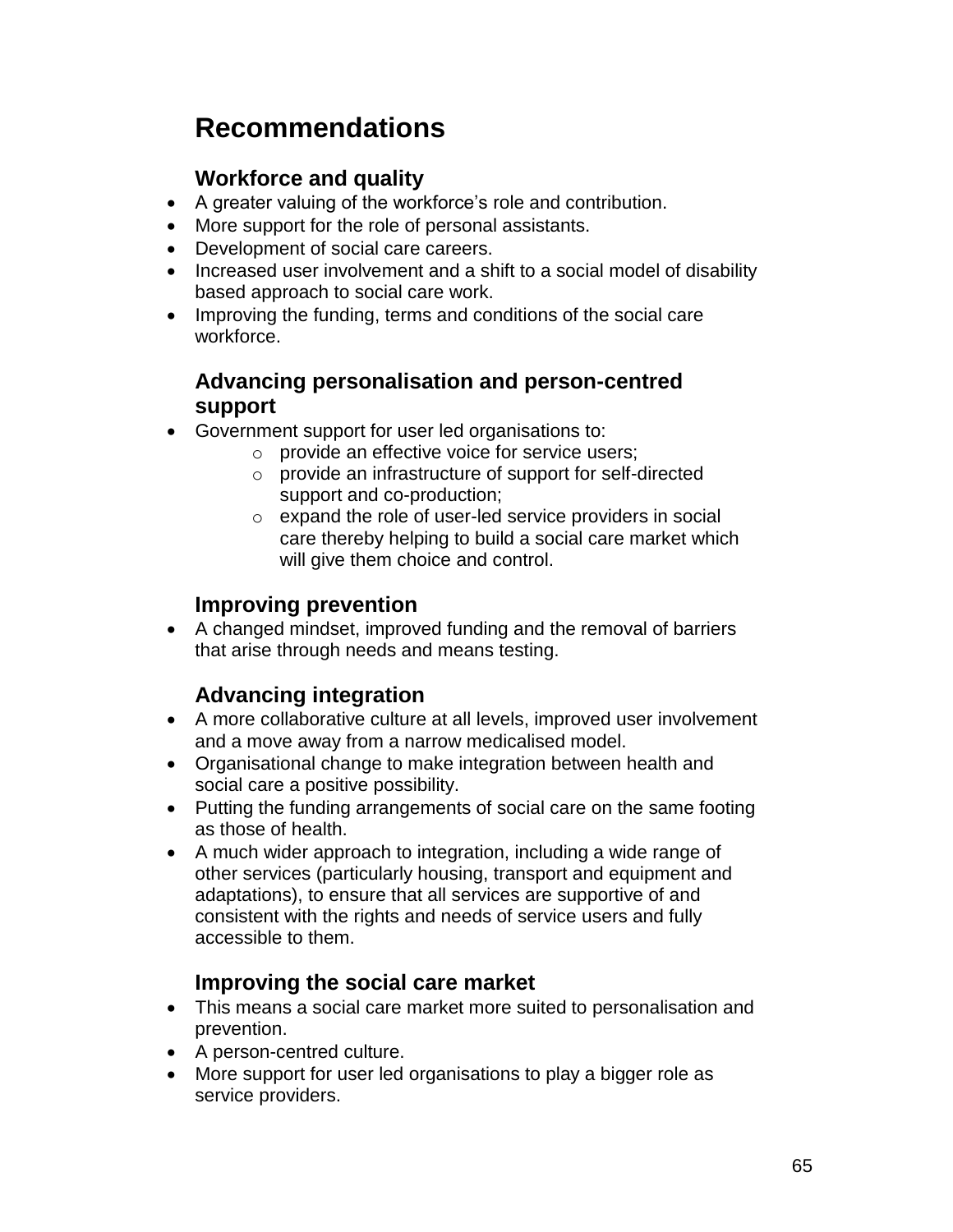### **Future funding of social care**

- Service users do not think that partnership models or an increased role for the private financial sector offers a basis for sustainable social care for the future.
- Instead they are largely committed to a model of funding from progressive general taxation and feel that costings for such a model should be thoroughly examined and explored.

#### **Improving user involvement**

 Service users identify increasing effective user involvement in relation to all issues concerned with improving social care, from improving service quality, the workforce, the social care market, integration of services and a preventive approach to policy and provision.

#### **Linking welfare reform with social care reform**

 Social care reform needs to be considered in close association with welfare reform, as current welfare reform proposals are having serious negative effects on many disabled people and service users – increasing their exclusion and insecurity and increasing hostility and negative perceptions of them.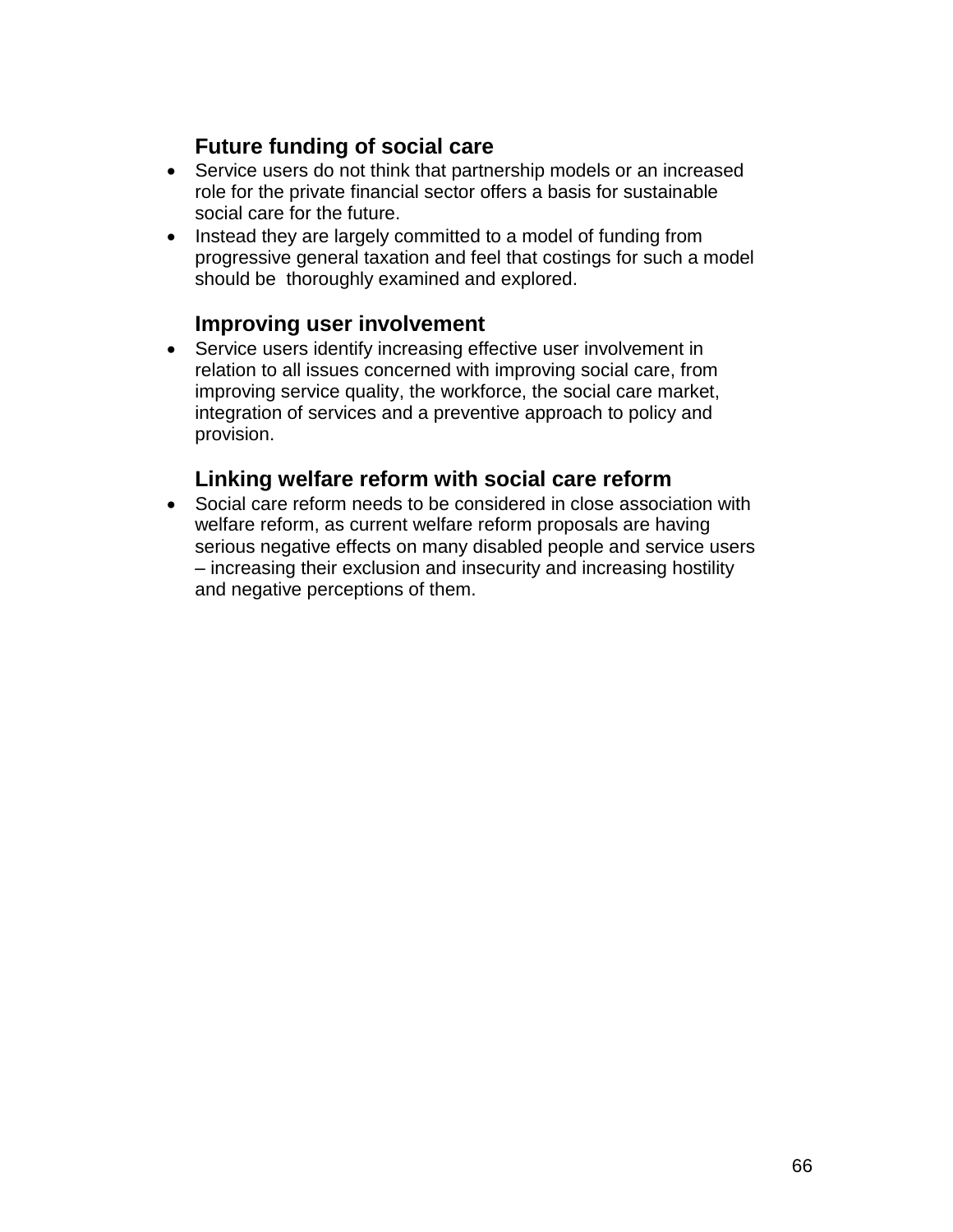# **References**

Beresford, P. (2010) *Funding Social Care: What service users say*, Viewpoint, York: Joseph Rowntree Foundation

Beresford, P. (2012) From 'Vulnerable' To Vanguard: Challenging the Coalition, in, Davison, S. and Rutherford, J. (editors), *Welfare Reform: The dread of things to come*, Soundings On, London: Lawrence and Wishart, pp66–77

Beresford, P., Fleming, J., Glynn, M., Bewley, C., Croft, S., Branfield, F., and Postle, K. (2011) Supporting people: Towards a person-centred approach, Bristol: Policy Press

Briant, E., Watson, N., Philo, G., Inclusion London, (2011), *Bad News For Disabled People: How the newspapers are reporting disability*, Glasgow: Strathclyde Centre for Disability Research and Glasgow Media Unit, University of Glasgow, in association with Inclusion London

Davison, S. and Rutherford, J. (editors), (2012) *Welfare Reform: The dread of things to come*, Soundings On, London: Lawrence and Wishart, http://www.lwbooks.co.uk/ebooks/WelfareReform.html

Department of Health (2011a), Fairer Care Funding: The report of the Commission on funding of care and support (the Dilnot Commission), London: Department of Health

Department of Health (2011b), *Caring For Our Future: Shared ambitions for care and support*, London: Department of Health

Diary of a Benefit Scrounger, Campbell, S.J., Anon, Marsh, S., Franklin, K., Gaffney, D., Anon, Dixon, M., James, L., Barnett-Cormack, S., Fon-James, R., Willis, D., and Anon, (2012) Responsible Reform: *A report on the proposed changes to Disability Living Allowance*,

[http://www.ekklesia.co.uk/files/response\\_to\\_proposed\\_dla\\_reforms.](http://www.ekklesia.co.uk/files/response_to_proposed_dla_reforms.pdf) [pdf](http://www.ekklesia.co.uk/files/response_to_proposed_dla_reforms.pdf)

Dilnot, A. (2012) Funding Of Care And Support, *Westminster Health Forum Keynote Seminar: Social Care Reform and the Dilnot Review*, London

HM Government (2007) *Putting People First: A shared vision and commitment to the transformation of adult social care*, 10 December, London: The Stationery Office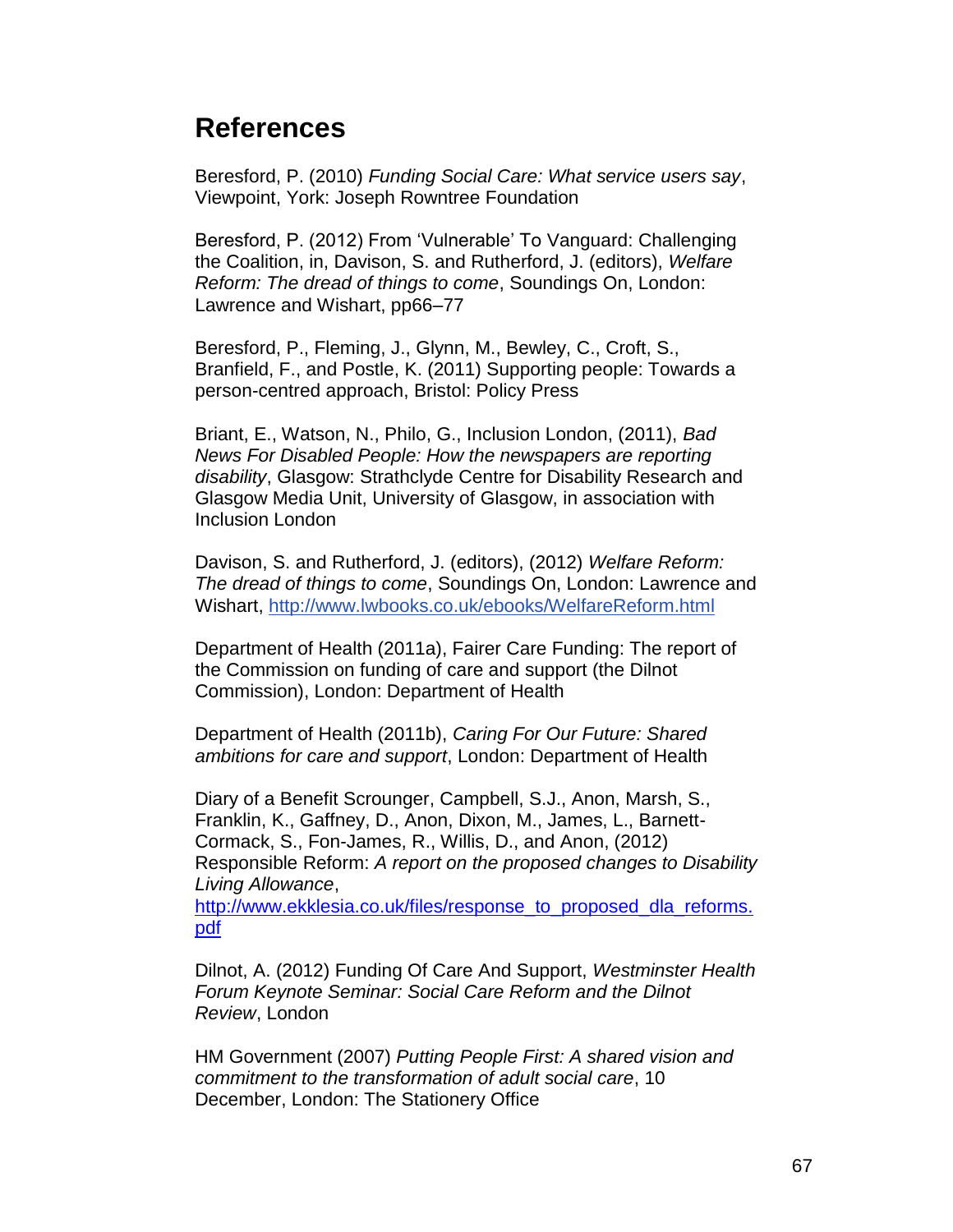Hoban, M., James, V., Pattrick, K., Beresford, P., Fleming, J. (2011) *Voices On Well-being: A report of research with older people*, Shaping Our Age, WRVS, Centre for Citizen Participation, Brunel University, Centre for Social Action, De Montfort University, Cardiff, WRVS

House of Commons Health Committee, (2012) *Social Care, Fourteenth Report of Session 2010-2012*, London: The Stationery **Office** 

Humphries, R. (2012), Social Care Funding: Current and future trends, *Westminster Health Forum Keynote Seminar: Social Care Reform and the Dilnot Review*, London, 9 February

Law Commission, (2011), *Adult Social Care: Law commission report*, London: Law Commission

Morris, J. (2011), *Rethinking Disability Policy*, Viewpoint, November, York: Joseph Rowntree Foundation

PPI Consortium, (2011), *Think Local, Act Personal Partnership Agreement*, London: Putting People First Consortium

Windle, K. Wagland, R. Forder, J. D'Amico, F. Janssen, D. Wistow, G. (2010), *National Evaluation of Partnerships for Older People Projects* (POPPS), Final Report, Kent, Personal Social Services Research Unit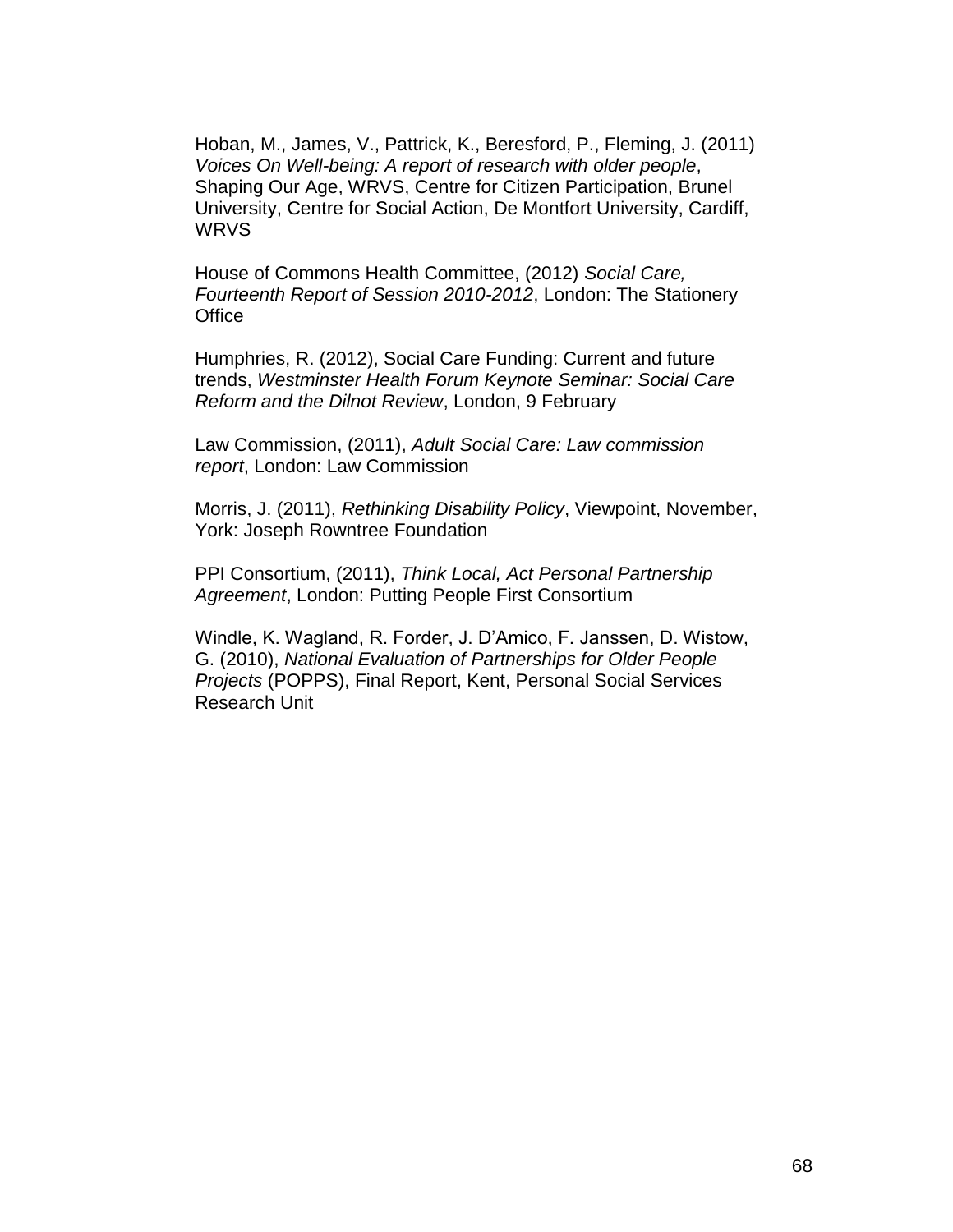# **Acknowledgements**

We would like to thank all those disabled people and service users who took part in this consultation for their help and commitment. We hope we have done justice to their views and ideas. We would also like to thank Emma Stone of the Joseph Rowntree Foundation for her support for this project.

# **About the authors**

**Peter Beresford** is Chair of Shaping Our Lives and Professor of Social Policy, Brunel Universiy

**Eamon Andrews** is Networking Worker, Shaping Our Lives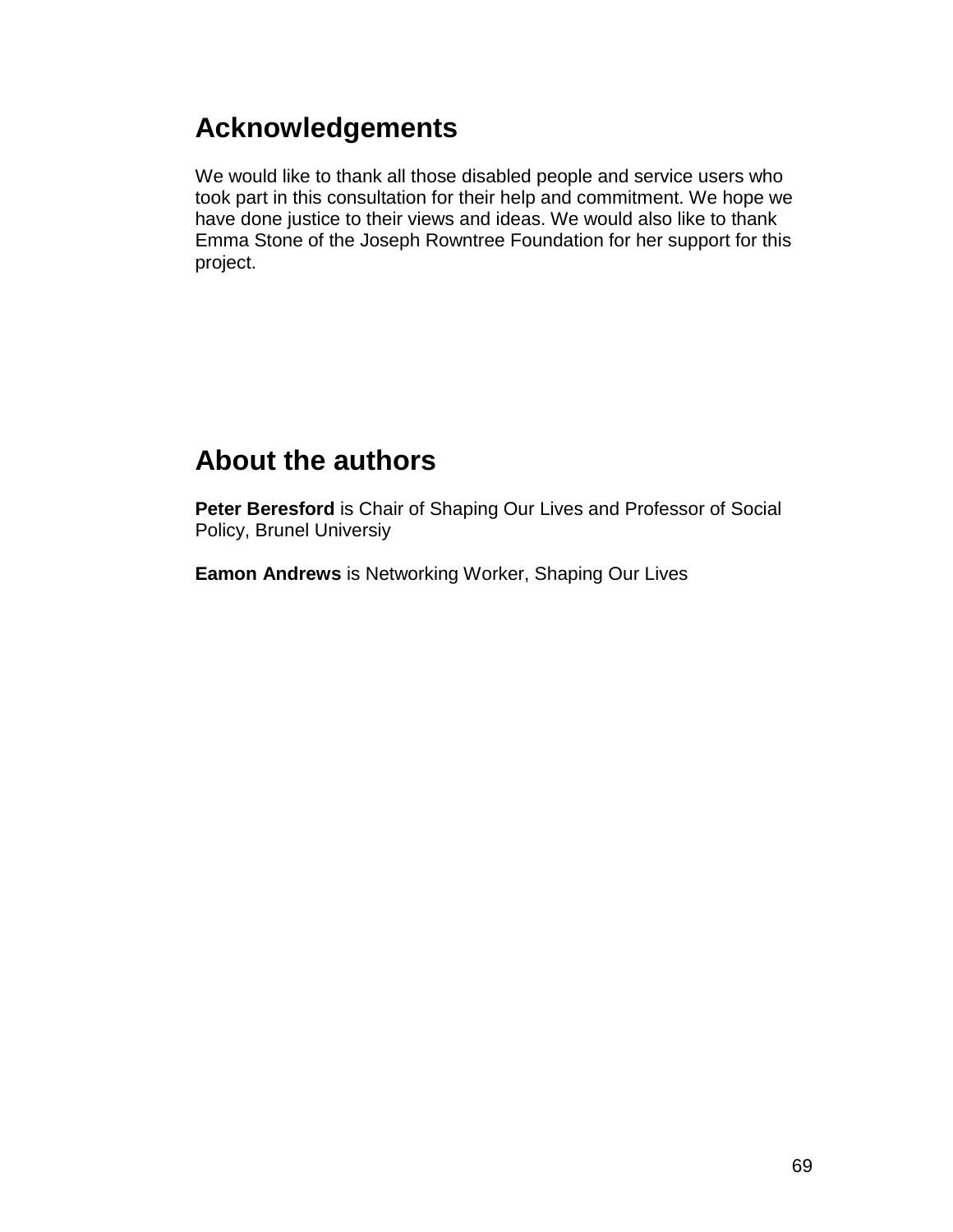## **Appendix 1 Make-up of service users consulted**

#### **Demographics**

### **Gender** Male 17 Female 11 **Sexuality** Heterosexual 15 LGBT (lesbian, gay, bisexual and transgender) 6 Not known 7 **Ethnicity** White 20 BME 8 **Location**  Northern England 2 Southern England 5 London 8 Midlands 6 West of England 3 East England 4 **Age** Under 30 1  $30s$  3 40s 6 50s 7 60s 7 70s 4 80s - Total of service users 28

### **Service user characteristics (self defined)\***

| Older person (65 and older)       | 8 |
|-----------------------------------|---|
| Physical impairment               | 9 |
| Sensory impairment                | 4 |
| Mental health service user        | 8 |
| Person with learning difficulties | 2 |
| Wheelchair user                   | 2 |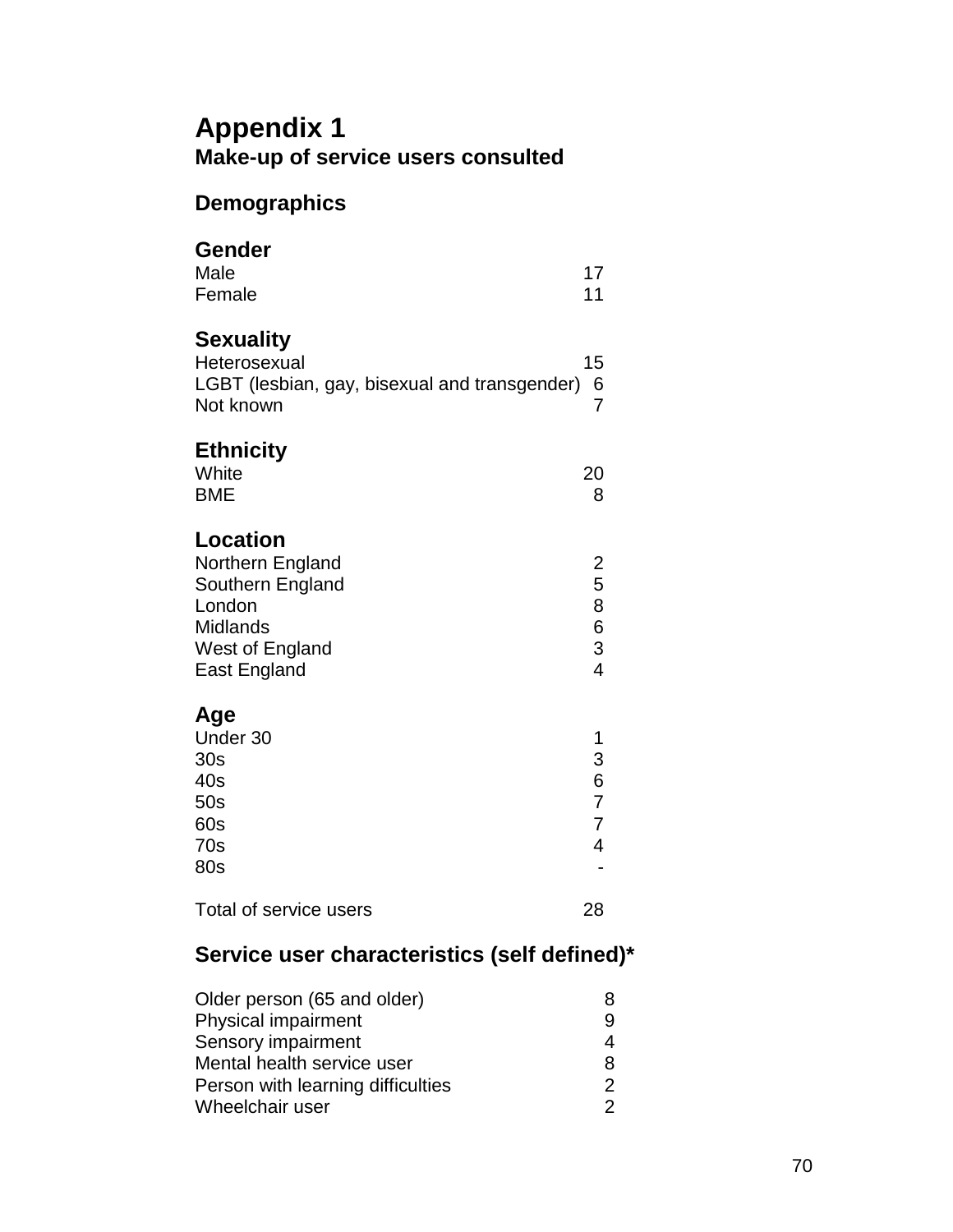| Alcohol or drug problem  |  |
|--------------------------|--|
| Epilepsy                 |  |
| Long term condition      |  |
| Residential service user |  |
| Living with HIV/AIDS     |  |

#### **Total 42**

\*this is based on how people described themselves. There are more impairments and descriptions than people as a number of people included themselves in more than one category.

#### **Service status**

| Receiving personal budgets                                                             | 3 plus one in  |
|----------------------------------------------------------------------------------------|----------------|
|                                                                                        | process        |
| <b>Receiving Direct payments</b>                                                       | 14             |
| Currently using health and social care services                                        | 26 (one person |
| currently not accessing services, another awaiting the result of their<br>assessment.) |                |
|                                                                                        |                |

#### **Total 28**

A diverse range of service users were identified to take part in this consultation. Most completed the survey electronically although offered the option in a number of cases of a telephone interview. This was chosen by one service user. In line with our commitment to valuing the work, contribution and expertise of service users, a payment was offered to all taking part in this consultation, although not everyone wished to receive it.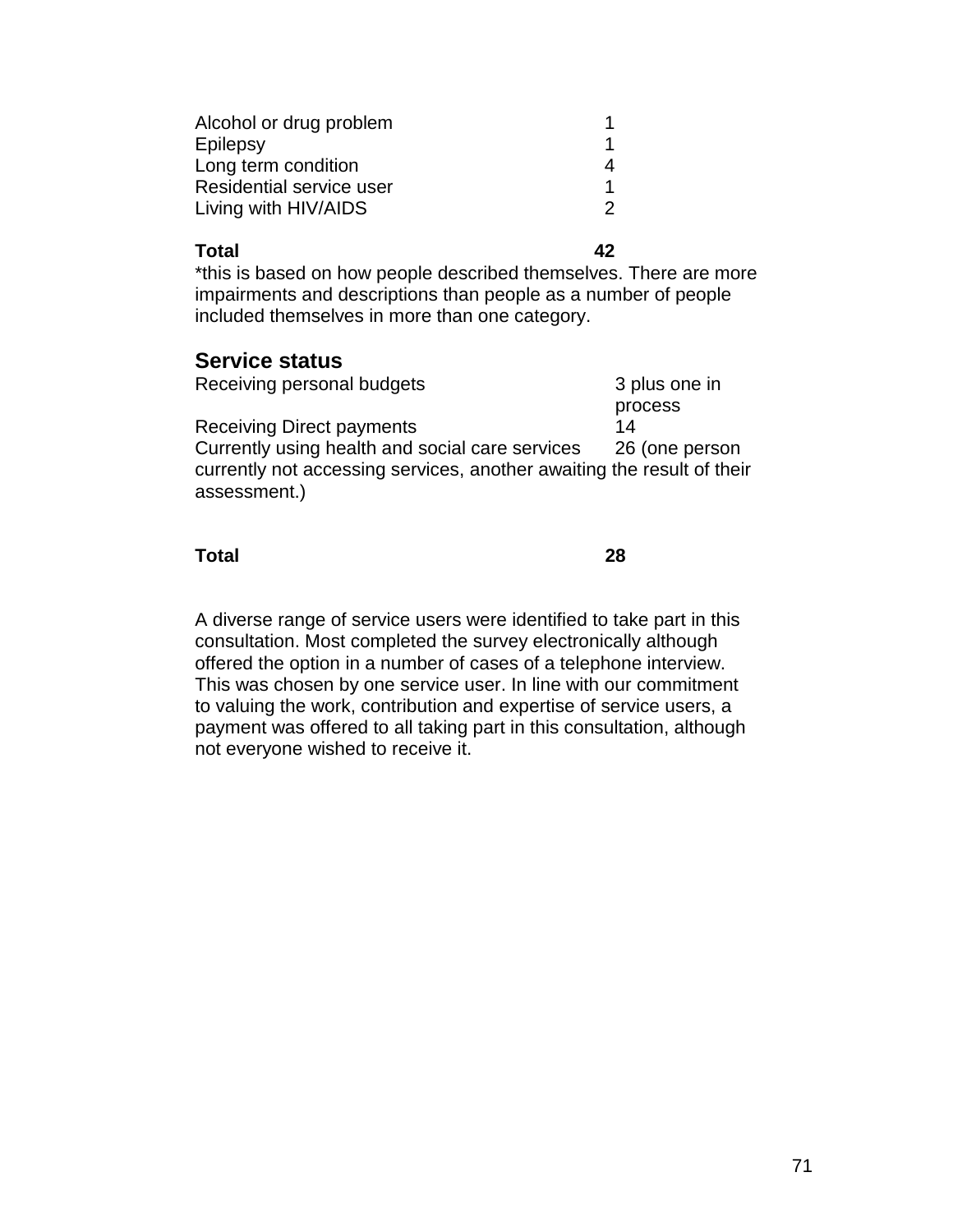## **Appendix 2 Consultation Schedule**

#### **Social Care Funding And Support Consultation 2011**

Thank you for agreeing to complete this schedule survey as part of a Shaping Our Lives user-led consultation on the present state of funding and services for disabled people and service users in England. This project is independent of government and being supported by the Joseph Rowntree Foundation.

We are seeking to involved a diverse range of service users/disabled people in this consultation, which we will be feeding into the government's consultation/listening exercise 'Caring For Our Future', which is meant to inform their planned social care White Paper.

Because of the big changes now taking place in social care and other public services we believe that this is an important opportunity to feed in service users'/disabled people's views.

This consultation follows on from an earlier exercise we carried out in October 2009, which you may have been involved in. This was reported in 2010 and you can check out what people said there through these links:

<http://www.jrf.org.uk/publications/funding-social-care> http://www.jrf.org.uk/sites/files/jrf/care-service-users-viewssummary.pdf

We are anxious to feed in accurate and up to date information from disabled people/service users who are well networked to help balance the contributions to the consultation. We know that in the past there has not always been a full involvement from a wide range of service users/disabled people. We hope that the Joseph Rowntree Foundation will also publish the findings independently. Shaping Our Lives will also publish them on our website.

In completing this schedule please draw upon your own experience, experience in your area, from other service users/disabled people you are in contact with and more generally

#### **Please can you ensure that you return this schedule NO LATER than Monday 21st November 2011 so that we can**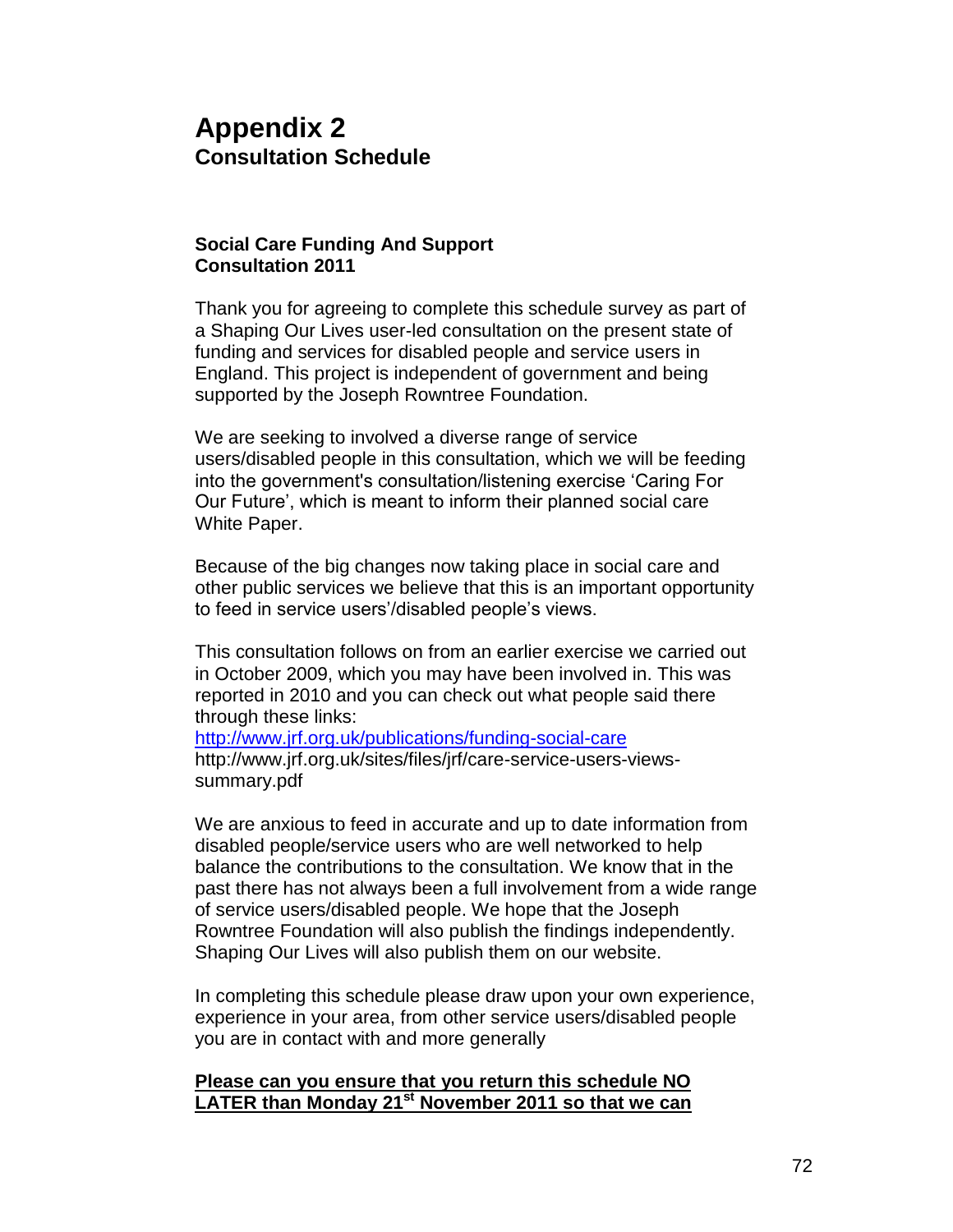#### **submit our evidence to the Department of Health's consultation before its closing date shortly after that.** With many thanks.

Please return completed schedule to: Eamon Andrews at: [eamon@shapingourlives.org.uk](mailto:eamon@shapingourlives.org.uk) (Direct line: 0845 241 2128)

# **Questions to be completed**

## **Question 1**

In our last consultation in 2009, almost all disabled people/service users said that they thought social care should be free at the point of delivery and funded from general taxation. This has been ruled out in the recommendations of the Dilnot Commission. What do you think of this?

**Detail**

## **Question 2**

How do you think social care should be funded in future? **Detail**

## **Questions 3**

The government is keen for the private (for profit) sector to be more involved in social care (funding). What do you think of this (in favour/opposed/don't know) **Detail**

## **Question 4**

Is the present workforce suitable for ensuring good quality support for service users? **Yes/no/don't know Detail**

## **Question 5**

If NO, what changes in the workforce are need to improve the quality of support received by service users? **Detail** 

## **Question 6**

How do you think health and social care services can work better together to meet people's rights and needs? **Detail**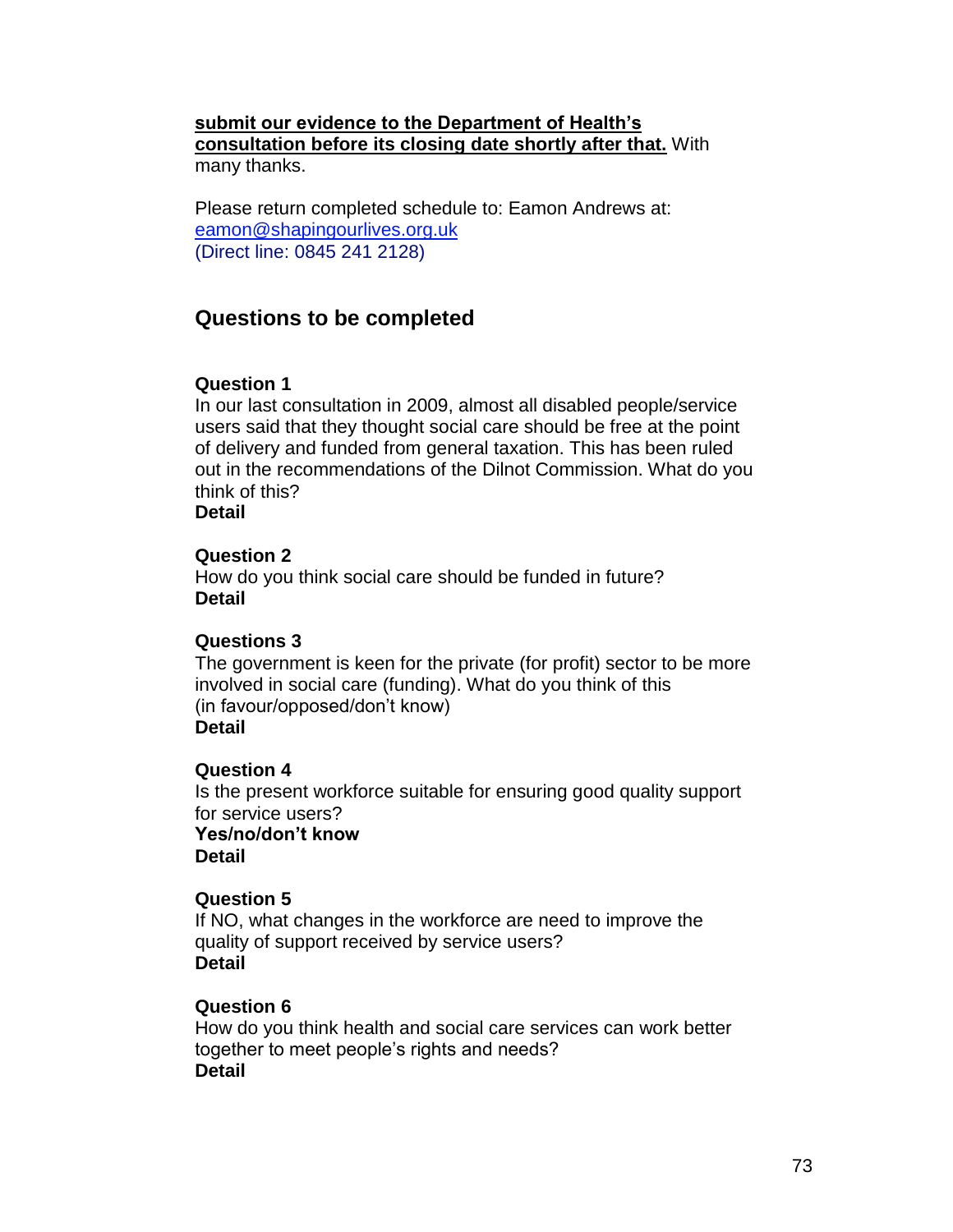#### **Question 7**

What other services do you think need to be linked closer together with social care services and support? **Detail**

#### **Question 8**

What do you think would make it possible for social care services to prevent problems and difficulties get worse for people who need support?

**Detail**

#### **Question 9**

Do you feel the kind of services and supports you would like to have are readily available in the market.

**Yes/No/Don't know Detail**

#### **Question 10**

What do you think would help ensure a better and wider range of services and supports being available? **Detail**

#### **Question 11**

Do you feel that the cuts in public services currently being made with the purpose of reducing the public deficit are having any effects on disabled people/social care service users? **Yes/No/Don't know**

#### **Question 12**

If **YES**, what effects do you think these cuts are having? **Detail**

## **Question 13**

Do you think social care reform can be undertaken without taking account of welfare benefit reform? **Yes/No/Don't Know Detail**

#### **Question 14**

What if any effects do you think welfare benefit reforms are having on disabled people/service users?

## **Question 15**

Are there any other points you would like to make or issues you would like to raise? **If YES, detail:**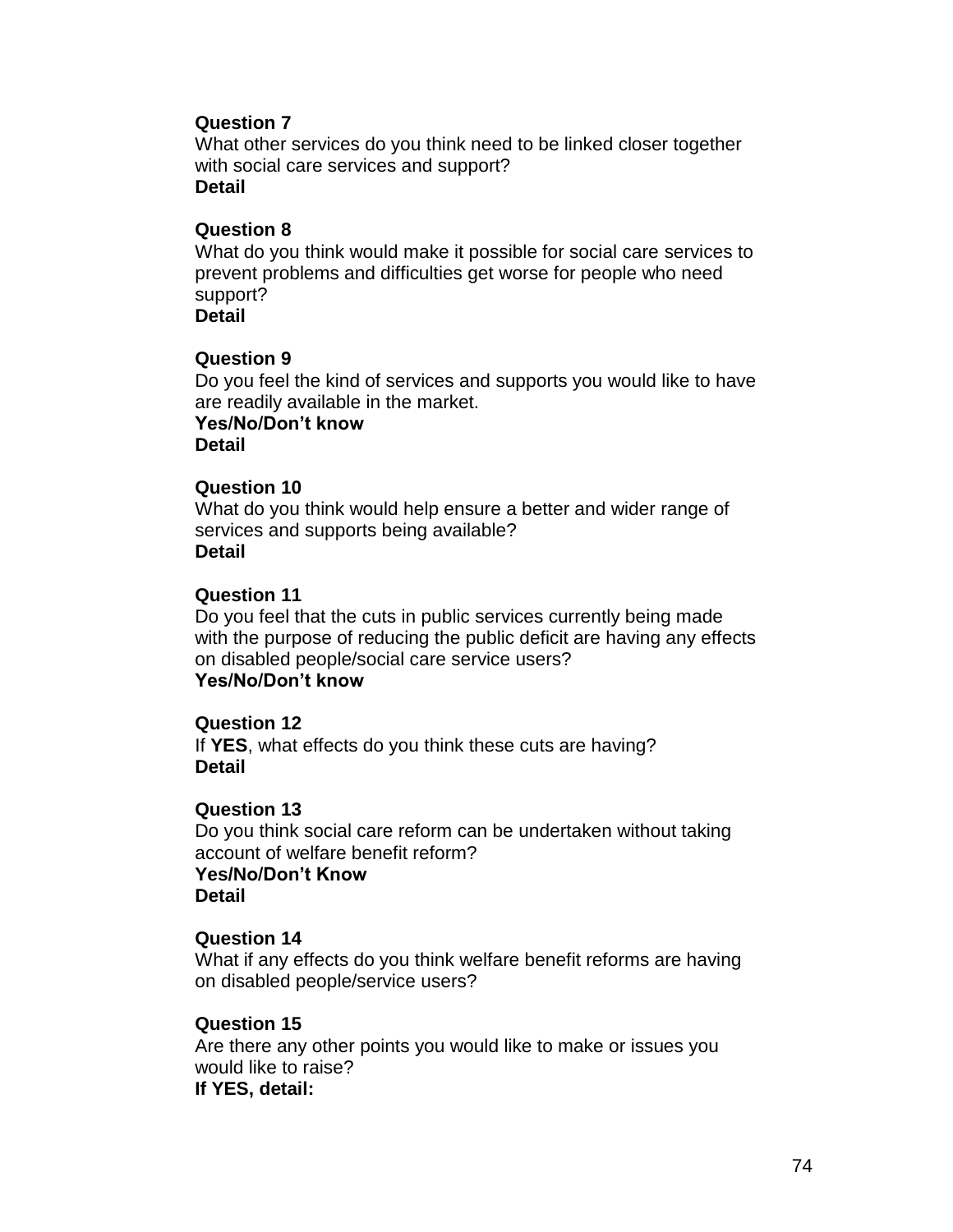## **Finally**

Could you also complete this information about yourself as we want to have a clear picture of the range of experience included in this consultation.

- Your Age…………..
- Gender……………
- Sexual orientation (if you are happy to describe)………..
- Ethnicity (as you would describe it)…………..
- Nature of your impairment/kind of service user you would describe yourself as being……………
- Do you receive a personal budget……………….
- Do you receive a direct payment......................
- Are you currently using/receiving social care/health services………… Continued…

## **THANK YOU**

Please return completed schedule to: Eamon Andrews at: [eamon@shapingourlives.org.uk](mailto:eamon@shapingourlives.org.uk) (Direct line: 0845 241 2128)

# **NO LATER THAN Monday 21st November 2011**